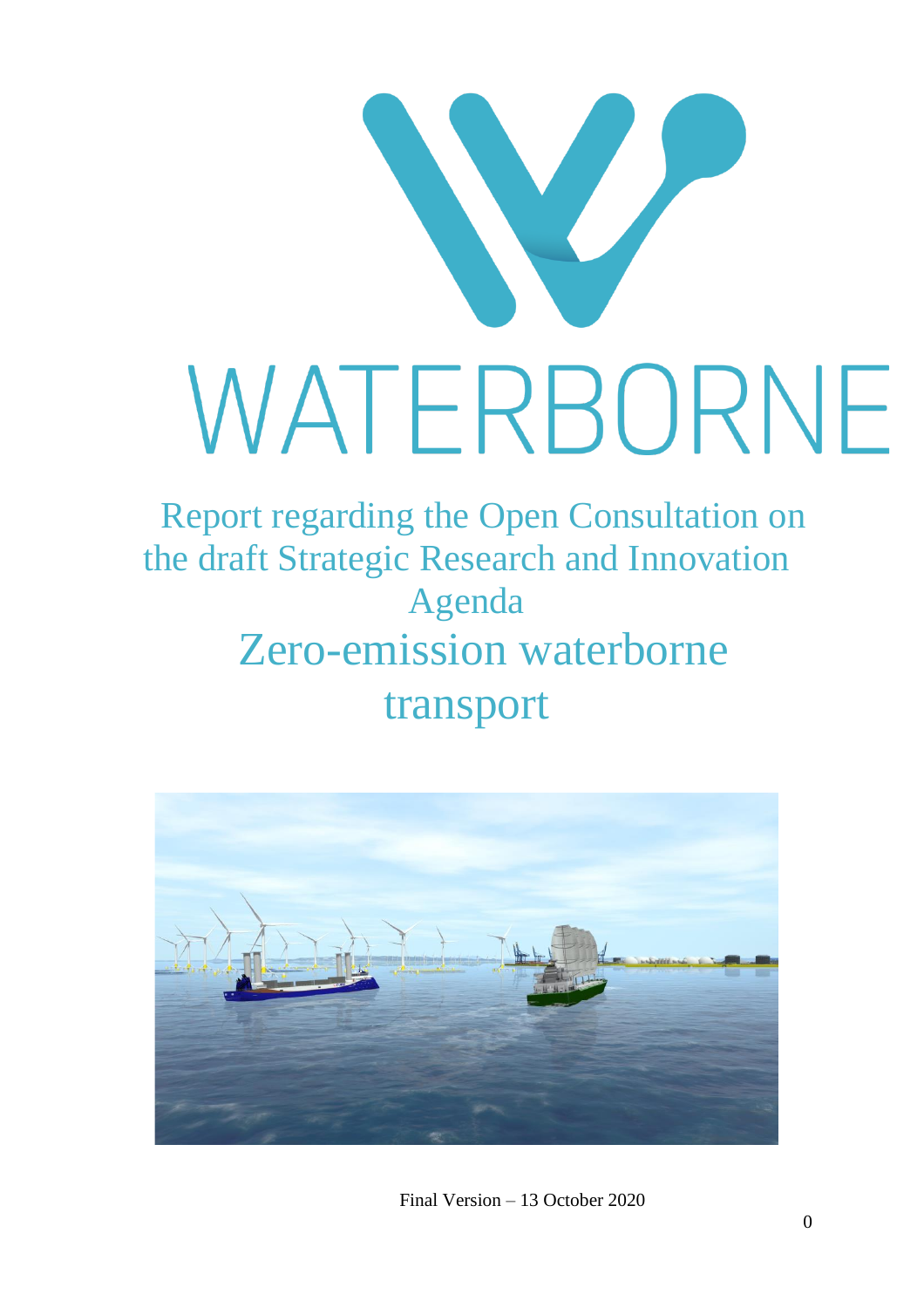

### Content

| 1             | Open Consultation Draft Strategic Research and Innovation Agenda Zero-Emission |  |  |  |  |  |
|---------------|--------------------------------------------------------------------------------|--|--|--|--|--|
| 1.1           |                                                                                |  |  |  |  |  |
| 1.2           |                                                                                |  |  |  |  |  |
| 1.3           |                                                                                |  |  |  |  |  |
| 1.4           |                                                                                |  |  |  |  |  |
| 1.5           |                                                                                |  |  |  |  |  |
| $1.6^{\circ}$ |                                                                                |  |  |  |  |  |
|               | 1.6.1. Secretariat Central Commission for the Navigation of the Rhine (CCNR)46 |  |  |  |  |  |
|               |                                                                                |  |  |  |  |  |
|               |                                                                                |  |  |  |  |  |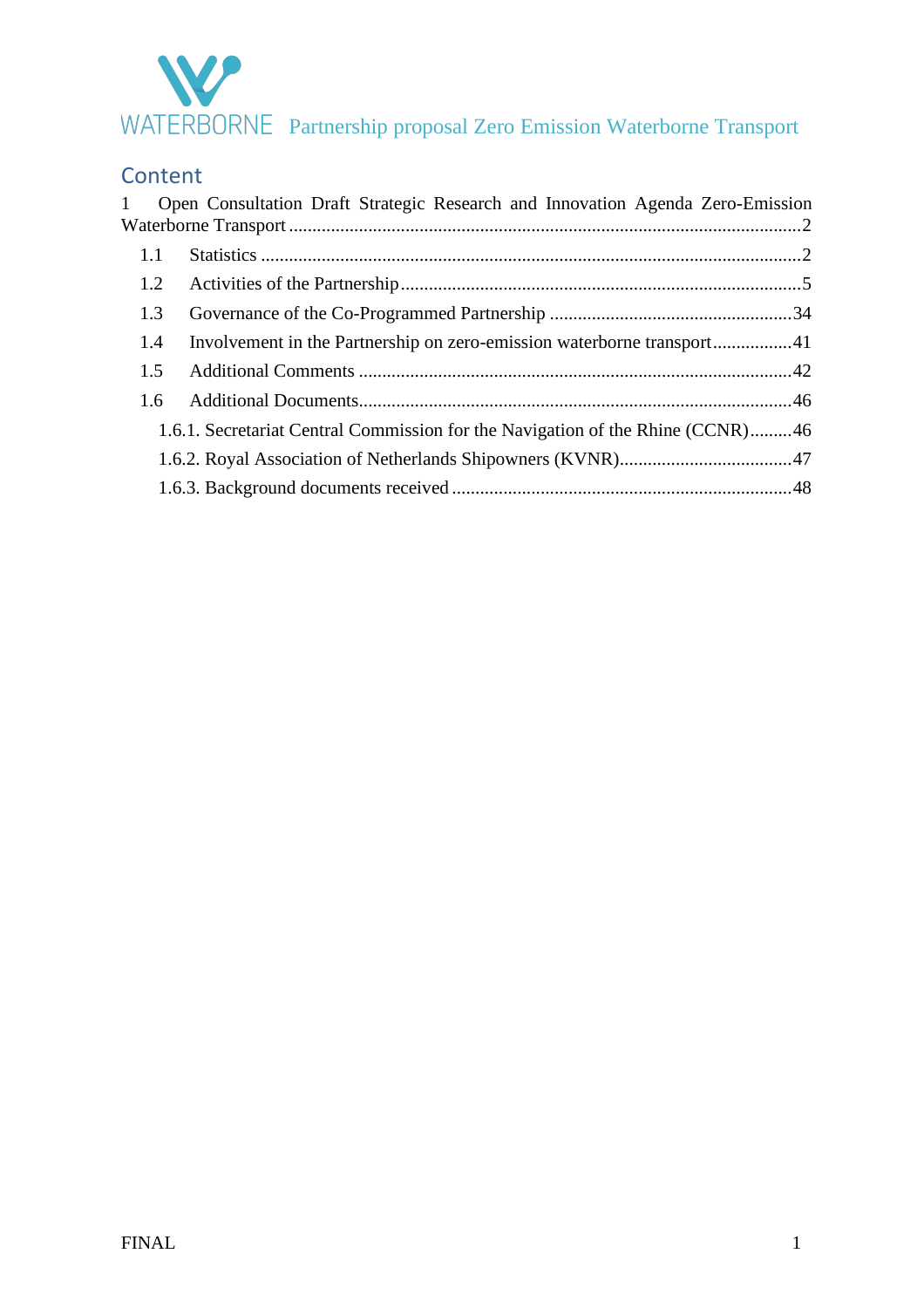

### <span id="page-2-0"></span>1 Open Consultation Draft Strategic Research and Innovation Agenda Zero-Emission Waterborne Transport

From 10 July to 7 August 2020, the Waterborne Technology Platform conducted an Open Consultation regarding the Draft Strategic Research and Innovation Agenda (SRIA) for the candidate Co-Programmed [Partnership on zero-emission waterborne transport in the](https://ec.europa.eu/info/sites/info/files/research_and_innovation/funding/documents/european_partnership_for_zero-emission_waterborne_transport.pdf)  [framework of Horizon Europe.](https://ec.europa.eu/info/sites/info/files/research_and_innovation/funding/documents/european_partnership_for_zero-emission_waterborne_transport.pdf) This report provides an overview of the outcomes of the Open Consultation as well as the incorporation of the feedback received in the final version of the SRIA.

#### <span id="page-2-1"></span>1.1 Statistics

In total, 110 persons have participated to the open consultation. Out of the 110 persons, 39% represented a company or business organisation, followed by 13,64% representing academies or universities. In addition, 5 citizens replied to the consultation, of which one is a non-EU citizen.

| <b>ANSWER CHOICES</b>                        | <b>RESPONSES</b> |     |
|----------------------------------------------|------------------|-----|
| Academic / University                        | 13.64%           | 15  |
| Research / Organisation                      | 11.82%           | 13  |
| Company / Business organisation              | 39.09%           | 43  |
| Governmental Organisation / Public authority | 10.91%           | 12  |
| Non-Governmental Organisation (NGO)          | 4.55%            | 5   |
| Business association                         | 10.00%           | 11  |
| EU citizen                                   | 3.64%            | 4   |
| Non-EU citizen                               | 0.91%            | 1   |
| Other (please specify)                       | 5.45%            | 6   |
| <b>TOTAL</b>                                 |                  | 110 |

*Table 1: Contribution of various categories of stakeholders to the online consultation*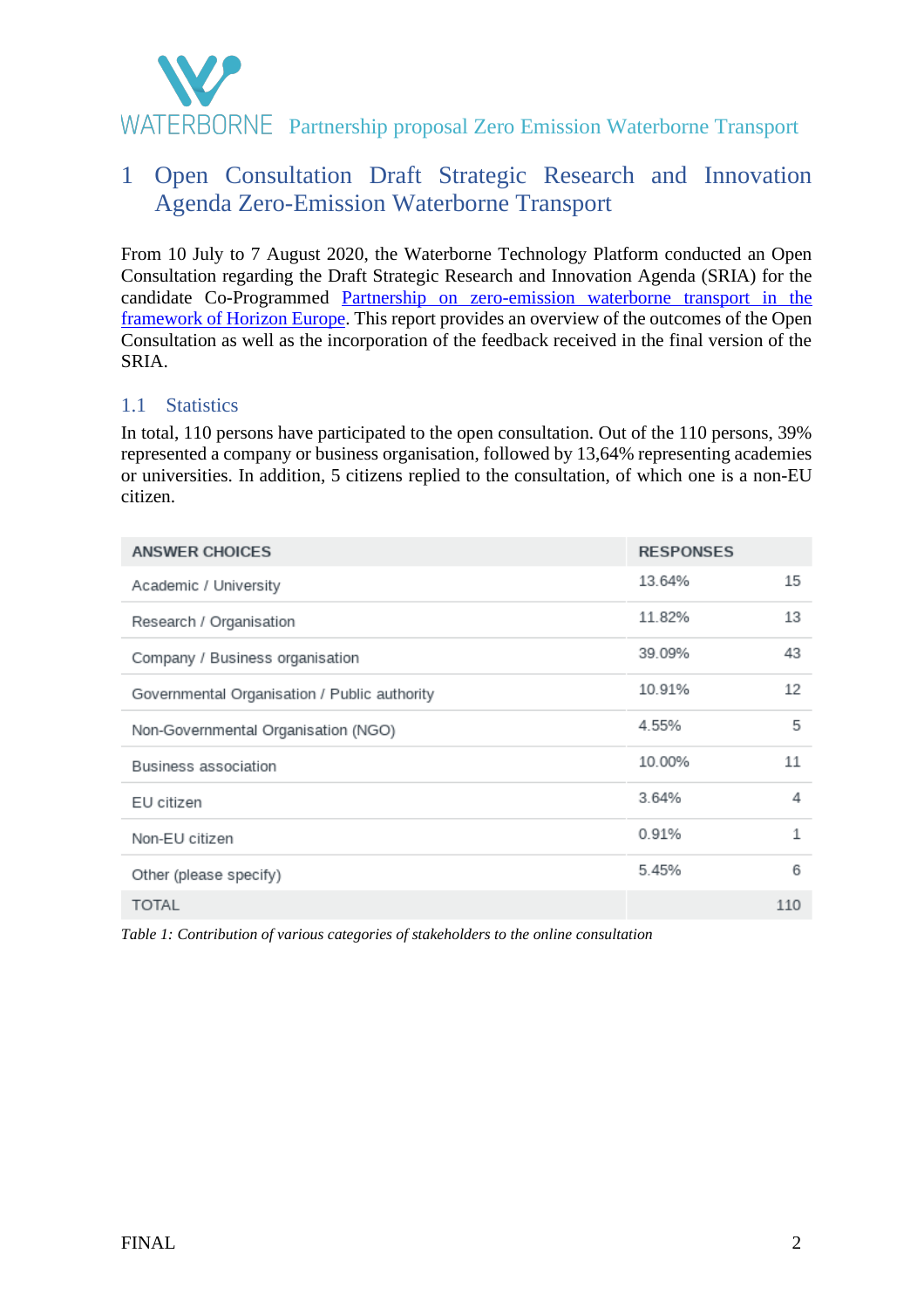

Participants to the Open Consultation originated from all over Europe, and at least stakeholders from 17 EU Member States participated to the Open Consultation (see figure 1).



*Figure 1: Location of participants to the Open Consultation*

48% of the respondents from companies considered their organisation a small and medium sized enterprise (SME) and 52% indicated not to represent an SME.



*Figure 2: Division of participation of SMEs/non-SMEs*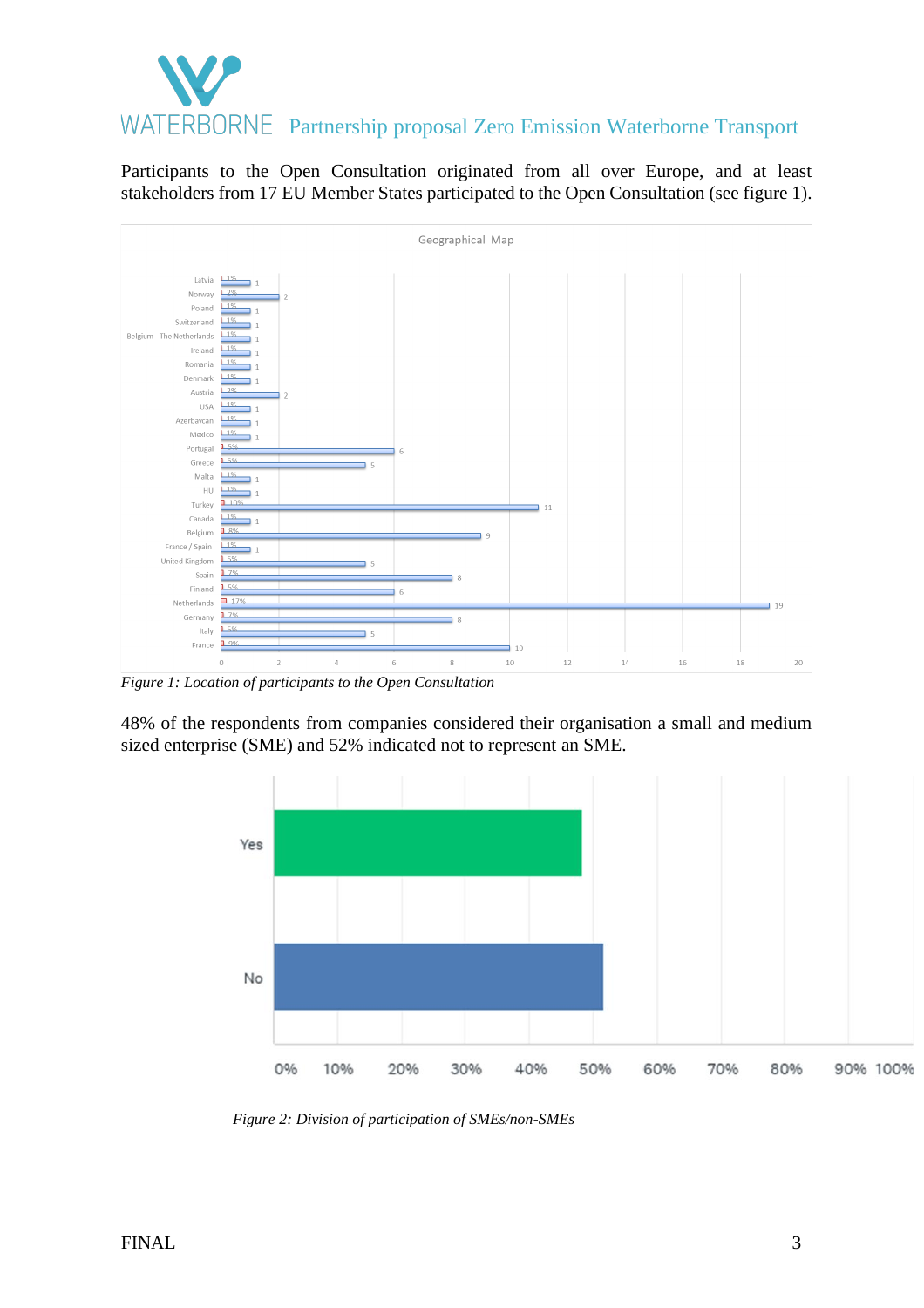

Out of 108 respondents, 53% applied for funding in the current Horizon 2020 programme. 50,48% of 105 respondents indicated they received funding in the current Horizon 2020 programme.



*Figure 3: Percentage of respondents which applied for, and received funding in Horizon 2020*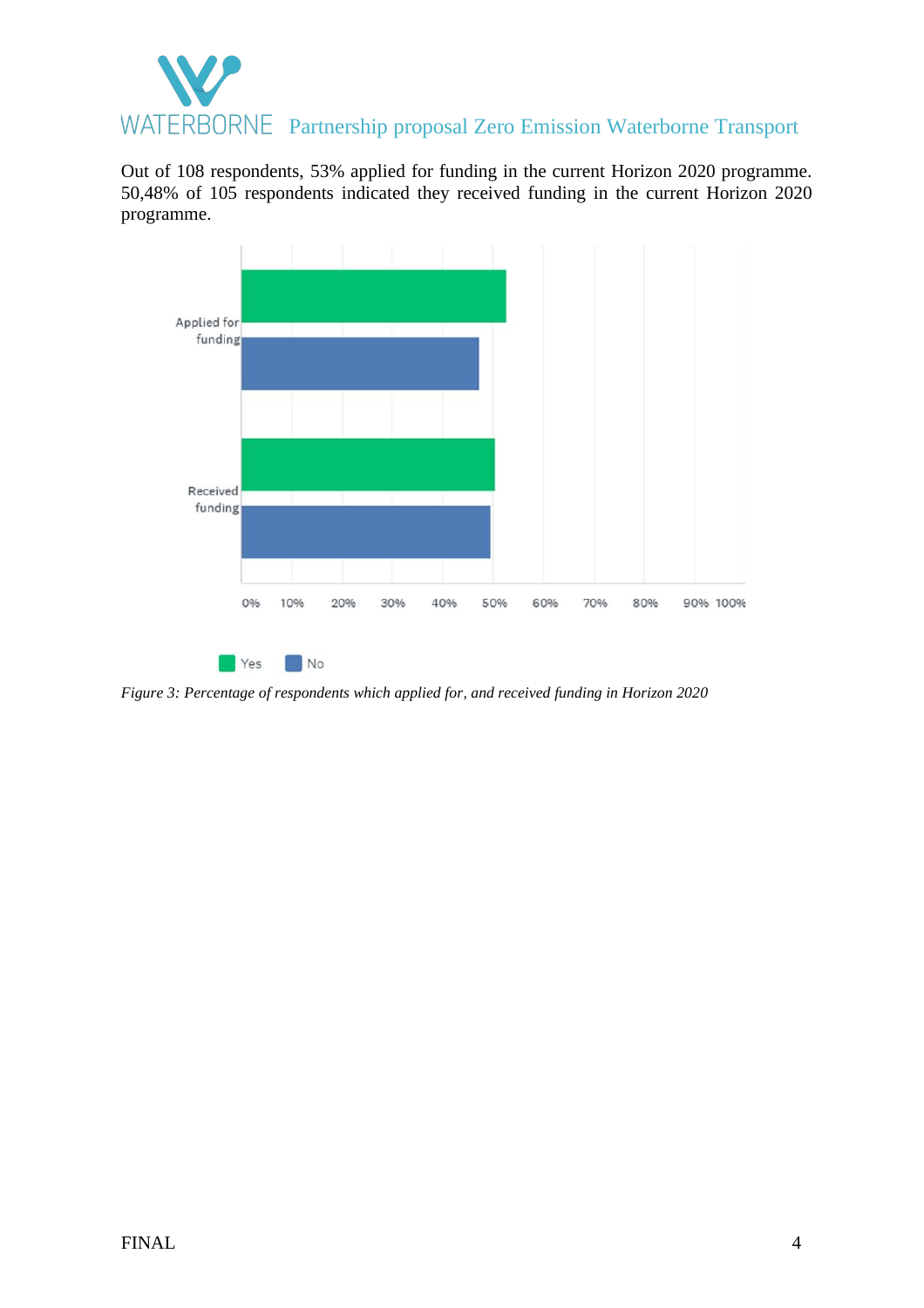### <span id="page-5-0"></span>1.2 Activities of the Partnership

Participants to the Open Consultation were asked whether they agree that the Partnership on zero-emission waterborne transport will focus on the activities to be able to reach its objectives, as described in Chapter 2 of the SRIA.

|                                     | <b>FULLY</b><br><b>AGREE</b> | <b>SLIGHTLY</b><br><b>AGREE</b> | <b>NEUTRAL</b> | <b>SLIGHTLY</b><br><b>DISAGREE</b> | <b>FULLY</b><br><b>DISAGREE</b> | <b>TOTAL</b> | <b>WEIGHTED</b><br><b>AVERAGE</b> |
|-------------------------------------|------------------------------|---------------------------------|----------------|------------------------------------|---------------------------------|--------------|-----------------------------------|
| Sustainable<br>Alternative<br>Fuels | 80.91%<br>89                 | 9.09%<br>10                     | 6.36%          | 0.91%                              | 2.73%<br>3                      | 110          | 1.35                              |
| Electrification                     | 71.82%<br>79                 | 17.27%<br>19                    | 7.27%<br>8     | 0.91%<br>1                         | 2.73%<br>3                      | 110          | 1.45                              |
| Energy<br>Efficiency                | 84.55%<br>93                 | 10.00%<br>11                    | 3.64%<br>4     | $0.00\%$<br>0                      | 1.82%<br>2                      | 110          | 1.25                              |
| Design and<br>Retrofitting          | 74.55%<br>82                 | 16.36%<br>18                    | 6.36%<br>7     | 0.91%<br>1                         | 1.82%<br>2                      | 110          | 1.39                              |
| Digital green                       | 66.06%<br>72                 | 19.27%<br>21                    | 11.01%<br>12   | 1.83%<br>2                         | 1.83%<br>2                      | 109          | 1.54                              |
| Ports                               | 75.45%<br>83                 | 13.64%<br>15                    | 7.27%<br>8     | 1.82%<br>2                         | 1.82%<br>2                      | 110          | 1.41                              |

*Table 2: statistical analysis of the relevance of the activities proposed* 

The statistical analysis shows that in general, all activities proposed by the Partnership are ranked as relevant, where some receive more priority than others. Respondents, which selected "slightly/fully disagree" for a certain activity, were given the possibility to provide additional information. Table 3 on the following page provides an overview of the input received, as well as an indication if the input has been taken into account in the final version of the SRIA, and if yes, how.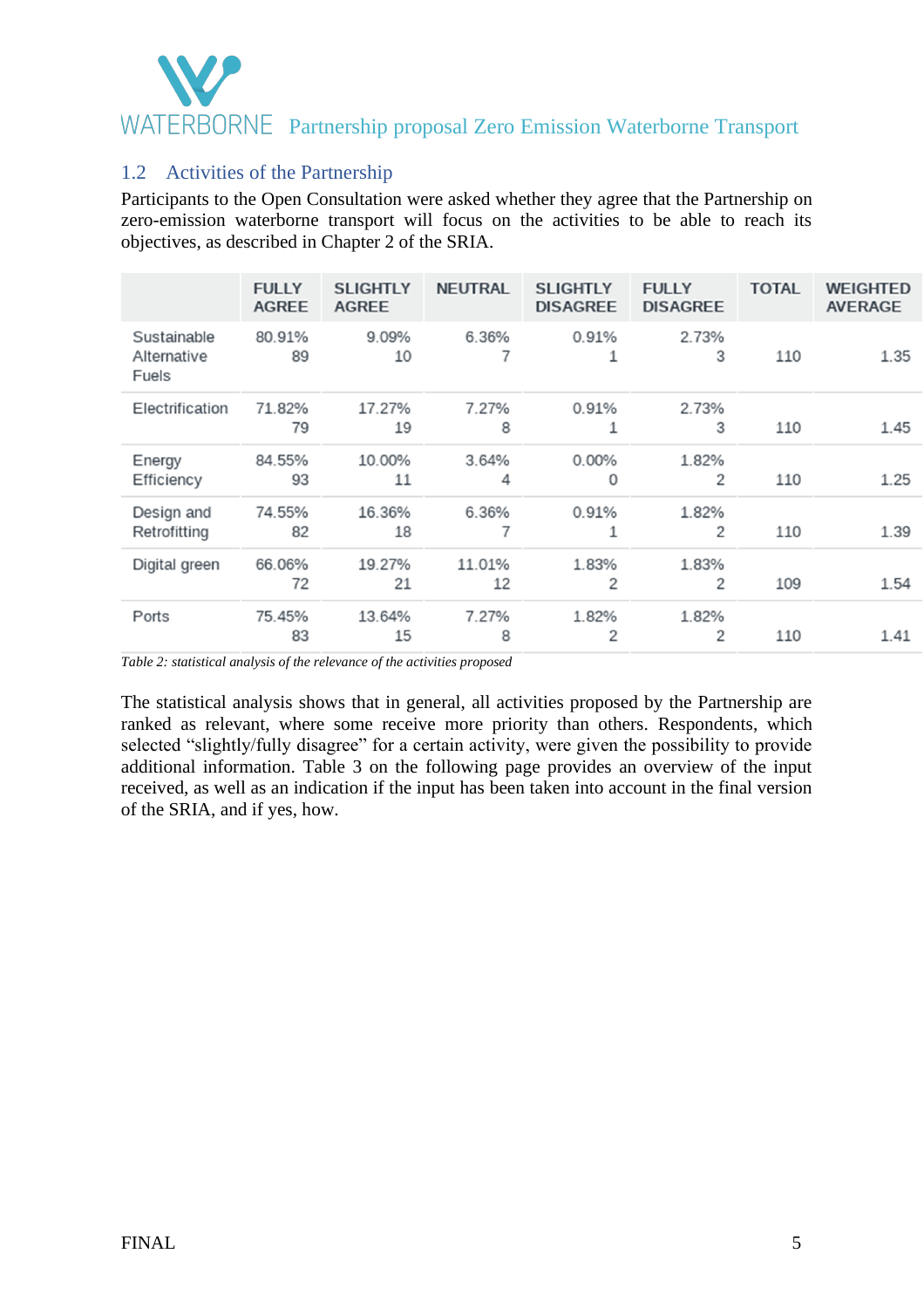| <b>Respondent</b>                                                                                                                      | Input                                                                                                                                                                                                                                                                                                                                                                                                                                                                                                                                                                                                                                                                                                                                                                                                                                                                                                      | <b>Incorporation in the SRIA</b>                                                                                                                                                                                                                                                                                                                                                                                                                                                                                                                                                                                                                                                                                                                                                                                                                                                                                                                                                                                                                                                                                                                              |
|----------------------------------------------------------------------------------------------------------------------------------------|------------------------------------------------------------------------------------------------------------------------------------------------------------------------------------------------------------------------------------------------------------------------------------------------------------------------------------------------------------------------------------------------------------------------------------------------------------------------------------------------------------------------------------------------------------------------------------------------------------------------------------------------------------------------------------------------------------------------------------------------------------------------------------------------------------------------------------------------------------------------------------------------------------|---------------------------------------------------------------------------------------------------------------------------------------------------------------------------------------------------------------------------------------------------------------------------------------------------------------------------------------------------------------------------------------------------------------------------------------------------------------------------------------------------------------------------------------------------------------------------------------------------------------------------------------------------------------------------------------------------------------------------------------------------------------------------------------------------------------------------------------------------------------------------------------------------------------------------------------------------------------------------------------------------------------------------------------------------------------------------------------------------------------------------------------------------------------|
|                                                                                                                                        |                                                                                                                                                                                                                                                                                                                                                                                                                                                                                                                                                                                                                                                                                                                                                                                                                                                                                                            |                                                                                                                                                                                                                                                                                                                                                                                                                                                                                                                                                                                                                                                                                                                                                                                                                                                                                                                                                                                                                                                                                                                                                               |
| French<br>Pacaud,<br>Pierre,<br>Ministry<br>National<br>of<br>Education, Higher Education,<br>Research<br>and<br>Innovation,<br>France | Sustainable Alternative Fuels are important for<br>reducing polluting emission; we must focus work<br>on the use of hydrogen and hydrogen-derived fuels<br>in a fuel cell (FC technology is to develop at the<br>right scale), an essential path for electrification and<br>a massive decarbonisation. The issues linked to the<br>qualities of fuels and /or biofuels are more linked<br>to capacity of supply by the energy sector; and<br>in combustion in<br>improvements<br>internal<br>combustion engines must be only transient<br>solutions (moderate effort in the cPP). In addition,<br>digital aspects are clearly underrepresented, only in<br>the short term $(2021-2022)$ on 1 issue, very broad<br>and poorly defined. Digital solutions, even with the<br>aim of reducing energy consumption or pollutant<br>emissions, can be used more widely (navigation<br>aid, operations aid, etc.). | Indeed, Sustainable Alternative Fuels are key for the transition<br>to zero-emission waterborne transport, and the Partnership will<br>be key to develop solutions for the bunkering, as well as on-<br>board storage and use of alternative fuels on board. The issues<br>linked to the fuel quality are indeed not included in the<br>Partnership, however synergies with other relevant Partnerships<br>are ensured.<br>Regarding digitalisation, the scope of the Partnership has been<br>laid down in the Partnership Proposal, as co-designed with the<br>relevant Commission Services, and covers 'digital green'<br>aspects. The text has been further clarified in this respect, taking<br>into account your suggestions. Broader digitalisation topics,<br>which are not directly linked to greening are expected to be<br>covered by the collaborative research under Horizon Europe.<br>The Work Programme for 2021 and 2022 is currently being<br>drafted, following discussion with the members of the<br>Waterborne TP and the European Commission Services. The<br>work programme for sequential years will be developed in a later<br>stage. |
| Claudio,<br>Boezio,<br>Utopia<br>Navalis, Germany                                                                                      | I have some reservations about the development of<br>so-called alternative fuels, design and retrofitting<br>and comments for the other activities. I will send<br>you a separate document.                                                                                                                                                                                                                                                                                                                                                                                                                                                                                                                                                                                                                                                                                                                | No separate document has been received.                                                                                                                                                                                                                                                                                                                                                                                                                                                                                                                                                                                                                                                                                                                                                                                                                                                                                                                                                                                                                                                                                                                       |
| Boulat, Jean-Charles, Naval<br>Group, France                                                                                           | Development of sustainable alternative fuels (SAF)<br>is common to the several transportation sectors<br>(aeronautical, road transport) and takes here a<br>disproportionated priority considering a 0 emission<br>waterborne impossible with SAF. On its side,<br>electrification is a route to achieve massive<br>decarbonization (50% in 2050). The fuel issue is an                                                                                                                                                                                                                                                                                                                                                                                                                                                                                                                                    | Indeed, Sustainable Alternative Fuels are key for the transition<br>to zero-emission waterborne transport, and the Partnership will<br>be key to develop solutions for the bunkering, as well as on-<br>board storage and use of alternative fuels on board. The issues<br>linked to the supply of fuels are indeed not included in the<br>Partnership, however synergies with other relevant Partnerships<br>are ensured.                                                                                                                                                                                                                                                                                                                                                                                                                                                                                                                                                                                                                                                                                                                                    |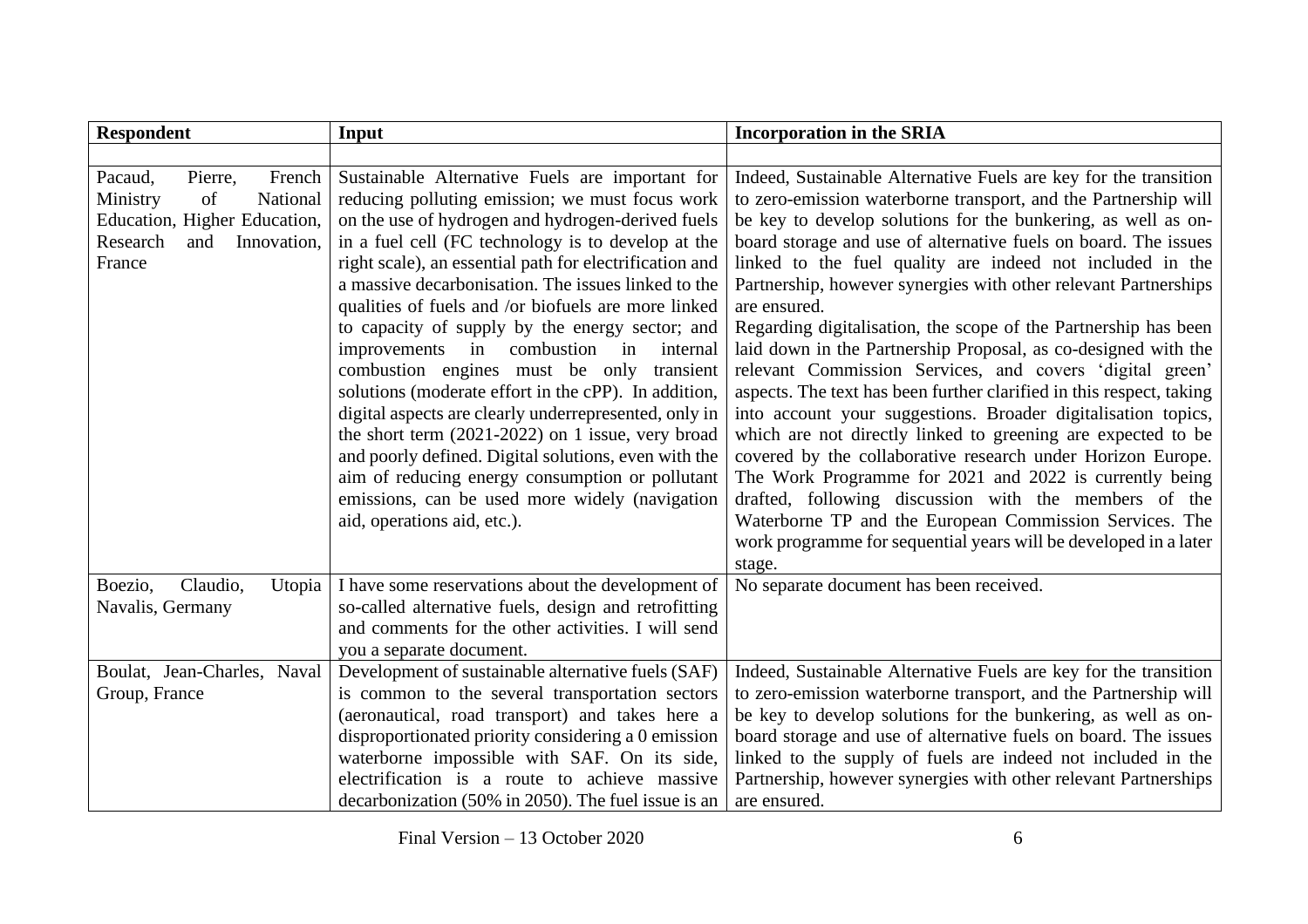

|                                                         | energy issue which is common to the transport<br>sector but whose impact on on-board technologies<br>is limited. The synergies and common effort with<br>other partnerships is necessary to achieve the 0<br>emission objective. On the contrary, digital<br>development of maritime industry is clearly<br>underprioritized in the current SRIA (1 issue vs 5<br>specific issues on SAF) | Regarding digitalisation, the scope of the Partnership has been<br>laid down in the Partnership Proposal, as co-designed with the<br>relevant Commission Services, and covers 'digital green'<br>aspects. The text has been further clarified in this respect, taking<br>into account your suggestions. Broader digitalisation topics,<br>which are not directly linked to greening are expected to be<br>covered by the collaborative research under Horizon Europe.                                                                                                                                                             |
|---------------------------------------------------------|-------------------------------------------------------------------------------------------------------------------------------------------------------------------------------------------------------------------------------------------------------------------------------------------------------------------------------------------------------------------------------------------|-----------------------------------------------------------------------------------------------------------------------------------------------------------------------------------------------------------------------------------------------------------------------------------------------------------------------------------------------------------------------------------------------------------------------------------------------------------------------------------------------------------------------------------------------------------------------------------------------------------------------------------|
|                                                         |                                                                                                                                                                                                                                                                                                                                                                                           | The Work Programme for 2021 and 2022 is currently being<br>drafted, following discussion with the members of the<br>Waterborne TP and the European Commission Services. The<br>work programme for sequential years will be developed in a later<br>stage.                                                                                                                                                                                                                                                                                                                                                                         |
| <b>VTT</b><br>Laaksonen,<br>Jere,<br>SenseWay, Finland  | Electrification will play major role especially with<br>small support vessels and tugs. This is important on<br>port areas. Digital green is crucial to digitize<br>infrastructure that will provide support for actors at<br>sea. Ports will of course develop their data sharing<br>and that way make operations more efficient.                                                        | Electrification is indeed an important activity to facilitate the<br>transition to zero-emission waterborne transport, which is<br>highlighted by the fact that it is one of the 6 activities. Following<br>the decision in the Shadow Programme Committee Horizon<br>Europe, the scope of the Partnership is limited to solutions on<br>board vessels, the operation of the vessel, and the interaction<br>between vessels and the shore. In addition, synergies and<br>cooperation with the Batteries Partnership are ensured.<br>Digitalisation is included in the scope, as long as it contributes<br>to the final objective. |
| Bekkum,<br>RH<br>Van<br>Jan,<br>Marine, the Netherlands | Starting with Ports, this is the point where<br>electrification must start based on mandatory<br>shore-power (technical view) and creating a level<br>playing field for the innovation of fleets (political<br>view). Smart and connecting systems (digital<br>green) can accelerate the targets above like<br>electrification and energy efficiency.                                     | The Partnership will be limited to Research, Development and<br>Innovation Activities, however, where relevant, input will be<br>provided to the development of policies and regulations. Policies<br>and regulations are key to support implementation, and therefore<br>input to various initiatives will continuously be discussed during<br>the lifetime of the Partnership.                                                                                                                                                                                                                                                  |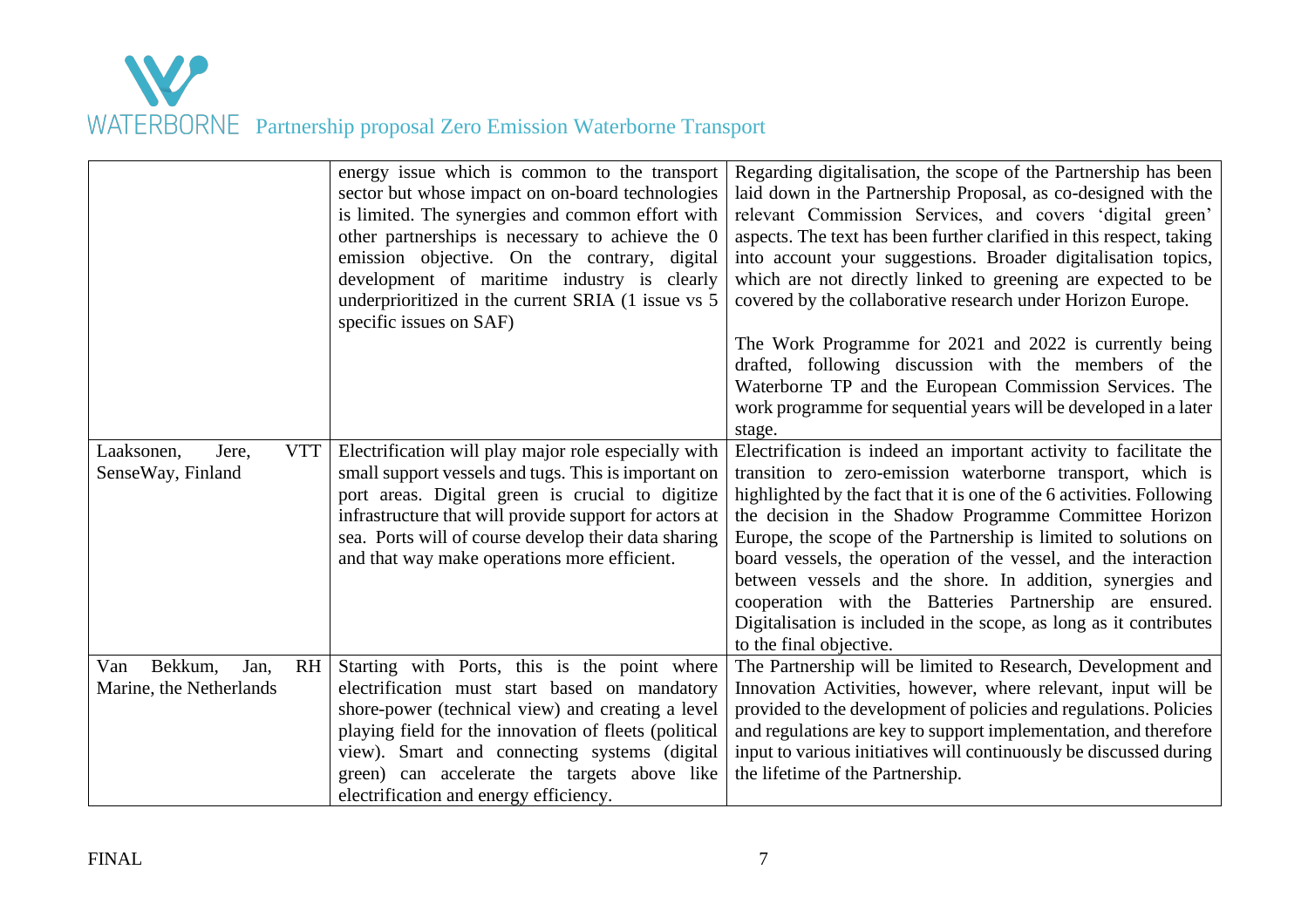

| Lurkin,<br>Nick,<br>Royal<br>Association of Netherlands<br>Shipowners, the Netherlands<br>Harmsen, Jorrit,<br>TNO, the | All options given in the previous question are<br>relevant to shipowners. There's no silver bullet and<br>we need to look at newbuilds but certainly to<br>existing vessels as well!<br>We consider the subjects listed in the SRIA                                                                                                                                                                                                                      | Indeed, the SRIA has been developed taking into account that<br>there is no silver bullet and that the transition to zero-emission<br>waterborne transport will require different solutions for different<br>kind of ships.<br>For this reason, new technologies are considered in the<br>Partnership both for newbuilding as well as for retrofitting.<br>The Partnership indeed envisages to develop a wide range of                                                                                                                                                                                                                                           |
|------------------------------------------------------------------------------------------------------------------------|----------------------------------------------------------------------------------------------------------------------------------------------------------------------------------------------------------------------------------------------------------------------------------------------------------------------------------------------------------------------------------------------------------------------------------------------------------|------------------------------------------------------------------------------------------------------------------------------------------------------------------------------------------------------------------------------------------------------------------------------------------------------------------------------------------------------------------------------------------------------------------------------------------------------------------------------------------------------------------------------------------------------------------------------------------------------------------------------------------------------------------|
| <b>Netherlands</b>                                                                                                     | important topics for enabling the maritime energy<br>transition. In order to make this happen a wide<br>range of alternative options need to be researched.                                                                                                                                                                                                                                                                                              | alternative options, linked to the diversification of the<br>waterborne transport sector, and the specificities of each sub-<br>segment.                                                                                                                                                                                                                                                                                                                                                                                                                                                                                                                         |
| De Schepper, Karin, Inland<br>Navigation Europe, Belgium                                                               | We find it important that inland waterway transport<br>is well incorporated in the SRIA. We would like to<br>see the exploration of synergies between climate<br>change mitigation and adaptation. Climate change<br>adaptation is an issue which needs to be addressed<br>in an integrated way focusing on fleet,<br>infrastructure and logistics.                                                                                                      | Since the waterborne transport sector consists of both maritime<br>and inland waterway transport, and are consisting of different<br>sub-segments, dedicated solutions for inland waterway transport<br>are indeed envisaged. Since the scope of the Partnership, as laid<br>down in the Proposal, focusses on the vessel and the interaction<br>with the shore, inland waterway infrastructure is not included in<br>the scope of the Partnership. However, there might be issues<br>related to logistics when it concerns digital green. Nevertheless,<br>infrastructure RD&I will be subject to collaborative research<br>under Horizon Europe.               |
| Kilkis, Birol, Polar Project<br>and Technologies, Turkey                                                               | Electrification must be very well defined in scope<br>and aim. For example if electricity is used for a heat<br>pump on board or chiller it is not rational compared<br>to a cogeneration system with PVT modules and<br>also used for absorption cooling. This example<br>shows that the Second Law of Thermodynamics<br>plays an important role in defining and aiming<br>electrification. More care<br>and well defined<br>electrification is needed. | Electrification is one of the key areas of the Partnership. It<br>concerns the development of ships with high-power energy<br>storage systems and new DC distribution grids optimized for<br>efficiency and operational profiles, new high performances, high<br>efficiency variable speed electric generators and power trains.<br>Ships with high energy demand of course may not count on<br>electrification only but needs to rely also on a fuel sift towards<br>Sustainable Alternative Fuels. In this context, energy flows,<br>including thermal ones, need to be optimized and improved to<br>maximize energy efficiency and energy harvesting onboard. |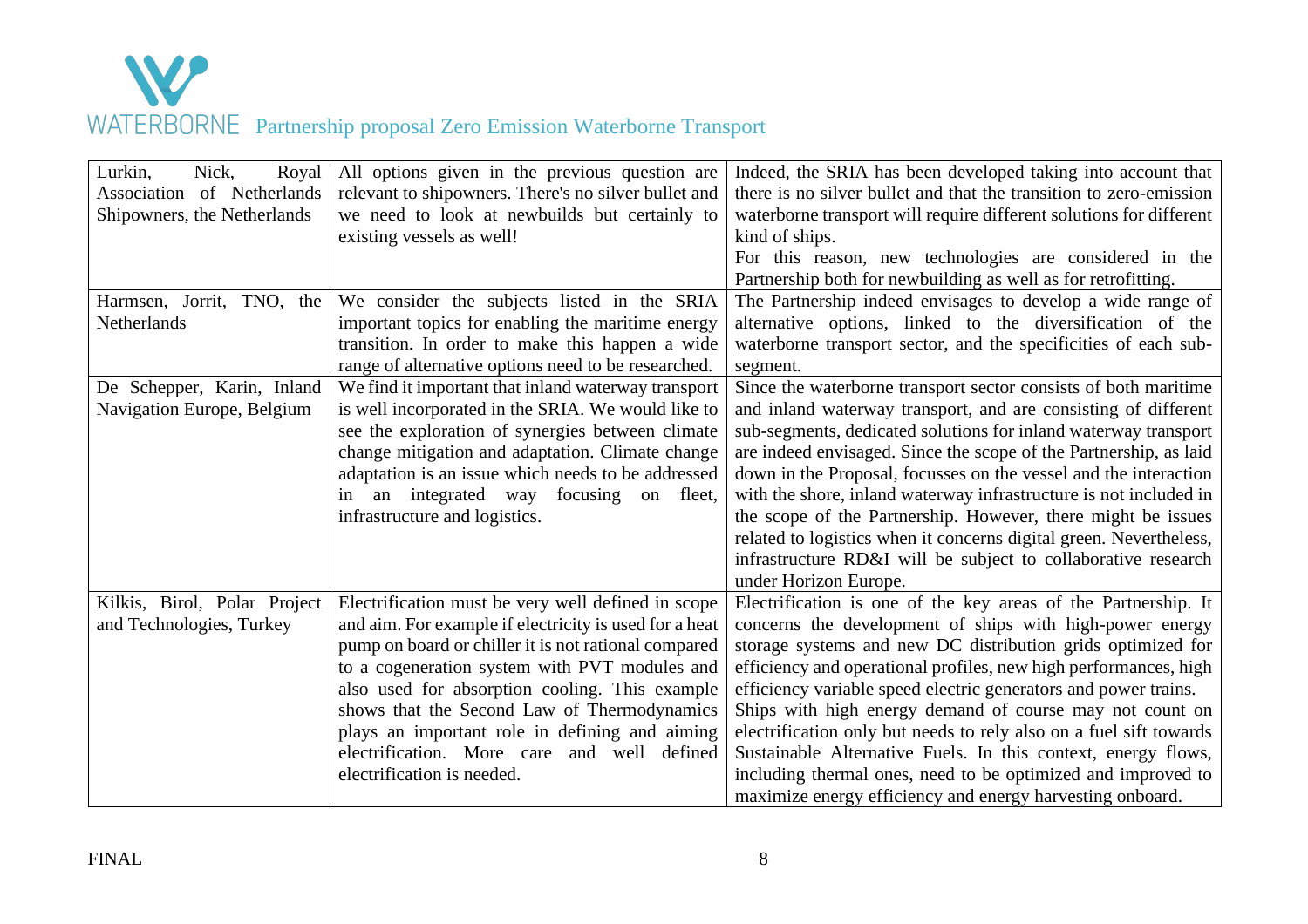

| Roux,<br>Central<br>Laure,          | Comments will be provided in a separate document                                                                                                                                                                                                                                                                                                                                                                                                  | Separate document has been received, and the analysis is                                                                                                                                                                                                                                                                                                                                                                                                                                                                                                                                                                                                                                                                                                                                                                                                      |
|-------------------------------------|---------------------------------------------------------------------------------------------------------------------------------------------------------------------------------------------------------------------------------------------------------------------------------------------------------------------------------------------------------------------------------------------------------------------------------------------------|---------------------------------------------------------------------------------------------------------------------------------------------------------------------------------------------------------------------------------------------------------------------------------------------------------------------------------------------------------------------------------------------------------------------------------------------------------------------------------------------------------------------------------------------------------------------------------------------------------------------------------------------------------------------------------------------------------------------------------------------------------------------------------------------------------------------------------------------------------------|
| the<br>for<br>Commission            |                                                                                                                                                                                                                                                                                                                                                                                                                                                   | available in chapter 1.6.                                                                                                                                                                                                                                                                                                                                                                                                                                                                                                                                                                                                                                                                                                                                                                                                                                     |
| Navigation of<br>Rhine,<br>the      |                                                                                                                                                                                                                                                                                                                                                                                                                                                   |                                                                                                                                                                                                                                                                                                                                                                                                                                                                                                                                                                                                                                                                                                                                                                                                                                                               |
| France                              |                                                                                                                                                                                                                                                                                                                                                                                                                                                   |                                                                                                                                                                                                                                                                                                                                                                                                                                                                                                                                                                                                                                                                                                                                                                                                                                                               |
| José, ACS SCE,<br>Nebrera,<br>Spain | Electrification, understood as supplying the energy<br>required for the propulsion from batteries, doesn't<br>seem to be a reasonable solution for the vast<br>of<br>the<br>waterborne<br>majority<br>transport<br>decarbonization<br>challenge, unless<br>a really<br>breakthrough technology is developed (what could<br>be another gamechanger, and can't be anticipated;<br>present action shouldn't be based on this type of<br>assumptions) | Indeed, various solutions are needed for the various sub-<br>segments of the European waterborne transport sector. As<br>indicated in the SRIA, due to the total power needed on ships, it<br>is foreseen that using batteries or other electricity storage only<br>cannot be the main power source for long-distance shipping. But,<br>this will be a solution for shorter ranges, say up to 150 to 200<br>nautical miles. For longer ranges, it is foreseen that<br>electrification will be used as an auxiliary power source,<br>increasing the efficiency of the use of alternative fuels, for<br>example, by supplying a portion of the electrical loads on board.<br>The Partnership is an RD&I initiative, aiming<br>for<br>groundbreaking<br>developments.<br>The<br>development<br>of<br>breakthrough technologies for batteries are included in the |
|                                     |                                                                                                                                                                                                                                                                                                                                                                                                                                                   | Battery Partnership, and cooperation with this relevant<br>Partnership are ensured, so to streamline developments needed.                                                                                                                                                                                                                                                                                                                                                                                                                                                                                                                                                                                                                                                                                                                                     |
| Anonymous                           | Ports seems to be the weakest part of the SRIA. It<br>is not convincing what research needs to be<br>prepared                                                                                                                                                                                                                                                                                                                                     | The Partnership is focused on the transition of both maritime as<br>well as inland waterway transport to a zero-emission mode of<br>transport as well as the relevant infrastructure. Being part of the<br>latter, ports are included as for the development of safe<br>technologies and procedures for bunkering of sustainable fuels<br>at inland and maritime ports and for the supply of electricity to<br>vessels.                                                                                                                                                                                                                                                                                                                                                                                                                                       |
| Rafael, Robert, Pro Danube          | Important strength of Danube waterborne transport                                                                                                                                                                                                                                                                                                                                                                                                 | Indeed, various solutions are needed for the various sub-                                                                                                                                                                                                                                                                                                                                                                                                                                                                                                                                                                                                                                                                                                                                                                                                     |
| International, Austria              | is that large distances $(1000 + \text{rkm})$ can be travelled                                                                                                                                                                                                                                                                                                                                                                                    | segments of the European waterborne transport sector. As                                                                                                                                                                                                                                                                                                                                                                                                                                                                                                                                                                                                                                                                                                                                                                                                      |
|                                     | without the need for stopping for bunkering.                                                                                                                                                                                                                                                                                                                                                                                                      | indicated in the SRIA, various options applicable to inland                                                                                                                                                                                                                                                                                                                                                                                                                                                                                                                                                                                                                                                                                                                                                                                                   |
|                                     | Currently there are no realistic solutions in the                                                                                                                                                                                                                                                                                                                                                                                                 |                                                                                                                                                                                                                                                                                                                                                                                                                                                                                                                                                                                                                                                                                                                                                                                                                                                               |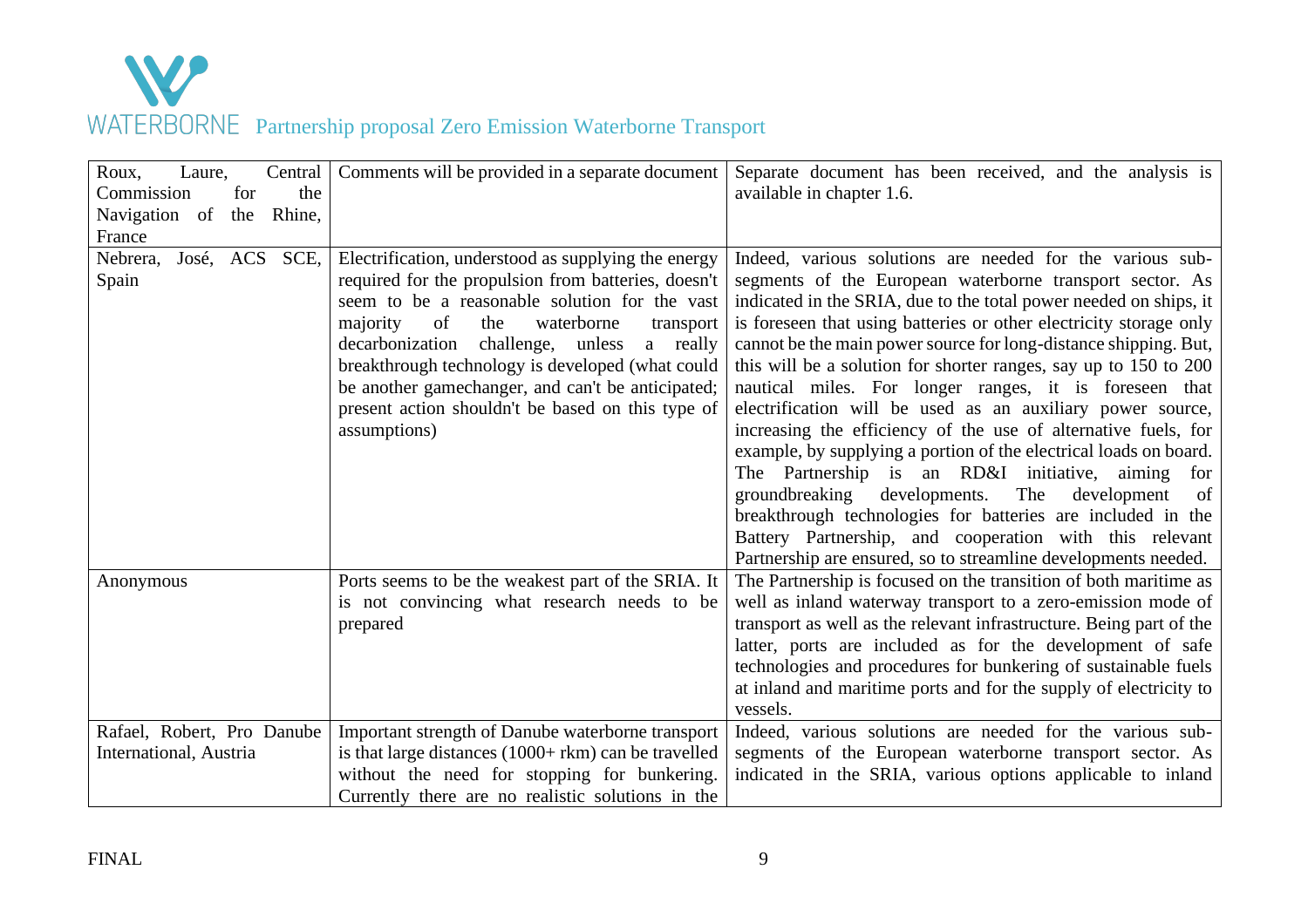

|                                                  | pipeline which could offer the same flexibility with<br>electrification without losing significant space<br>from the cargo space.                                                                                                                                                | waterway transport will be studied, taking into account the effect<br>of new business models as well.                                                                                                                                                                                                                                                                                                                                                                                                                                                                                                                                                                                                                                                                                                                                                                                                                                                                                                                                        |
|--------------------------------------------------|----------------------------------------------------------------------------------------------------------------------------------------------------------------------------------------------------------------------------------------------------------------------------------|----------------------------------------------------------------------------------------------------------------------------------------------------------------------------------------------------------------------------------------------------------------------------------------------------------------------------------------------------------------------------------------------------------------------------------------------------------------------------------------------------------------------------------------------------------------------------------------------------------------------------------------------------------------------------------------------------------------------------------------------------------------------------------------------------------------------------------------------------------------------------------------------------------------------------------------------------------------------------------------------------------------------------------------------|
| Van Coillie, Antoon, Zulu<br>Associates, Belgium | Retrofitting is not efficient as the existing vessels<br>are not designed to be energy efficient and their<br>concept of operation does not further zero-emission<br>transport                                                                                                   | It will indeed require significant RD&I to develop solutions to<br>be able to cost-efficiently retrofit the current fleet. It is foreseen,<br>that replacing 50,000 vessels in maritime transport and 12,000<br>vessels in inland waterway transport will be impossible timely to<br>achieve the objective, specifically taking into account the<br>medium and long-term economic consequences of the current<br>COVID-pandemic.                                                                                                                                                                                                                                                                                                                                                                                                                                                                                                                                                                                                             |
| Anonymous                                        | Digital green in itself does not contribute to the<br>elimination of emissions and air/water pollution.<br>Even as enabler the relation to emission reduction<br>is indirect. Apart from that, ship owners are usually<br>very reluctant to share any of their operational data. | Digital green has a broad definition, and it entails a broad<br>envelope of activities. It is correct to state that Digital Green will<br>not fully decarbonize the waterborne transport sector, but at the<br>same time it is an enabler that together with other enablers (e.g.<br>energy harvesting, energy efficiency, load reduction, etc) will<br>pave the way for an earlier introduction of disruptive<br>technologies based on Sustainable Alternative Fuels and<br>electrification. The RD&I activities in the context of the<br>Partnership are limited to the broadest use of digitalisation to<br>improve efficiency and reduce emissions through monitoring<br>and big data collection, the development of a secure and IPR-<br>compatible Digital Twin and Zero-Emission Energy Decision<br>Support Systems. The development of a Zero-Emission Energy<br>Decision Support System has been supported by shipowners,<br>which indicated that these type of systems have a potential for<br>significant reduction of emissions. |
| Anonymous                                        | Even though Electrification will be the way for the<br>future, for the ship's sector it does not seem of                                                                                                                                                                         | Indeed, various solutions are needed for the various sub-<br>segments of the European waterborne transport sector. As                                                                                                                                                                                                                                                                                                                                                                                                                                                                                                                                                                                                                                                                                                                                                                                                                                                                                                                        |
|                                                  | immediate application. In this sense, I would<br>consider such a priority a little behind the others                                                                                                                                                                             | indicated in the SRIA, due to the total power needed on ships, it<br>is foreseen that using batteries or other electricity storage cannot                                                                                                                                                                                                                                                                                                                                                                                                                                                                                                                                                                                                                                                                                                                                                                                                                                                                                                    |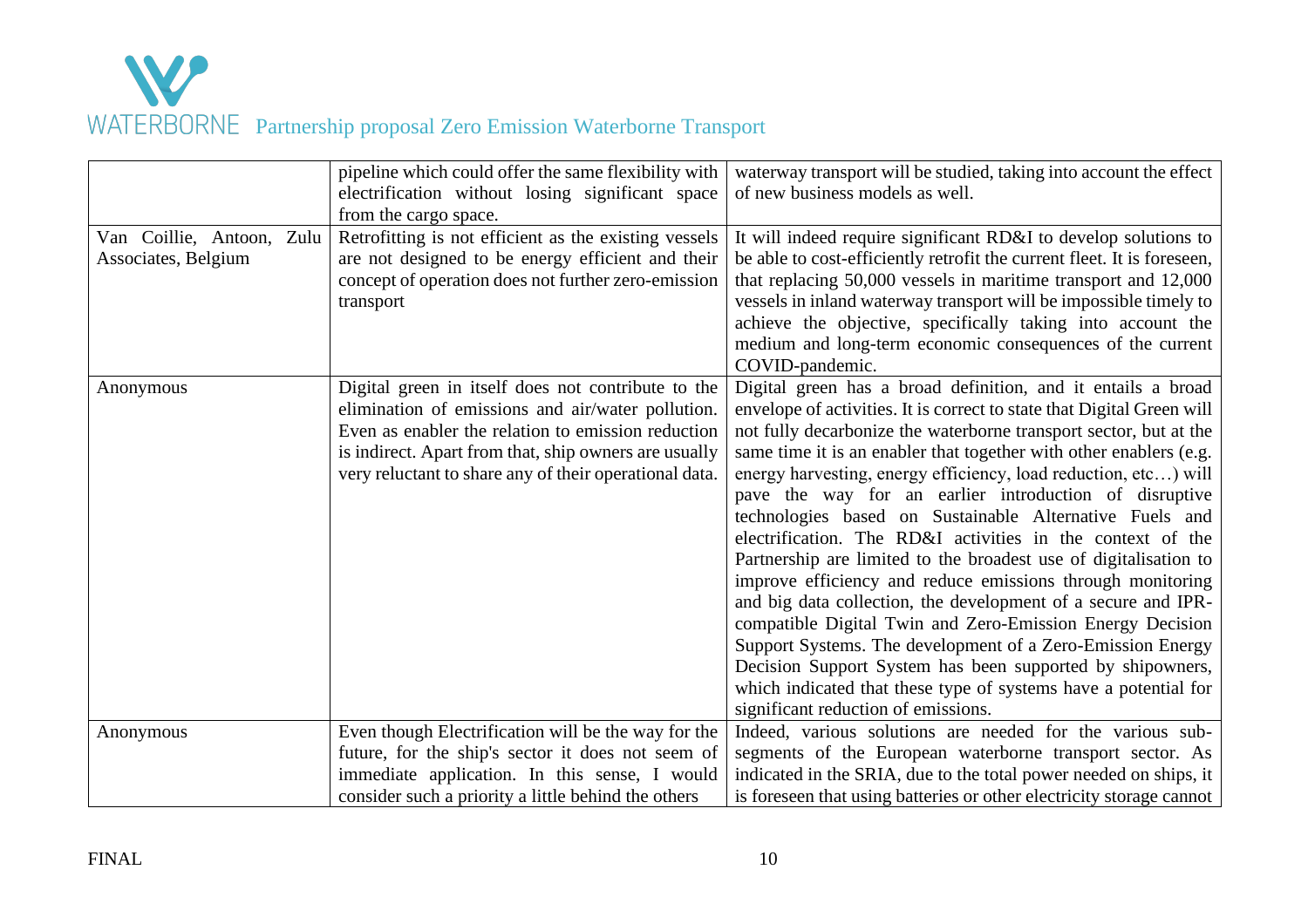

|                                                         |                                                                                                                                                                                                              | be the main power source for long-distance shipping. But, this<br>will be a solution for shorter ranges, say up to 150 to 200 nautical<br>miles. For longer ranges, it is foreseen that electrification will be<br>used as an auxiliary power source, increasing the efficiency of<br>the use of alternative fuels, for example, by supplying a portion<br>of the electrical loads on board.                                                                                                                                                                                                                                                                                                                                                                                                                                                         |
|---------------------------------------------------------|--------------------------------------------------------------------------------------------------------------------------------------------------------------------------------------------------------------|------------------------------------------------------------------------------------------------------------------------------------------------------------------------------------------------------------------------------------------------------------------------------------------------------------------------------------------------------------------------------------------------------------------------------------------------------------------------------------------------------------------------------------------------------------------------------------------------------------------------------------------------------------------------------------------------------------------------------------------------------------------------------------------------------------------------------------------------------|
| Anonymous                                               | Electrification and ports should not be as separate -<br>rather the use of shore connections to eliminate<br>onboard power sources is a very effective way to<br>eliminate emissions in ports from shipping. | Indeed, activities related to electrification are included in several<br>parts of the SRIA. This concerns both the use of electrification<br>as power source when sailing, and secondly the development of<br>on shore charging solutions. They would need to be developed<br>in parallel.                                                                                                                                                                                                                                                                                                                                                                                                                                                                                                                                                           |
| Anonymous                                               | Depends on the definition of fuel, but considering<br>fuel with particle emissions I fully disagree. The<br>focus should be on a sustainable an green energy<br>storage from green power                     | Acknowledging the broad definition of fuels, the SRIA indicated<br>that the activities related to alternative fuels are focused on<br>sustainable alternative fuels. The Partnership will focus on<br>bunkering, on-board storage and use of the sustainable<br>alternative fuels on board while development of the fuels will be<br>addressed by other Partnerships.                                                                                                                                                                                                                                                                                                                                                                                                                                                                                |
| Jaegers, Gunther, Chemgas<br>Shipping B.V., Netherlands | Batteries on inland barges are too heavy; they are<br>not sustainable                                                                                                                                        | Indeed, various solutions are needed for the various sub-<br>segments of the European waterborne transport sector. As<br>indicated in the SRIA, due to the total power needed on ships, it<br>is foreseen that using batteries or other electricity storage cannot<br>be the main power source for long-distances. At the same time it<br>will represent a feasible a solution for shorter ranges, say up to<br>150 to 200 nautical miles, and thereby for specific segments of<br>the inland waterway transport sector. For longer ranges, it is<br>foreseen that electrification will be used as an auxiliary power<br>source, increasing the efficiency of the use of alternative fuels,<br>for example, by supplying a portion of the electrical loads on<br>board. This requires significant RD&I to have these solutions<br>ready before 2030. |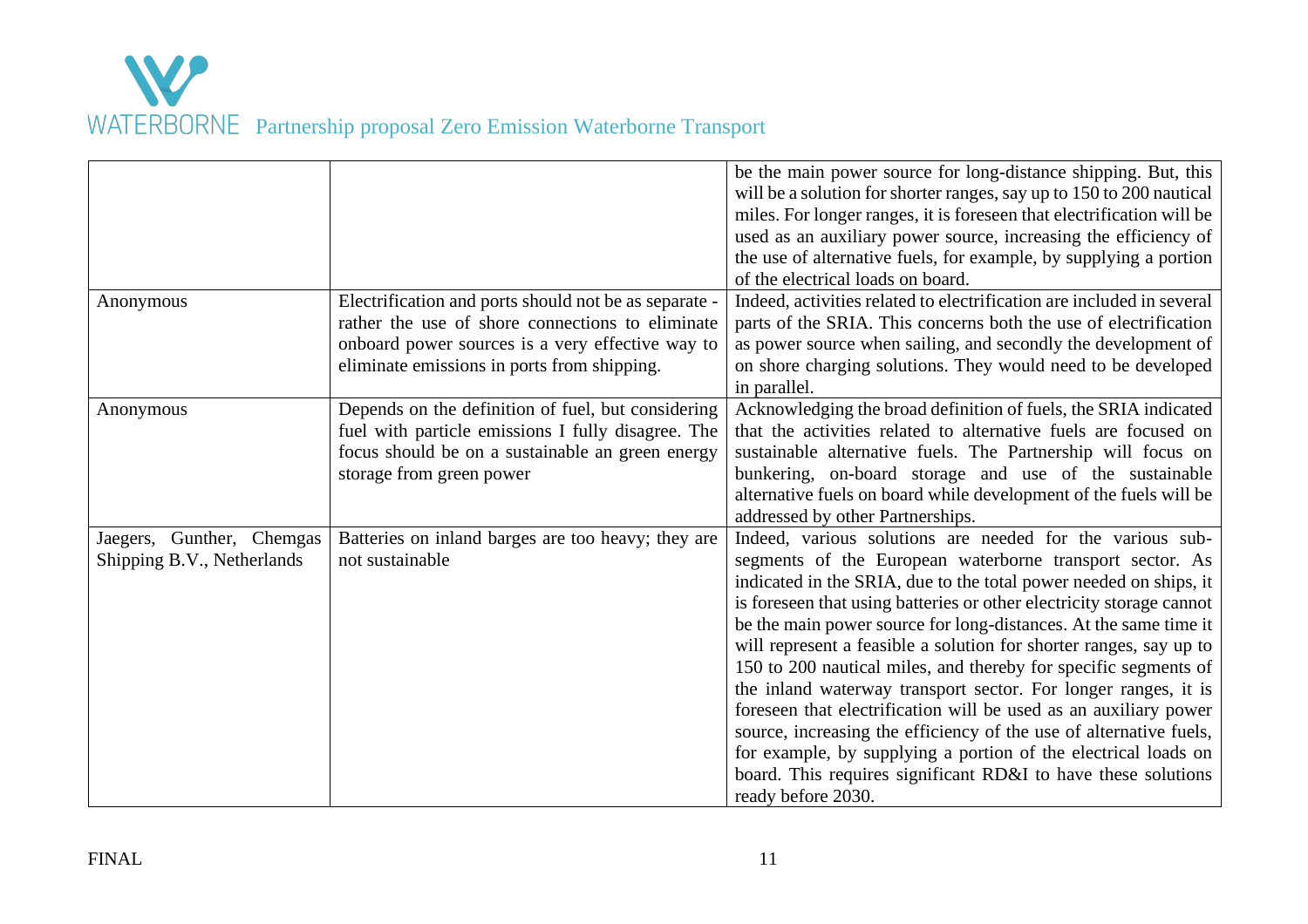

| De | Vos.        | Peter,                        | Delft | The TCO of ships is typically dictated by fuel costs;   | Indeed, various solutions are needed for the various sub-         |
|----|-------------|-------------------------------|-------|---------------------------------------------------------|-------------------------------------------------------------------|
|    |             | University of Technology, the |       | which is a clear indicator that a lot of fuel is needed | segments of the European waterborne transport sector. Ammonia     |
|    | Netherlands |                               |       | and consumed by ships. Correspondingly, ships           | is one of the solutions which will require RD&I activities        |
|    |             |                               |       | emit a lot of harmful substances to the air (not only   | foreseen in the SRIA, and the first topic for a dedicated call in |
|    |             |                               |       | the ones that are known and now regulated through       | the framework of Horizon Europe is included in the SRIA.          |
|    |             |                               |       | IMO, EU or otherwise), but also unregulated ones        |                                                                   |
|    |             |                               |       | like methane (worse than CO2 in GWP) and                |                                                                   |
|    |             |                               |       | carcinogenic unburnt hydrocarbons.<br>Using             |                                                                   |
|    |             |                               |       | ammonia as an alternative fuel is the only feasible     |                                                                   |
|    |             |                               |       | pathway to get to zero-emission waterborne              |                                                                   |
|    |             |                               |       | transport for large, ocean-going ships that travel      |                                                                   |
|    |             |                               |       | long distances. These ships have the highest            |                                                                   |
|    |             |                               |       | contribution to air pollution by shipping. Ammonia      |                                                                   |
|    |             |                               |       | is however a low TRL solution and significant           |                                                                   |
|    |             |                               |       | funds should be allocated to radically re-think and     |                                                                   |
|    |             |                               |       | innovate ship power plants that use ammonia as a        |                                                                   |
|    |             |                               |       | fuel.                                                   |                                                                   |

*Table 3: Comments why certain activities as proposed in the SRIA would be less relevant.*

Besides the comments provided in table 3, some additional comments were provided, but without a direct impact on the content of the SRIA. One of these "I believe that a change in the current organisation of the shipping industry is necessary to achieve the objectives. Ships shall be more and more efficient and be propelled by zero-emission fuels counting well to wake! Ports infrastructure shall be increased to allow more flexibility in the transit times of the ships as well: for instance to account for the weather for wind-propelled ships" is perfectly related to the objectives and scope of the Partnership.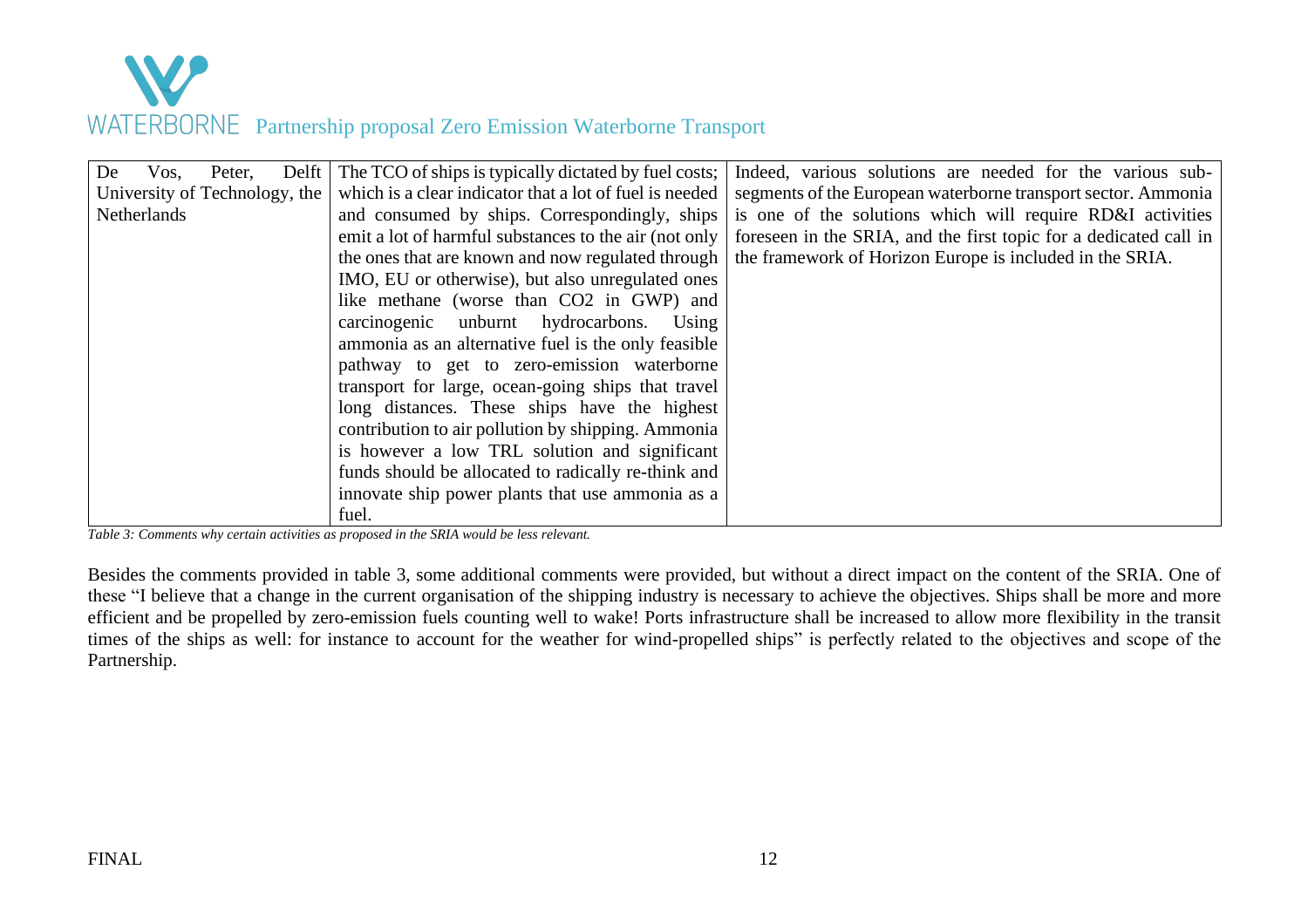

#### *Missing activities*

Participants were given the opportunity to identify any important areas missing in the Strategic Research and Innovation Agenda. Table 4 provides an overview of the input received, as well as an indication if the input has been taken into account in the final version of the SRIA, and if yes, how.

| <b>Respondent</b>                                                                                                                      | Input                                                                                                                                                                                                                                                                                                                                                                                                                                                                                                                                                                                                                                                                                                                                                                                                                                      | <b>Incorporation in the SRIA</b>                                                                                                                                                                                                                                                                                                                                                                                                                                                                                                                                                                                                                                                                                                                                                                                                                                                                                                                                                                                                                                                                                                                                                                                                                                                                                      |
|----------------------------------------------------------------------------------------------------------------------------------------|--------------------------------------------------------------------------------------------------------------------------------------------------------------------------------------------------------------------------------------------------------------------------------------------------------------------------------------------------------------------------------------------------------------------------------------------------------------------------------------------------------------------------------------------------------------------------------------------------------------------------------------------------------------------------------------------------------------------------------------------------------------------------------------------------------------------------------------------|-----------------------------------------------------------------------------------------------------------------------------------------------------------------------------------------------------------------------------------------------------------------------------------------------------------------------------------------------------------------------------------------------------------------------------------------------------------------------------------------------------------------------------------------------------------------------------------------------------------------------------------------------------------------------------------------------------------------------------------------------------------------------------------------------------------------------------------------------------------------------------------------------------------------------------------------------------------------------------------------------------------------------------------------------------------------------------------------------------------------------------------------------------------------------------------------------------------------------------------------------------------------------------------------------------------------------|
|                                                                                                                                        |                                                                                                                                                                                                                                                                                                                                                                                                                                                                                                                                                                                                                                                                                                                                                                                                                                            |                                                                                                                                                                                                                                                                                                                                                                                                                                                                                                                                                                                                                                                                                                                                                                                                                                                                                                                                                                                                                                                                                                                                                                                                                                                                                                                       |
| Pacaud,<br>Pierre,<br>French<br>Ministry<br>National<br>of<br>Education, Higher Education,<br>Research<br>Innovation,<br>and<br>France | Digital issues, on the one side, and both electric and<br>hydrogen powered devices aspects, on the other<br>side, must be strengthened, by specifying the<br>essential locks (to be tackled) in relation to skills<br>and European competitiveness (current strengths,<br>growth potential). Likewise, the fields of<br>application should focus on European forces.<br>Some technologies are still European because they<br>are more advanced. Priority must be given to R&I<br>in these areas in accordance with electric power and<br>fuels cells which represent, at this stage, the<br>promising solutions for maritime transport. In<br>addition, it will be necessary to ensure that<br>European skills remain European, and are not "sold<br>off" to non-European competitors. Specific<br>attention should be paid to this point. | The technologies that are mentioned are already included in the<br>SRIA. We acknowledge the fact that prioritization should be<br>given when deciding what technologies to develop first and<br>most. This discussion will be developed in the co-design phase<br>between the Partnership, the European Commission Services and<br>Member States when the Partnership will be established and<br>budget will be known.<br>Indeed, electrification and sustainable alternative fuels (amongst)<br>others hydrogen) are key for the transition to zero-emission<br>waterborne transport. Skills, both of the human element in the<br>maritime technology sector as well as in the waterborne transport<br>sector are key, however not included in the framework of the<br>Partnership. However, the Partnership will provide advise for<br>incorporation of elements related to skills development for other<br>programmes.<br>The Partnership will be key for the competitiveness of the<br>European waterborne transport sector (including the maritime<br>technology sector). It is expected to provide the shipyards and<br>maritime equipment manufacturers with a competitive<br>advantage compared to other regions in the world. Protection of<br>IPR is an important issue, and the legal framework of Horizon |
|                                                                                                                                        |                                                                                                                                                                                                                                                                                                                                                                                                                                                                                                                                                                                                                                                                                                                                                                                                                                            | Europe is providing the guidance on IPR protection, as well as<br>cooperation with third countries. In addition, the Waterborne TP                                                                                                                                                                                                                                                                                                                                                                                                                                                                                                                                                                                                                                                                                                                                                                                                                                                                                                                                                                                                                                                                                                                                                                                    |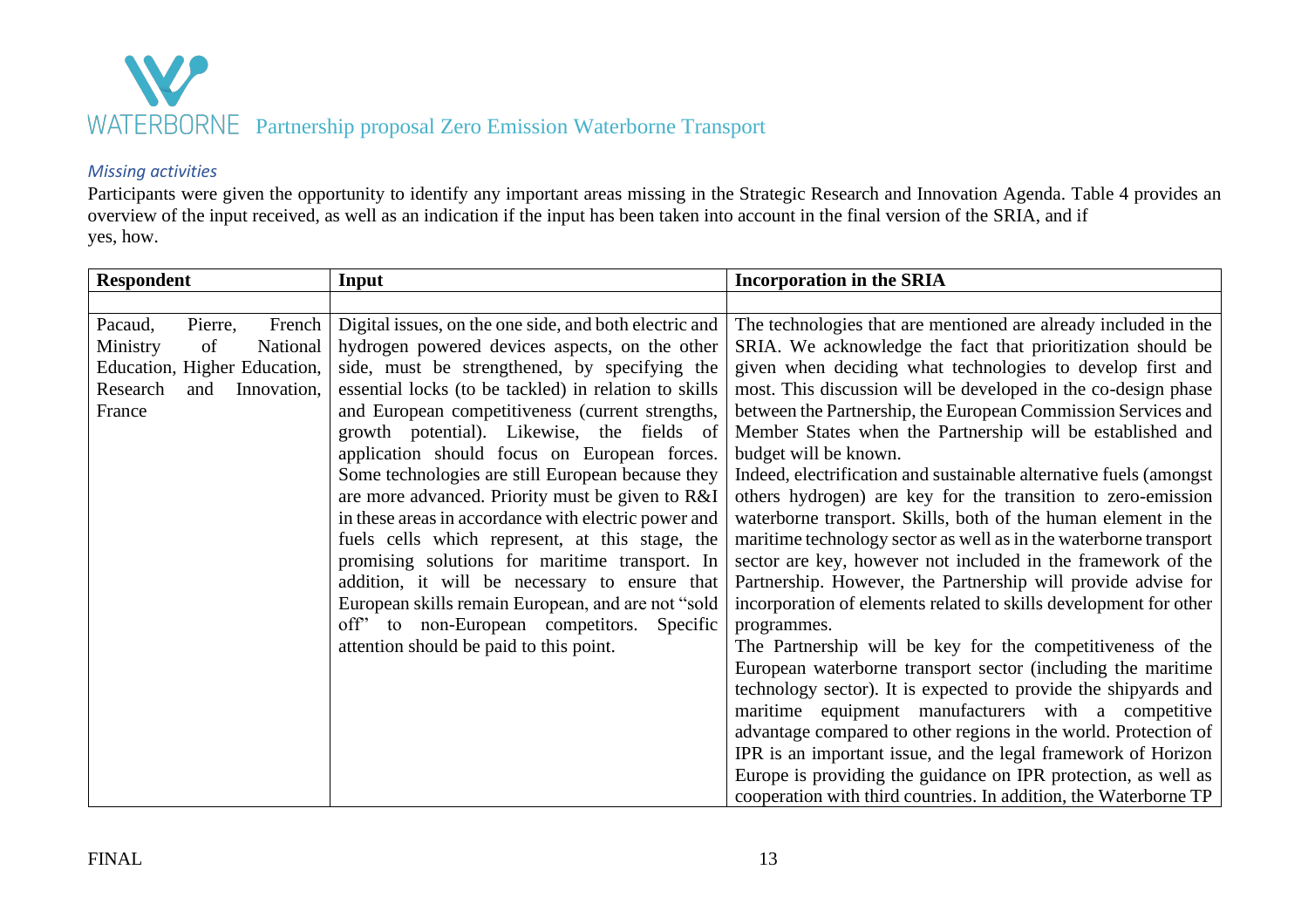

|                               |                                                       | will initiate a discussion on how competitiveness of the<br>European waterborne transport sector can be further increased |
|-------------------------------|-------------------------------------------------------|---------------------------------------------------------------------------------------------------------------------------|
|                               |                                                       | by means of the Partnership.                                                                                              |
| Anonymous                     | It is now generally accepted that ship design         | Sustainable<br>Alternative<br>Technologies<br>(like)<br>Fuels<br><sub>or</sub>                                            |
|                               | efficiency requirements, while potentially having     | electrification) or enabling factors (like energy<br>efficiency,                                                          |
|                               | an important impact on future emissions growth,       | optimization, etc) must go together to identify a                                                                         |
|                               | will fall well short of what is needed. Further       | decarbonisation path for waterborne transport applications.                                                               |
|                               | operational efficiency measures will be important     | Operational efficiency measures, ship design efficiency                                                                   |
|                               | to immediately peak energy consumption and            | solutions, retrofitting of existing ships are important aspects that                                                      |
|                               | emissions, but it will be insufficient to decarbonise | will address and reduce peak emissions, paving the way for the                                                            |
|                               | the sector or reduce its growing energy needs. For    | transition towards zero-emission waterborne transport.                                                                    |
|                               | this reason in order to achieve a zero-emission       |                                                                                                                           |
|                               | waterborne transport we have to focus as well on      |                                                                                                                           |
|                               | Ship Design Efficiency.                               |                                                                                                                           |
| Claudio,<br>Boezio,<br>Utopia | I believe that clean powered vessels are possible,    | The transition to zero-emission waterborne transport will indeed                                                          |
| Navalis, Germany              | however I think that innovation is needed in areas    | consist of a broad range of measures. The Partnership in the                                                              |
|                               | beyond technology. Among these I see: - the role      | framework of Horizon Europe is focussed on Research,                                                                      |
|                               | of Classification Societies in technological          | Development and Innovation, although it will provide input to                                                             |
|                               | advancement and innovation - shipping finance $\&$    | relevant related initiatives to facilitate the transition.                                                                |
|                               | economics - maritime law. On the technical side I     |                                                                                                                           |
|                               | would like to see more activity for wind propulsion   | Wind assisted propulsion is a key element of the SRIA and                                                                 |
|                               | technology.                                           | technologies will be developed to support long distance                                                                   |
|                               |                                                       | shipping.                                                                                                                 |
| Boulat, Jean-Charles, Naval   | Digital and electrification must be strengthened in   | Regarding digitalisation, the scope of the Partnership has been                                                           |
| Group, France                 | the SRIA to develop the potential to contribute       | laid down in the Partnership Proposal, as co-designed with the                                                            |
|                               | significantly to achieve climate neutrality for       | relevant Commission Services, and covers 'digital green'                                                                  |
|                               | waterborne transport through optimization and         | aspects. The text has been further clarified in this respect, taking                                                      |
|                               | efficiency gain both on the ships themselves and      | into account your suggestions. Broader digitalisation topics,                                                             |
|                               | the operations associated with them. The roadmap      | which are not directly linked to greening are expected to be                                                              |
|                               | on the technology development and business            | covered by the collaborative research under Horizon Europe.                                                               |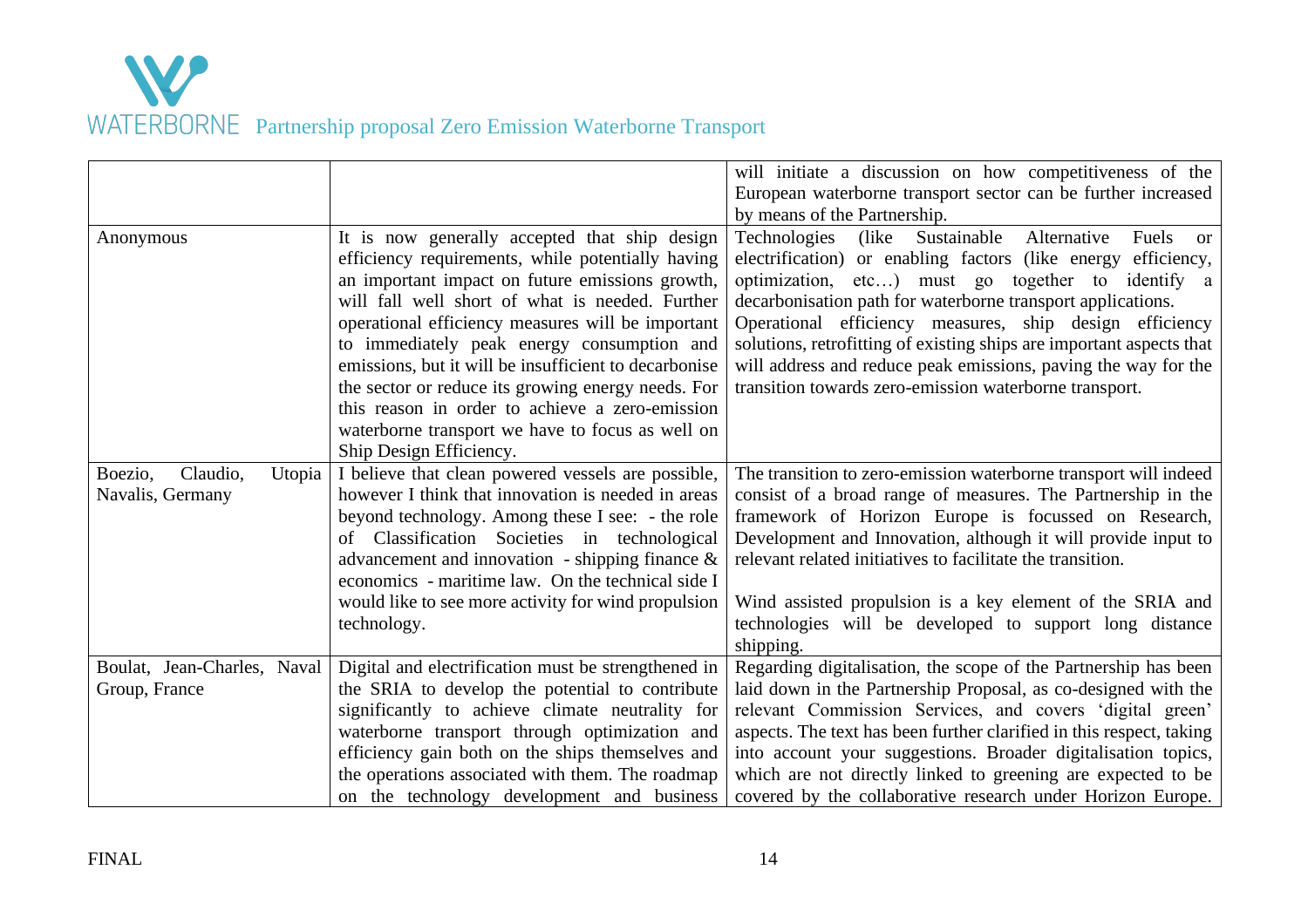

| opportunity should be better described in the SRIA    | The Work Programme for 2021 and 2022 is currently being            |
|-------------------------------------------------------|--------------------------------------------------------------------|
| to capture opportunities in relation to EU skills and | drafted, following discussion with the members of the              |
| competitiveness. The fuel issue for maritime          | Waterborne TP and the European Commission Services. The            |
| industry is an energy issue which is common to the    | Work Programme for sequential years will be developed in a         |
| transport sector. The synergies and common effort     | later stage.                                                       |
| with other partnerships are necessary to achieve the  |                                                                    |
|                                                       |                                                                    |
| 0 emission objective. The SRIA should reinforce       | Indeed, electrification and sustainable alternative fuels (amongst |
| the link with the other partnership and details the   | others hydrogen) are key for the transition to zero-emission       |
| specific requirements of the ships and ports (such    | waterborne transport.                                              |
| as storage solutions, hybrid system, refueling, etc)  |                                                                    |
|                                                       | Skills, both of the human element in the maritime technology       |
|                                                       | sector as well as in the waterborne transport sector are key,      |
|                                                       | however not included in the framework of the Partnership. The      |
|                                                       | Partnership will provide advise for incorporation of elements      |
|                                                       | related to skills development for other programmes.                |
|                                                       |                                                                    |
|                                                       | The Partnership will be key for the competitiveness of the         |
|                                                       | European waterborne transport sector (including the maritime       |
|                                                       | technology sector). It is expected to provide the shipyards and    |
|                                                       | maritime equipment manufacturers with a competitive                |
|                                                       | advantage compared to other regions in the world. Protection of    |
|                                                       | IPR is an important issue, and the legal framework of Horizon      |
|                                                       | Europe is providing the guidance on IPR protection, as well as     |
|                                                       | cooperation with third countries. In addition, the Waterborne TP   |
|                                                       | will initiate a discussion on how competitiveness of the           |
|                                                       | European waterborne transport sector can be further increased      |
|                                                       | by means of the Partnership.                                       |
|                                                       |                                                                    |
|                                                       | Indeed, Sustainable Alternative Fuels are key for the transition   |
|                                                       | to zero-emission waterborne transport, and the Partnership will    |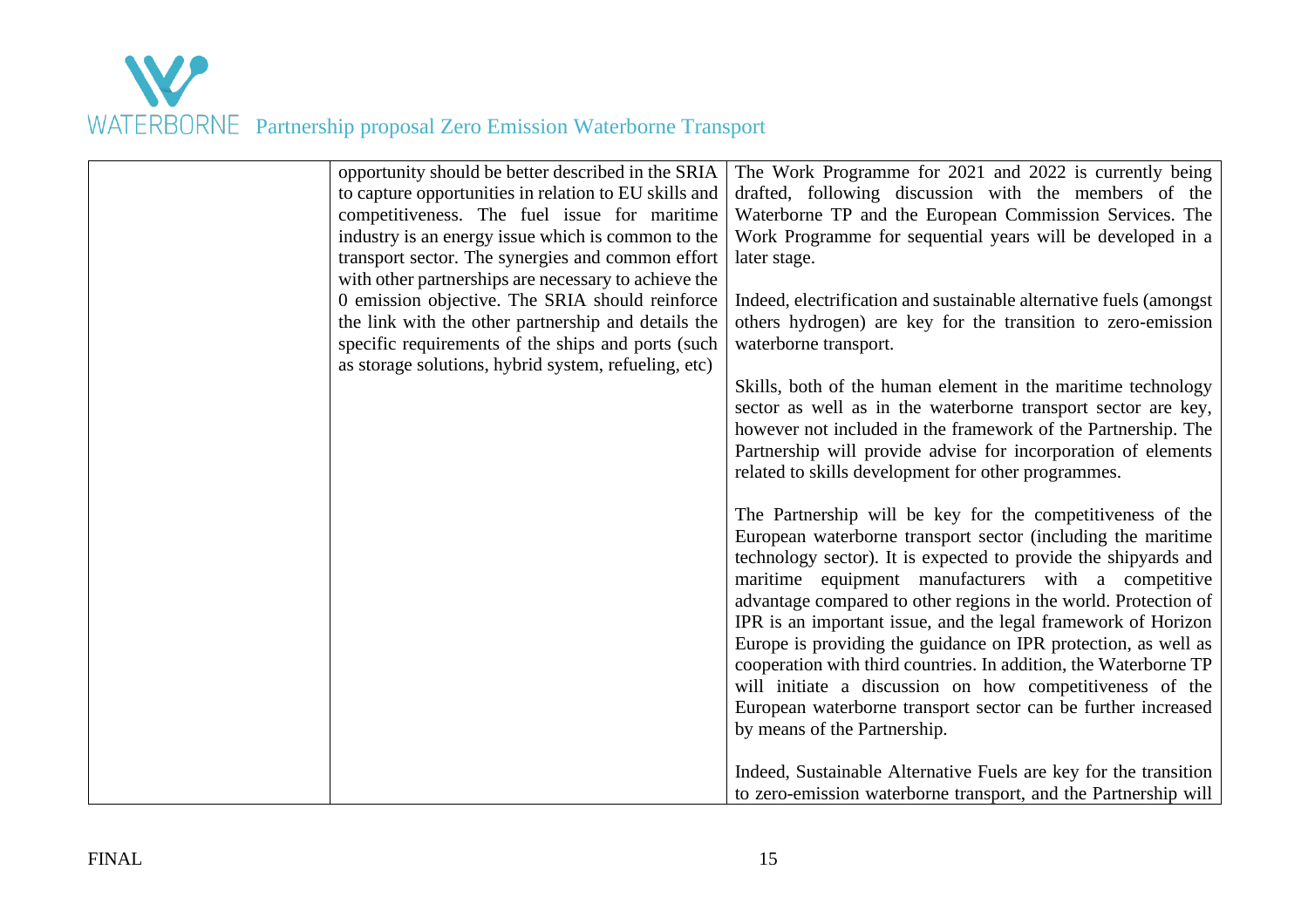

|                                                                                                             |                                                                                                                                                                                                                                                                                                                                                                                                                                      | be key to develop solutions for the bunkering, as well as on-<br>board storage and use of alternative fuels on board. The issues<br>linked to the supply of fuels are indeed not included in the<br>Partnership, however synergies with relevant Partnerships (in<br>particular Hydrogen and Batteries) are ensured.                                                                                                                                                                                                                                                                                                                                    |
|-------------------------------------------------------------------------------------------------------------|--------------------------------------------------------------------------------------------------------------------------------------------------------------------------------------------------------------------------------------------------------------------------------------------------------------------------------------------------------------------------------------------------------------------------------------|---------------------------------------------------------------------------------------------------------------------------------------------------------------------------------------------------------------------------------------------------------------------------------------------------------------------------------------------------------------------------------------------------------------------------------------------------------------------------------------------------------------------------------------------------------------------------------------------------------------------------------------------------------|
| Wit,<br>Dutch<br>Thierry,<br>De<br>Ministry of Infrastructure and<br>Watermanagement,<br>the<br>Netherlands | Link/relation with production of hydrogen:<br>sufficient scale/volume is essential for successful<br>application of hydrogen in waterborne transport.<br>Likewise relationship with battery technology<br>(research/excellence centres).<br>Role of large<br>clients/purchasers of logistic services/transport,<br>like industries, supermarkets etc in making longer<br>term commitments $(5-10 \text{ years})$ to green transport. | Indeed, Sustainable Alternative Fuels and Batteries are key for<br>the transition to zero-emission waterborne transport, and the<br>Partnership will be key to develop solutions for the bunkering,<br>as well as storage and use of alternative fuels and batteries on<br>board. The issues linked to the supply of fuels and the proper<br>development of Battery technologies are indeed not included in<br>the Partnership, because they will be developed by other<br>Partnerships, notably Battery Value Chain and Clean Hydrogen<br>for Europe. Synergies with relevant Partnerships have already<br>been established and are therefore ensured. |
|                                                                                                             |                                                                                                                                                                                                                                                                                                                                                                                                                                      | The transition to zero-emission waterborne transport will indeed<br>consist of a toolbox of measures to be implemented in a<br>complementary way, facilitating and stimulating the transition to<br>zero-emission waterborne transport. The Partnership in the<br>framework of Horizon Europe is focussed on Research,<br>Development and Innovation, although it will provide input to<br>relevant related initiatives to facilitate the transition.                                                                                                                                                                                                   |
| Guillaume,<br>Grand,<br>Le<br>TransOceanic<br>Wind<br>Transport, France                                     | As fuel TOWT hears the wind - which can move<br>massive amounts of cargo over long distances - as<br>a primary fuel. It can also make shipping more<br>resilient in the sense that Mr Olaf Merk puts it in<br>June 26, 2020<br>article published<br>his<br>on<br>https://transportpolicymatters.org or as Ms Nicola<br>Cutcher puts it in her recent article "Winds of                                                               | Indeed, wind assisted propulsion has significant potential for<br>various sub-segments of the waterborne transport sector. For this<br>reason, renewable and free energy solutions are included in the<br>Activity regarding Energy Efficiency.                                                                                                                                                                                                                                                                                                                                                                                                         |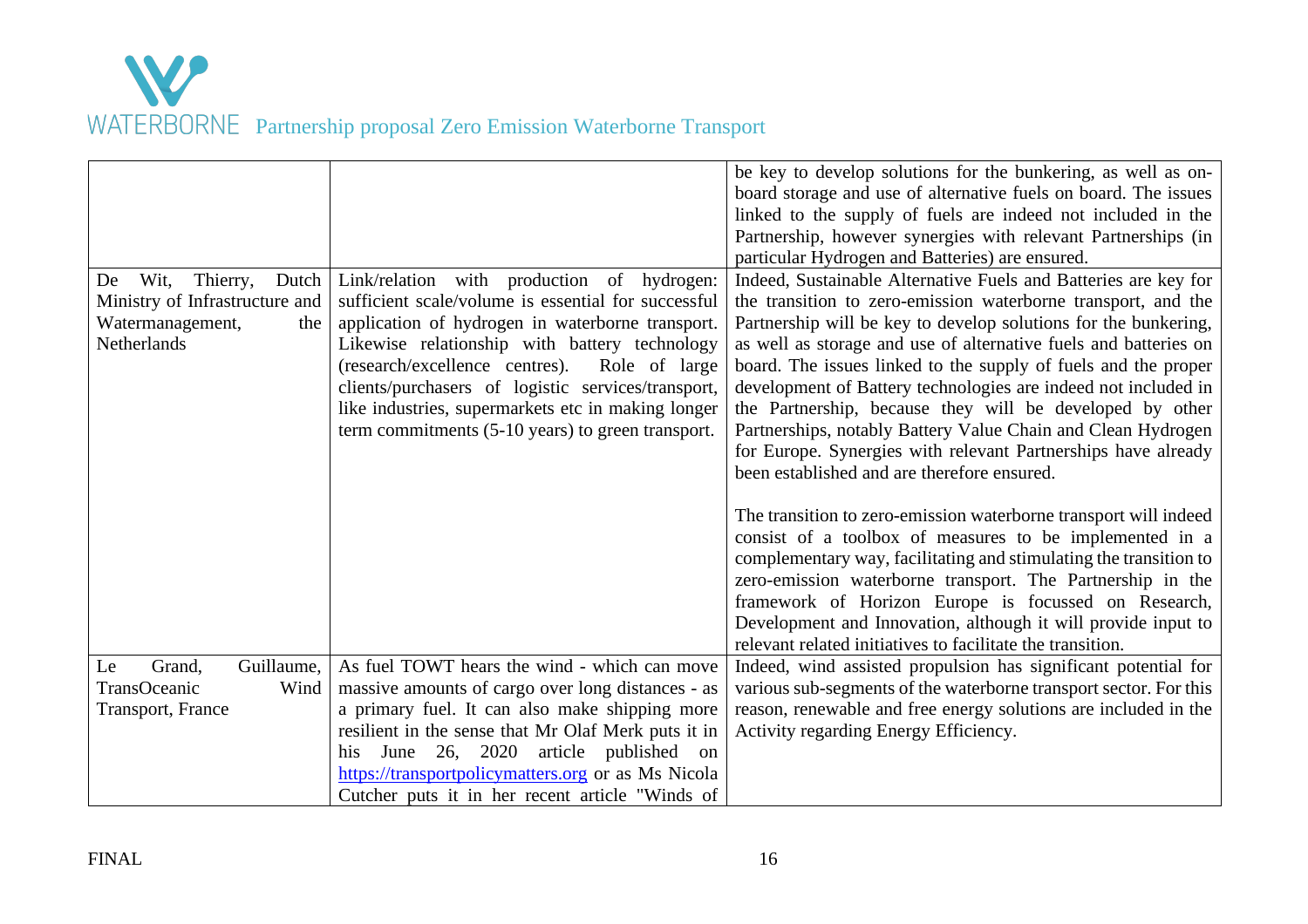

| Jere,<br><b>VTT</b><br>Laaksonen,<br>SenseWay, Finland                  | Trade: Passage to Zero-Emission Shipping"<br>published in the American Journal of Economics<br>and Sociology. In fact, wind is the ONLY primary<br>decarbonised source of energy and it is now largely<br>predictable. Wind can also fuel an alternative way<br>of consuming goods.<br>Digitization of existing sea areas; all actors, sea<br>marks, fairways, leisure boats, work boats,<br>commercial liners --> shared situational awareness.                                                                       | Digital green is an Activity included in the SRIA, as long as it<br>contributes to reducing emissions, and falls in the scope as<br>defined in the Partnership Proposal. Situational awareness is not                                                                                                                                                                                                                                                                                                                                                                                                                        |
|-------------------------------------------------------------------------|------------------------------------------------------------------------------------------------------------------------------------------------------------------------------------------------------------------------------------------------------------------------------------------------------------------------------------------------------------------------------------------------------------------------------------------------------------------------------------------------------------------------|------------------------------------------------------------------------------------------------------------------------------------------------------------------------------------------------------------------------------------------------------------------------------------------------------------------------------------------------------------------------------------------------------------------------------------------------------------------------------------------------------------------------------------------------------------------------------------------------------------------------------|
|                                                                         |                                                                                                                                                                                                                                                                                                                                                                                                                                                                                                                        | directly addressing reduction of emissions, therefore it will most<br>likely be addressed by Waterborne as a priority for so-called<br>collaborative research in the framework of Horizon Europe.                                                                                                                                                                                                                                                                                                                                                                                                                            |
| Rouxel-Duval,<br>Laurent,<br>Chantiers<br>l'Atlantique,<br>de<br>France | The ZEWT Partnership is a key instrument to<br>achieve climate neutrality for waterborne transport.<br>But it should pay also very much attention to<br>strengthen European competitiveness. Therefore,<br>the fields of application should focus first on<br>current European products, and the market uptakes<br>of technologies and know-how developed through<br>the ZEWT Partnership should be carried out by the                                                                                                 | Indeed, the Partnership, in the framework of Horizon Europe, is<br>a key instrument regarding Research, Development and<br>Innovation needed to achieve climate neutrality for waterborne<br>transport. It is expected that the Partnership will provide the<br>waterborne transport sector (including the maritime technology<br>sector) with a competitive advantage compared to other regions<br>in the world.                                                                                                                                                                                                            |
|                                                                         | European shipyards and equipment suppliers<br>together for other markets (especially merchant<br>vessels and even ferries that are now build mainly<br>in Asia). Proper project consortium constraints<br>should be set up to insure no technology transfer<br>and sale out to non-European competitors. The<br>ZEWT Partnership should carry specific attention<br>to these issues in its implementation and operating<br>phases to reinforce the competitiveness of<br>European waterborne stakeholders, in order to | Protection of IPR is an important issue, and the legal framework<br>of Horizon Europe is providing the guidance on IPR protection,<br>as well as cooperation with third countries. The Partnership will<br>provide input for defining the topics of the working programmes,<br>the implementation of the calls will follow the regular procedure<br>of Horizon Europe, in accordance with the legal framework as<br>established. In addition, the Waterborne TP will initiate a<br>discussion on how competitiveness of the European waterborne<br>transport sector can be further increased by means of the<br>Partnership. |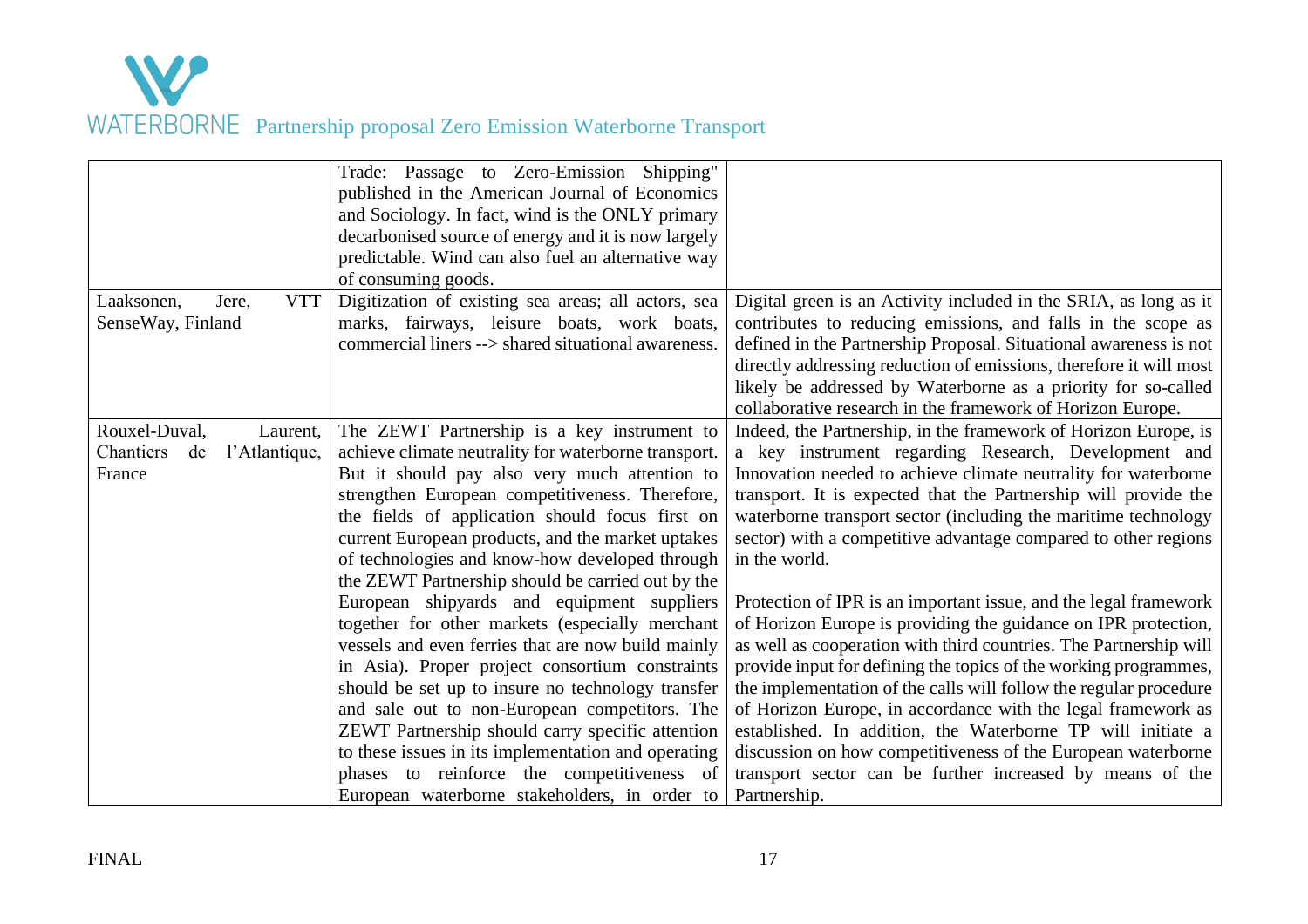

|                                     | provide to Europe the full benefit of the co-        |                                                                      |
|-------------------------------------|------------------------------------------------------|----------------------------------------------------------------------|
|                                     | financing of this partnership.                       | We acknowledge the importance of establishing relations with         |
|                                     |                                                      | other Partnership; we are in the process of finalising these         |
|                                     |                                                      | relations to maximise the synergies with the objectives of this      |
|                                     |                                                      | Partnership.                                                         |
| Bekkum,<br><b>RH</b><br>Van<br>Jan, | Look at the main purpose of ships (cargo is just one | The SRIA addresses different ship types in the Implement             |
| Marine, the Netherlands             | of them) like special vessels and look at the        | Pathways. The transition to zero-emission waterborne transport       |
|                                     | complete value chain when looking at off-shore       | is particularly complex and can only be achieved with the            |
|                                     | wind (installing, maintenance and replacement)       | participation of all stakeholders concerned, including all           |
|                                     |                                                      | different stakeholders of the value chain.                           |
| Lurkin,<br>Nick,<br>Royal           | Carbon Capture and Storage (CCS).                    | Carbon Capture and Storage is included in the SRIA, in the           |
| Association of Netherlands          |                                                      | Activity regarding Sustainable Alternative Fuels.                    |
| Shipowners, the Netherlands         |                                                      |                                                                      |
| Dumon, Jean-Marie, GICAN,           | Digital and electrification must be strengthened in  | Regarding digitalisation, the scope of the Partnership has been      |
| France                              | the SRIA to develop the potential to contribute      | laid down in the Partnership Proposal, as co-designed with the       |
|                                     | significantly to achieve climate neutrality for      | relevant Commission Services, and covers 'digital green'             |
|                                     | waterborne transport through optimization and        | aspects. The text has been further clarified in this respect, taking |
|                                     | efficiency gain both on the ships themselves and     | into account your suggestions. Broader digitalisation topics,        |
|                                     | the operations associated with them. The roadmap     | which are not directly linked to greening are expected to be         |
|                                     | on the technology development and business           | covered by the collaborative research under Horizon Europe.          |
|                                     | opportunity should be better described in the SRIA   | The Work Programme for 2021 and 2022 is currently being              |
|                                     | to capture opportunities in relation to European     | drafted, following discussion with the members of the                |
|                                     | skills and competitiveness. The fuel issue for       | Waterborne TP and the European Commission Services. The              |
|                                     | maritime industry is an energy issue which is        | work programme for sequential years will be developed in a later     |
|                                     | common to the transport sector. The synergies and    | stage.                                                               |
|                                     | common effort with other partnerships are            |                                                                      |
|                                     | necessary to achieve the 0 emission objective. The   | Indeed, electrification together with sustainable alternative fuels  |
|                                     | SRIA should reinforce the link with the other        | (amongst others hydrogen) are key for the transition to zero-        |
|                                     | partnership and details the specific requirements of | emission waterborne transport.                                       |
|                                     |                                                      |                                                                      |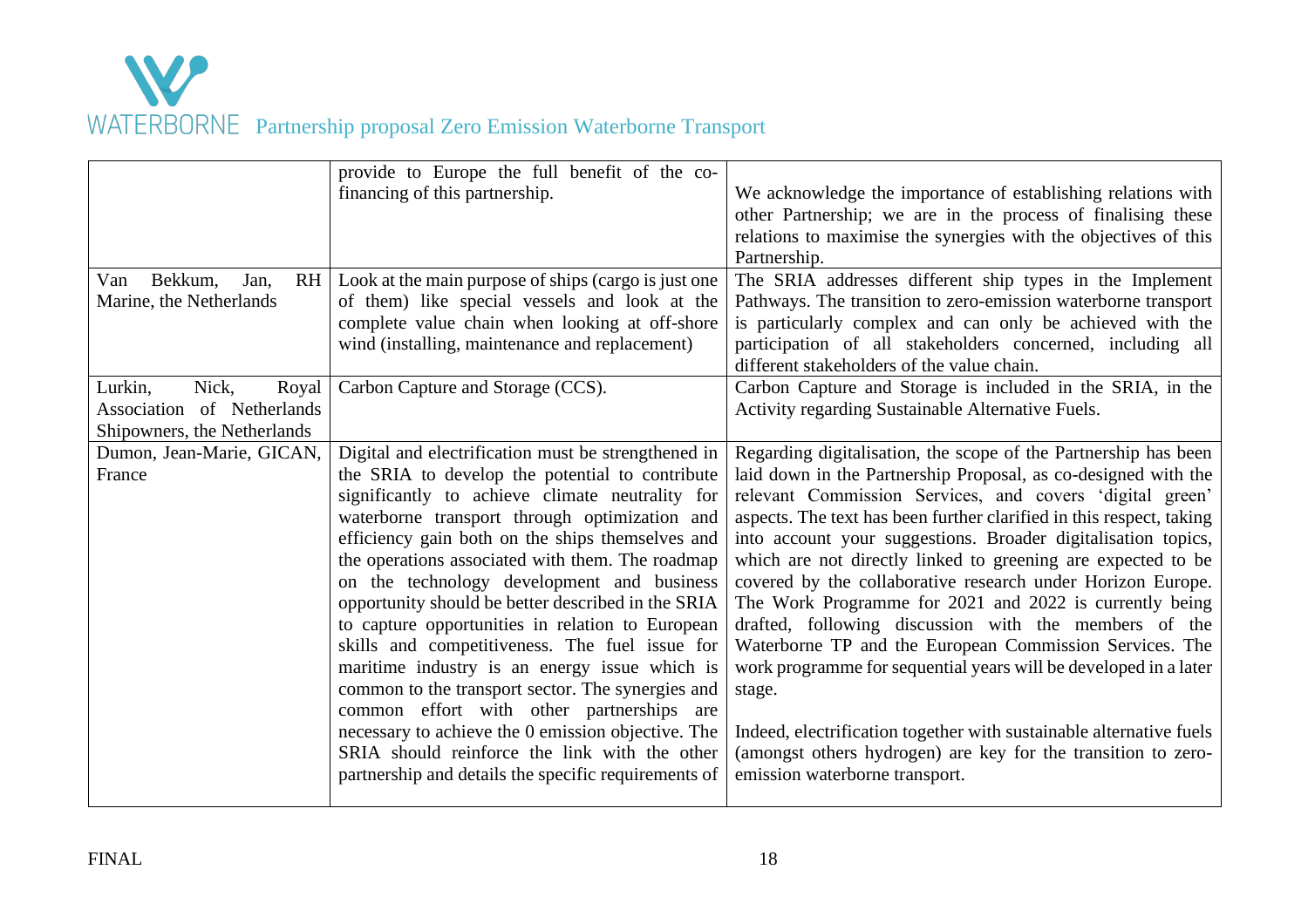

|                            | the ships and ports (such as storage solutions,<br>hybrid system, refueling, etc)                         | And, the Partnership will be key for the competitiveness of the<br>European waterborne transport sector (including the maritime<br>technology sector). It will provide the shipyards and maritime<br>equipment manufacturers with a competitive advantage<br>compared to other regions in the world. Protection of IPR is an<br>important issue, and the legal framework of Horizon Europe is<br>providing the guidance on IPR protection, as well as cooperation<br>with third countries. In addition, the Waterborne TP will initiate<br>a discussion on how competitiveness of the European<br>waterborne transport sector can be further increased by means of<br>the Partnership.<br>The Partnership will be key to develop solutions for the<br>bunkering, as well as on-board storage and use of alternative<br>fuels on board. The issues linked to the supply of fuels are indeed<br>not included in the Partnership, however synergies with relevant |
|----------------------------|-----------------------------------------------------------------------------------------------------------|----------------------------------------------------------------------------------------------------------------------------------------------------------------------------------------------------------------------------------------------------------------------------------------------------------------------------------------------------------------------------------------------------------------------------------------------------------------------------------------------------------------------------------------------------------------------------------------------------------------------------------------------------------------------------------------------------------------------------------------------------------------------------------------------------------------------------------------------------------------------------------------------------------------------------------------------------------------|
|                            |                                                                                                           | Partnerships are ensured.                                                                                                                                                                                                                                                                                                                                                                                                                                                                                                                                                                                                                                                                                                                                                                                                                                                                                                                                      |
| Allwright,<br>Gavin,       | - Wind Propulsion - as a separate and defined                                                             | We acknowledge the importance of wind assisted propulsion                                                                                                                                                                                                                                                                                                                                                                                                                                                                                                                                                                                                                                                                                                                                                                                                                                                                                                      |
| International<br>Windship  | category. The inclusion of wind propulsion solely                                                         | technologies and have more prominently included this important                                                                                                                                                                                                                                                                                                                                                                                                                                                                                                                                                                                                                                                                                                                                                                                                                                                                                                 |
| Association (ISWA), United | as a form of energy efficiency misses the critical                                                        | aspect in the SRIA. The topic is indeed included in the SRIA and                                                                                                                                                                                                                                                                                                                                                                                                                                                                                                                                                                                                                                                                                                                                                                                                                                                                                               |
| Kingdom                    | role that wind propulsion can play as a                                                                   | we understand that $-$ in certain applications $-$ it may play a                                                                                                                                                                                                                                                                                                                                                                                                                                                                                                                                                                                                                                                                                                                                                                                                                                                                                               |
|                            | transitional/transformational energy provider and<br>primary propulsion solution. Briefly, there are five | primary propulsion role, backed by more traditional fuel-based<br>power solutions. For this reason, it has a primary role in one of                                                                                                                                                                                                                                                                                                                                                                                                                                                                                                                                                                                                                                                                                                                                                                                                                            |
|                            | key areas that wind propulsion systems play an                                                            | the first three Activities of the Partnership.                                                                                                                                                                                                                                                                                                                                                                                                                                                                                                                                                                                                                                                                                                                                                                                                                                                                                                                 |
|                            | integral role and these should all be explored and                                                        | We are open to expand the wind assisted propulsion part in the                                                                                                                                                                                                                                                                                                                                                                                                                                                                                                                                                                                                                                                                                                                                                                                                                                                                                                 |
|                            | their impact on existing operations and the                                                               | Activity Plan.                                                                                                                                                                                                                                                                                                                                                                                                                                                                                                                                                                                                                                                                                                                                                                                                                                                                                                                                                 |
|                            | potential for paradigm shift be duly analysed.                                                            | Design solutions for new build or retrofit are addressed in the                                                                                                                                                                                                                                                                                                                                                                                                                                                                                                                                                                                                                                                                                                                                                                                                                                                                                                |
|                            | These include both wind-assist and primary wind                                                           | "Design and Retrofitting" Activity where wind assisted                                                                                                                                                                                                                                                                                                                                                                                                                                                                                                                                                                                                                                                                                                                                                                                                                                                                                                         |
|                            | propulsion - as retrofit, modular retrofit, optimised                                                     | technological solutions may be studied as well.                                                                                                                                                                                                                                                                                                                                                                                                                                                                                                                                                                                                                                                                                                                                                                                                                                                                                                                |
|                            | wind-assist newbuilds, primary new build vessels                                                          |                                                                                                                                                                                                                                                                                                                                                                                                                                                                                                                                                                                                                                                                                                                                                                                                                                                                                                                                                                |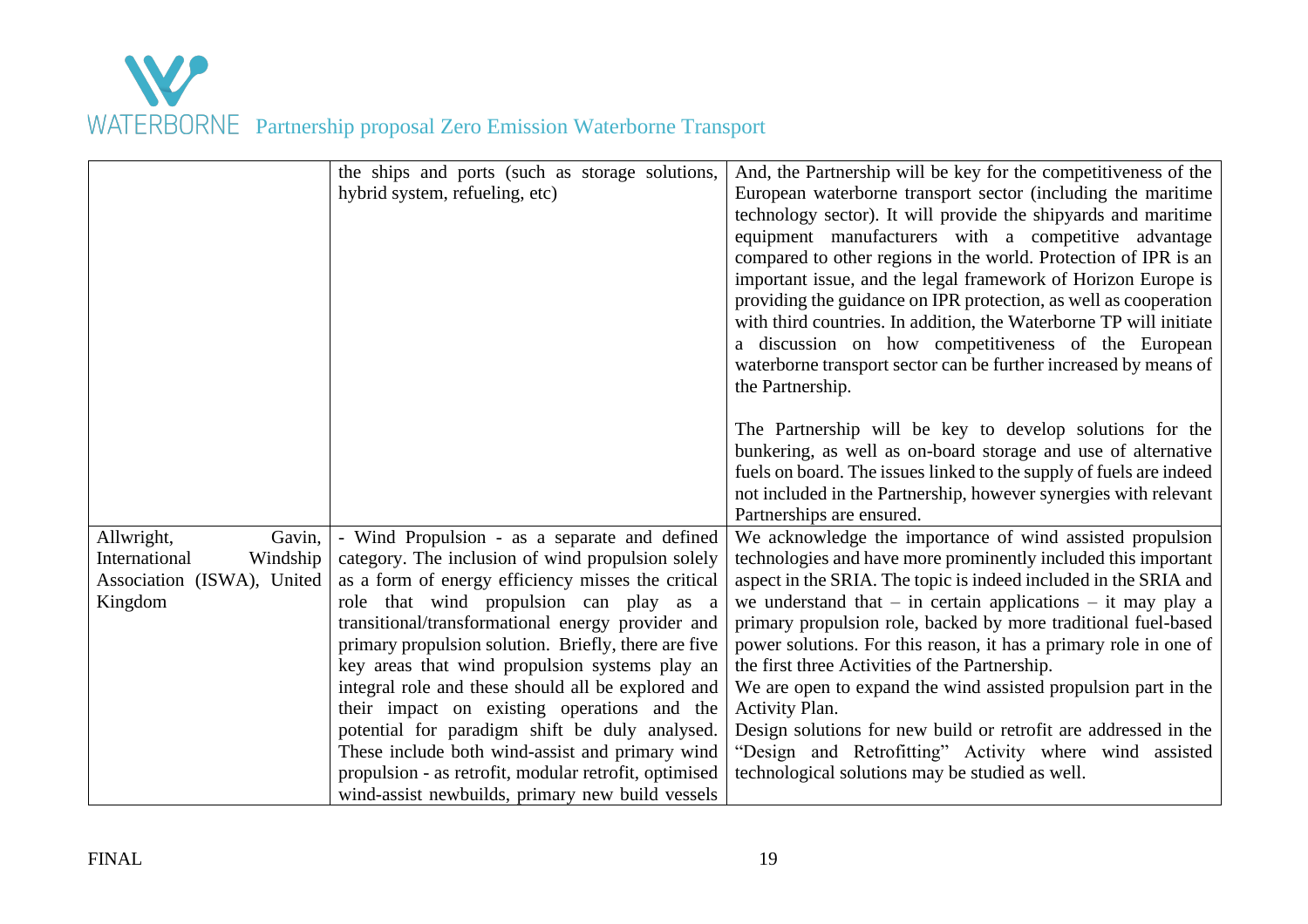|                                                 |                      | delivering well over 50% of propulsive power from<br>wind and primary wind propulsion vessels with the<br>capability to generate onboard fuel. Wind<br>propulsion is already quite advanced (in<br>comparison with most alternative fuels). There will<br>be 12-14 large commercial vessels operating with<br>wind propulsion systems worldwide by the end of<br>2020. This number excludes the 20+ smaller<br>commercial sail cargo vessels and small cruise<br>vessels outfitted with traditional soft sail systems.<br>These large vessels are in almost all major vessel<br>segments - tankers, bulker, cruise/ferry, roro,<br>general cargo and sizes range from $3,000$ dwt -<br>300,000dwt. We forecast that this number will be<br>$45+$ by the end of 2022. | Skills related to new technologies and concepts are of utmost<br>importance. Since Horizon Europe focusses only on Research,<br>Development and Innovation, projects, where relevant, will<br>come up with conclusions and advice on how to include new<br>developments in education and training programmes. However,<br>the uptake of this advice will be facilitated by other programmes<br>(dedicated to education and training) or other initiatives. |
|-------------------------------------------------|----------------------|----------------------------------------------------------------------------------------------------------------------------------------------------------------------------------------------------------------------------------------------------------------------------------------------------------------------------------------------------------------------------------------------------------------------------------------------------------------------------------------------------------------------------------------------------------------------------------------------------------------------------------------------------------------------------------------------------------------------------------------------------------------------|------------------------------------------------------------------------------------------------------------------------------------------------------------------------------------------------------------------------------------------------------------------------------------------------------------------------------------------------------------------------------------------------------------------------------------------------------------|
|                                                 |                      | - Crew Training and Activity as a Key Stakeholder<br>- there seems to be little focus on the crew training<br>and motivation to deliver more efficient vessels and<br>operations. Vessel design consultation, cultural<br>training, technical training, maintenance standards,<br>efficiency bonuses etc. could lead to extensive<br>savings in emissions and improved uptake and<br>efficiency of new technologies and operations.                                                                                                                                                                                                                                                                                                                                  |                                                                                                                                                                                                                                                                                                                                                                                                                                                            |
| Citores, Antidia,<br>Foundation<br>France/Spain | Surfrider<br>Europe, | Other parameter could be follow in a pathway to<br>decarb shipping like: eco-design, routage, sea-<br>motorways, sobriety in energy usage and good<br>practices on board. All this need also to be<br>accompany by a trainee program.                                                                                                                                                                                                                                                                                                                                                                                                                                                                                                                                | We acknowledge the importance of the topics indicated. Design<br>and retrofitting as well as operational measures to improve<br>energy-efficiency are included in the activities of the SRIA.<br>Skills related to new technologies and concepts are of utmost<br>importance. Since Horizon Europe focusses only on Research,                                                                                                                              |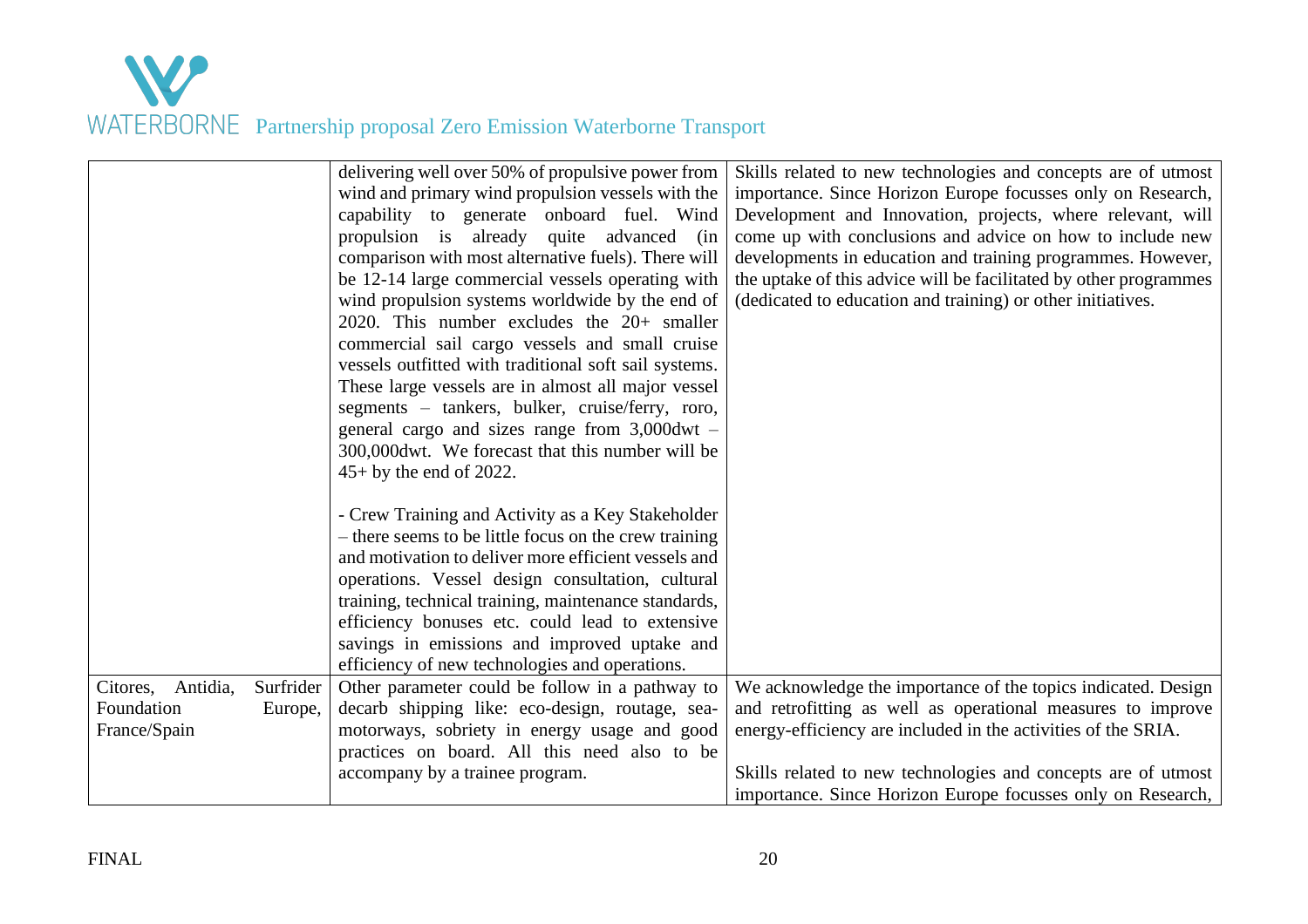

|                             |                                                    | Development and Innovation, projects, where relevant, will<br>come up with conclusions and advice on how to include new |
|-----------------------------|----------------------------------------------------|-------------------------------------------------------------------------------------------------------------------------|
|                             |                                                    | developments in education and training programmes. However,                                                             |
|                             |                                                    | the uptake of this advice will be facilitated by other programmes                                                       |
|                             |                                                    | (dedicated to education and training) or other initiatives.                                                             |
| Marivoet, Sofie, De Vlaamse | Funding, innovation in general and development of  | The transition to zero-emission waterborne transport will indeed                                                        |
| Waterweg NV, Belgium        | infrastructure for alternative fuels (multipurpose | consist of a toolbox of measures to be implemented in a                                                                 |
|                             | energy hubs,)                                      | complementary way, facilitating and stimulating the transition to                                                       |
|                             |                                                    | zero-emission waterborne transport. The Partnership in the                                                              |
|                             |                                                    | framework of Horizon Europe is focused on Research,                                                                     |
|                             |                                                    | Development and Innovation, although it will provide input to                                                           |
|                             |                                                    | relevant related initiatives to facilitate the transition. RD&I in                                                      |
|                             |                                                    | bunkering of sustainable alternative fuels is also covered but                                                          |
|                             |                                                    | development of these fuels is going to be addressed by other                                                            |
|                             |                                                    | relevant Partnerships. Synergies and cooperation with these                                                             |
|                             |                                                    | Partnerships are ensured.                                                                                               |
| Vlaminckx, Yvan, Fast Lines | Autonomous or remote sailing in short sea market   | Regarding digitalisation, including autonomous and remote                                                               |
| Belgium                     | can improve energy efficiency                      | sailing, the scope of the Partnership has been agreed upon in the                                                       |
|                             |                                                    | Shadow Programme Committee Horizon Europe, and, laid down                                                               |
|                             |                                                    | in the Partnership Proposal and is limited to 'digital green'. The                                                      |
|                             |                                                    | Proposal has been co-designed with the relevant Commission                                                              |
|                             |                                                    | Services. The Work Programme for 2021 and 2022 is currently                                                             |
|                             |                                                    | being drafted, following discussion with the members of the                                                             |
|                             |                                                    | Waterborne TP and the European Commission Services. The                                                                 |
|                             |                                                    | work programme for sequential years will be developed in a later                                                        |
|                             |                                                    | stage, and that might lead to an increase of topics related to                                                          |
|                             |                                                    | digitalisation, although they are also partially taken up in                                                            |
|                             |                                                    | collaborative research.                                                                                                 |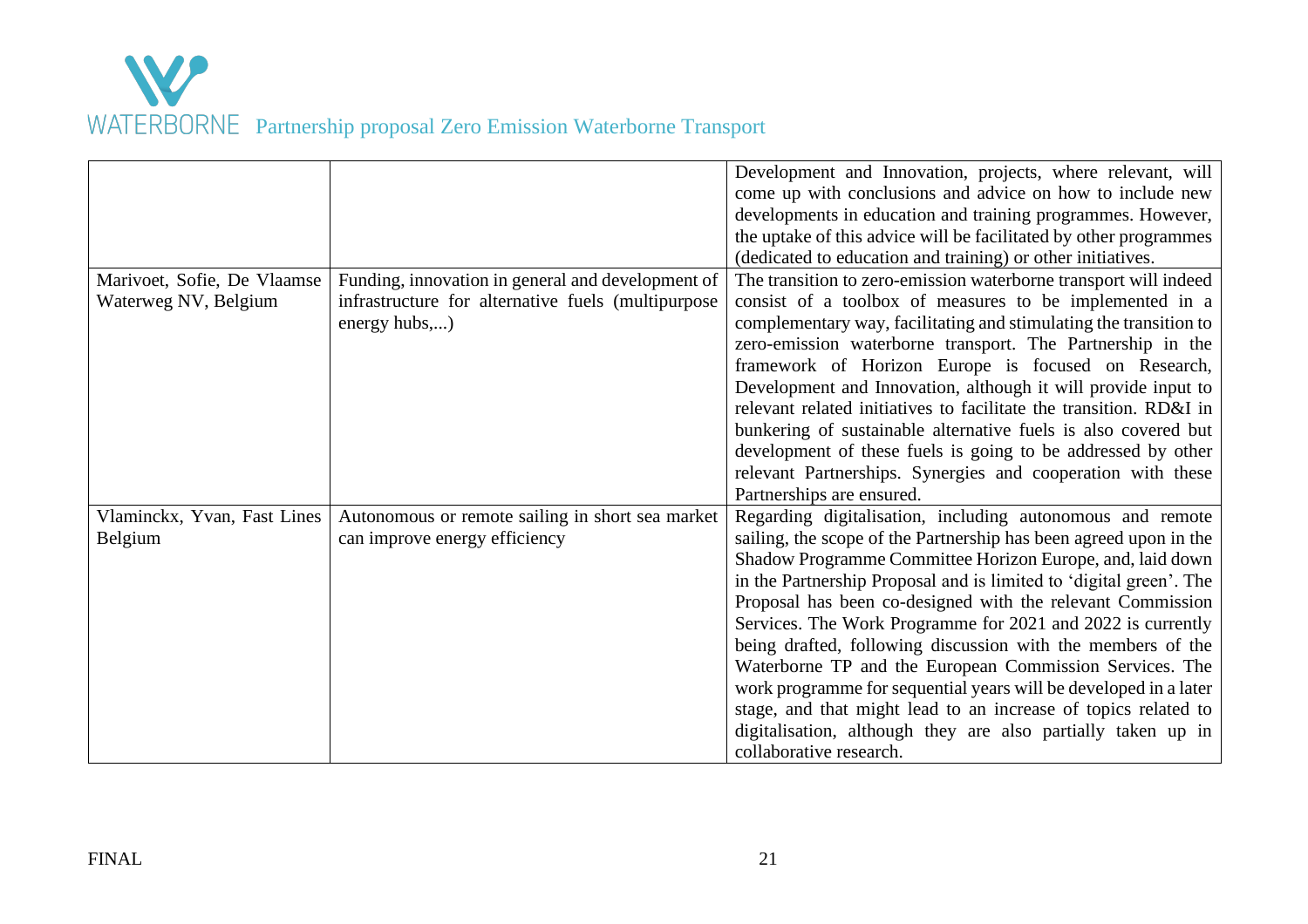

| Anonymous                    | -Intermodality (links to zero-emission modes)        | The Partnership on Zero-Emission waterborne transport is         |
|------------------------------|------------------------------------------------------|------------------------------------------------------------------|
|                              | Policy issues -Marketing & business opportunities    | dedicated to solutions to transform the waterborne transport     |
|                              | for zero-emission waterborne transport               | sector to a zero-emission mode of transport, although links will |
|                              |                                                      | be established with related initiatives.                         |
|                              |                                                      |                                                                  |
|                              |                                                      | Innovative technologies will enable new business models and      |
|                              |                                                      | require new or adapted regulatory frameworks. The transition to  |
|                              |                                                      | zero-emission waterborne transport will indeed consist of a      |
|                              |                                                      | toolbox of measures. The Partnership in the framework of         |
|                              |                                                      | Horizon Europe is focused on Research, Development and           |
|                              |                                                      | Innovation, although it will provide input to relevant related   |
|                              |                                                      | initiatives to facilitate the transition.                        |
| Kilkis, Birol, Polar Project | Exergy analysis of onboard renewables for rational   | Holistic ship's energy analysis is a key element for the full    |
| and Technologies, Turkey     | applications and maximum rationality of the energy   | understanding of onboard energy flows before any optimization    |
|                              | utilization of renewables on board. Renewables       | is implemented. The Partnership will propose specific research   |
|                              | must also include onboard waste management and       | activities in this area, which will also include an analysis of  |
|                              | biogas production.                                   | waste management and the feasibility of biogas production from   |
|                              |                                                      | both the technical point of view as well as the related business |
|                              |                                                      | models.                                                          |
| Giordamlis, Christos, Prisma | <b>Operations and Support</b>                        | Operational measures and support systems are included in the     |
| Electronics, Greece          |                                                      | SRIA in the "Digital Green" Activity.                            |
| Anonymous                    | Operational and Maintenance improvement, i.e.        | The Partnership is dedicated to solutions related to onboard     |
|                              | logistics studies to improve the ship's operational  | technologies as well as interaction with the shore, as long as   |
|                              | performance and preventive maintenance, with         | technologies and operations contribute to the transition towards |
|                              | real-time data and analysis to support the           | zero-emission waterborne transport. The development of a         |
|                              | commander's decision for speed, route or warnings    | secure and IPR-compatible Digital Twin and Zero-Emission         |
|                              | about possible (future) problems, e.g. using A.I. or | Energy Decision Support Systems is foreseen in the Activity      |
|                              | twin digital.                                        | Digital Green.                                                   |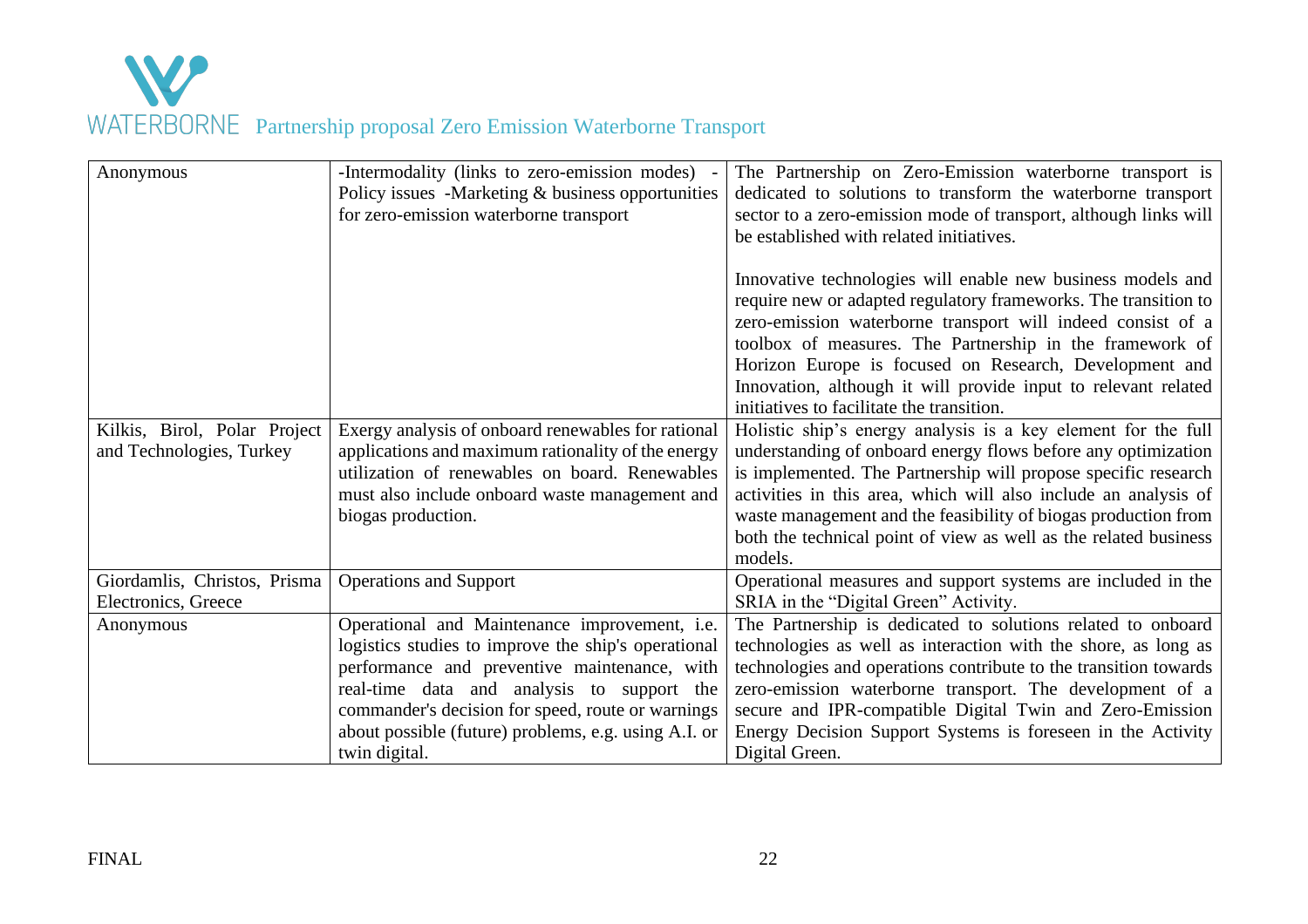

| Suarez de la Fuente, Santiago,<br>University College London,<br>Mexico                             | As an important and relevant aspect of alternative<br>and sustainable fuels, it is important to look into<br>land-base systems which could potentially reduce<br>the burden of investment in renewable technologies<br>and infrastructure.                                                                                                                                          | Indeed, Sustainable Alternative Fuels are key for the transition<br>to zero-emission waterborne transport, and the Partnership will<br>be key to develop solutions for the bunkering, as well as on-<br>board storage and use of alternative fuels on board. The issues<br>linked to the supply of fuels are indeed not included in the<br>Partnership, however synergies with relevant Partnerships are<br>ensured.                                                                       |
|----------------------------------------------------------------------------------------------------|-------------------------------------------------------------------------------------------------------------------------------------------------------------------------------------------------------------------------------------------------------------------------------------------------------------------------------------------------------------------------------------|--------------------------------------------------------------------------------------------------------------------------------------------------------------------------------------------------------------------------------------------------------------------------------------------------------------------------------------------------------------------------------------------------------------------------------------------------------------------------------------------|
| Roux,<br>Laure,<br>Central<br>the<br>Commission<br>for<br>Navigation of<br>Rhine,<br>the<br>France | Comments will be provided in a separate document                                                                                                                                                                                                                                                                                                                                    | Separate document has been received, and the analysis is<br>available in paragraph 1.6.                                                                                                                                                                                                                                                                                                                                                                                                    |
| Anonymous                                                                                          | I suggest to reinforce the need to include renewable<br>energy generators on the boats in the chapter<br>devoted to "electrification"                                                                                                                                                                                                                                               | Renewables as a power source are indeed an important element<br>of the transition to zero-emission waterborne transport, and the<br>Partnership will develop solutions for different segments of the<br>waterborne transport sector. Renewables have been included in<br>the Activity "Energy Efficiency".                                                                                                                                                                                 |
| De Kat, Jan Otto, American<br>Bureau of<br>Shipping,<br>the<br><b>Netherlands</b>                  | Operational measures aimed at GHG reduction<br>during service                                                                                                                                                                                                                                                                                                                       | Operational measures aimed at GHG reduction are indeed of<br>importance, and included in the SRIA in the "Digital Green"<br>Activity. In addition, technologies based e.g. on Electrification,<br>and on the use of Sustainable Alternative Fuels will also<br>significantly contribute to the reduction of GHG during<br>operations.                                                                                                                                                      |
| Nebrera,<br>José, ACS<br>SCE,<br>Spain                                                             | Refueling stations for long distance sea freight<br>could be installed out of ports, with the new fuel<br>(i.e., ammonia) being manufactured and stored in<br>"ad hoc" floating or bottom based platforms, fed<br>with green electricity from offshore resources. This<br>attractive possibility should be included among the<br>objectives of the Innovation activity in the field | The Partnership is dedicated to solutions related to onboard<br>technologies as well as interaction with the shore, as long as<br>these technologies contribute to the transition towards zero-<br>emission waterborne transport. The development of refueling<br>stations at sea for long distance waterborne transport is indeed<br>an interesting development, but it is outside the scope of the<br>Partnership, although it might be included in other elements of<br>Horizon Europe. |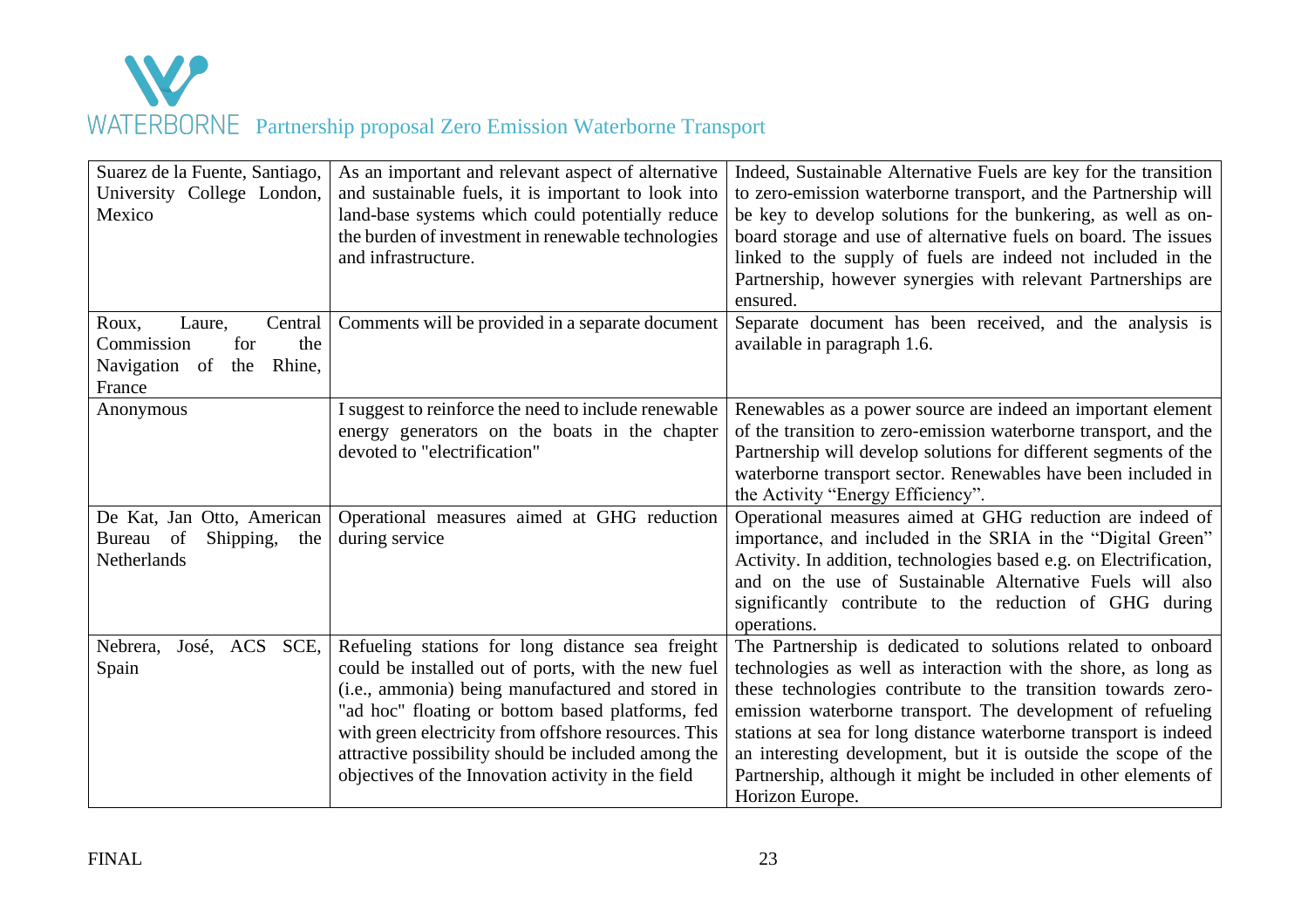

| Anonymous                             | Focus on Energy Efficiency and Retrofitting are<br>crucial. EE will be a crucial enabler for new fuels<br>and electrification. Retrofitting is the only way the<br>get ZE technology into the fleet.                                                                                                                                                                                                                                                                                                                                                                 | Energy Efficiency and Retrofitting are indeed crucial and for this<br>reason Energy Efficiency is a dedicated activity, where RD&I<br>for retrofitting solutions are included throughout the SRIA.                                                                                                                                                                                                                                                         |
|---------------------------------------|----------------------------------------------------------------------------------------------------------------------------------------------------------------------------------------------------------------------------------------------------------------------------------------------------------------------------------------------------------------------------------------------------------------------------------------------------------------------------------------------------------------------------------------------------------------------|------------------------------------------------------------------------------------------------------------------------------------------------------------------------------------------------------------------------------------------------------------------------------------------------------------------------------------------------------------------------------------------------------------------------------------------------------------|
| Karaca, Selin, Elif Global,<br>Turkey | Alternative ways for transportation                                                                                                                                                                                                                                                                                                                                                                                                                                                                                                                                  | The Partnership on Zero-Emission waterborne transport is<br>dedicated for solutions to transform the waterborne transport<br>sector to a zero-emission mode of transport. Alternative ways of<br>transportation are indeed of importance to achieve the objectives<br>of the European Green Deal, and therefore links will be<br>established with related initiatives.                                                                                     |
| Anonymous                             | Hydroelectric plants and dams can be also included<br>as an important area.                                                                                                                                                                                                                                                                                                                                                                                                                                                                                          | Indeed, Sustainable Alternative Fuels are key for the transition<br>to zero-emission waterborne transport, and the Partnership will<br>be key to develop solutions regarding electrification. The issues<br>linked to power generation are indeed not included in the<br>Partnership, however synergies with relevant Partnerships are<br>ensured.                                                                                                         |
| Anonymous                             | The use of new fuels will affect seafarers and<br>crewmembers in the waterborne sectors to the<br>extent that they will need to have the right skills to<br>handle new, complex hybrid and zero emission<br>machineries/systems. Any gaps in this area could<br>pose a serious health and safety risk and would<br>hamper the energy transition. An ongoing,<br>compulsory, programme of training and periodic<br>refresher training or life-long learning programme,<br>to ensure the continued competence of seafarers<br>and crewmembers, should be put in place. | Indeed, skills related to new technologies and concepts are of<br>utmost importance. Since Horizon Europe focusses only on<br>Research, Development and Innovation, projects will come up<br>with advice and conclusions on how to include new<br>developments in education and training programmes. However,<br>the uptake of these conclusions will be facilitated by other<br>programmes (dedicated to education and training) or other<br>initiatives. |
| Graeter,<br>Armin,<br>BMW,<br>Germany | if not included in green and digital, automation<br>should be researched                                                                                                                                                                                                                                                                                                                                                                                                                                                                                             | Regarding digitalisation, including automation, the scope of the<br>Partnership has been agreed upon in the Shadow Programme<br>Committee Horizon Europe, and, laid down in the Partnership                                                                                                                                                                                                                                                                |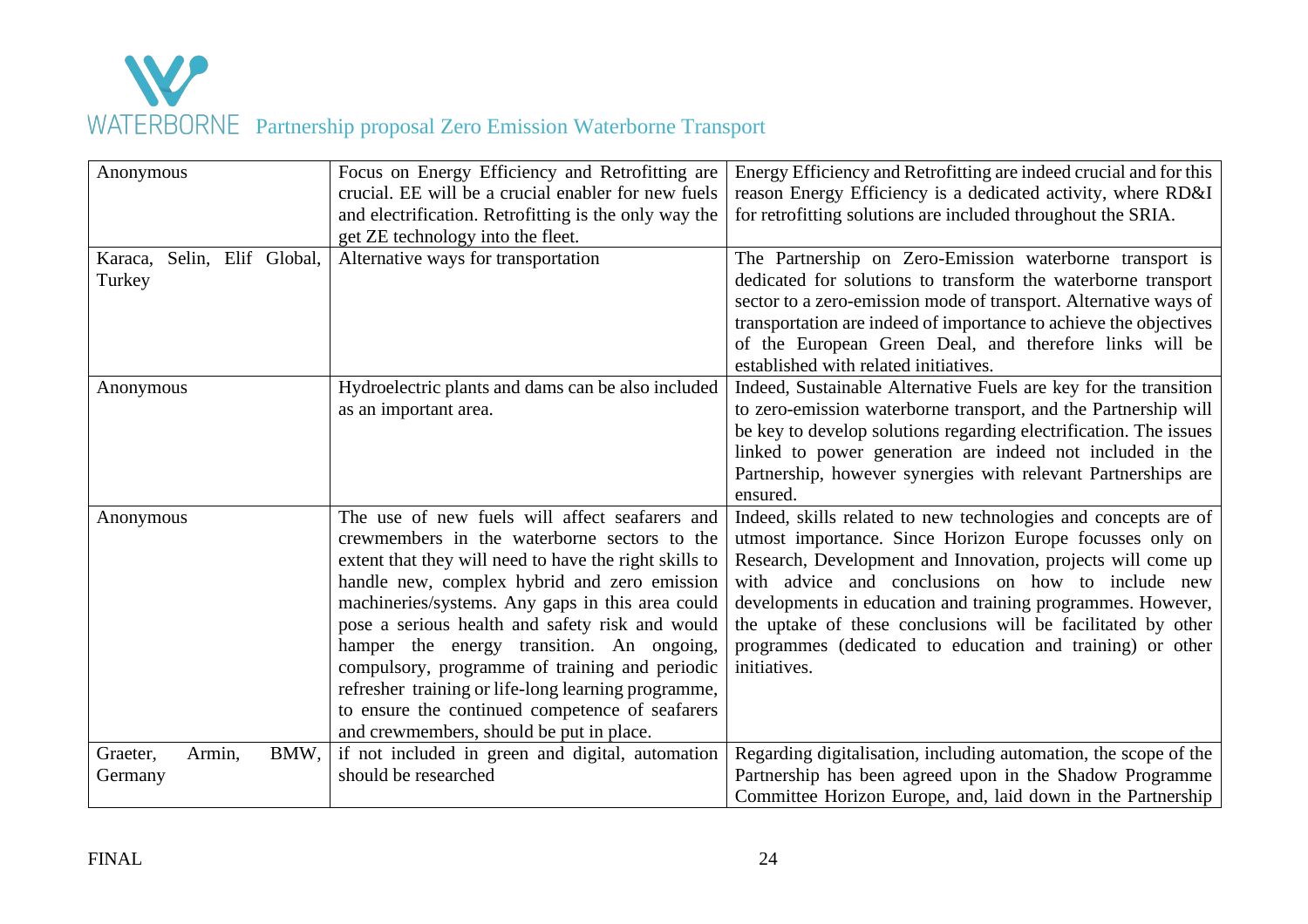|           |                                                                                                                                                                                                                                                        | Proposal and is limited to "digital green". The Proposal has been<br>co-designed with the relevant Commission Services. The Work<br>Programme for 2021 and 2022 is currently being drafted,<br>following discussion with the members of the Waterborne TP<br>and the European Commission Services. The work programme<br>for sequential years will be developed in a later stage, and that<br>might lead to an increase of topics related to digitalization and<br>automation, although they are also partially taken up in<br>collaborative research. |
|-----------|--------------------------------------------------------------------------------------------------------------------------------------------------------------------------------------------------------------------------------------------------------|--------------------------------------------------------------------------------------------------------------------------------------------------------------------------------------------------------------------------------------------------------------------------------------------------------------------------------------------------------------------------------------------------------------------------------------------------------------------------------------------------------------------------------------------------------|
| Anonymous | 1. new building processes of ships (as retrofitting)<br>only covers already existing vessels) 2. new and<br>smart materials (as those can help reducing weight,<br>hydrodynamic resistance, leading to reduced<br>emissions as well)                   | New building processes for ships and the use of smart materials<br>in ship production are indeed of importance. Both topics are<br>addressed in the Activity Design and Retrofitting, for as far as it<br>is linked to the objective and scope of the Partnership as laid<br>down in the Proposal.                                                                                                                                                                                                                                                     |
| Anonymous | I think the most relevant topics are well covered.<br>Maybe the relevancy of safety for the new<br>developments could be more highlighted. This is<br>especially important for more electrical propulsion<br>or hydrogen powered waterborne platforms. | Safety issues will be addressed together with the development of<br>innovative solutions. Where relevant, the Partnership will<br>provide input to regulatory developments.                                                                                                                                                                                                                                                                                                                                                                            |
| Anonymous | Safety requirements for electric motors<br>in<br>recreation boats must be defined in order to enable<br>electric motor usage in recreational crafts in<br>accordance with 2013/53/EE<br>and EN ISO<br>16315:2016                                       | Safety issues will be addressed in parallel to the development of<br>solutions. Where relevant, the Partnership will provide input to<br>regulatory developments, to facilitate the implementation of<br>these new technologies and concepts.                                                                                                                                                                                                                                                                                                          |
| Anonymous | of ships with circular economy<br>Dismantling<br>concept                                                                                                                                                                                               | The Partnership is dedicated to solutions related to onboard<br>technologies as well as interaction with the shore, as long as<br>these technologies contribute to the transition towards zero-<br>emission waterborne transport. Dismantling ships with a circular<br>economy concept is indeed an interesting and important<br>development, but it is outside the scope of the Partnership,                                                                                                                                                          |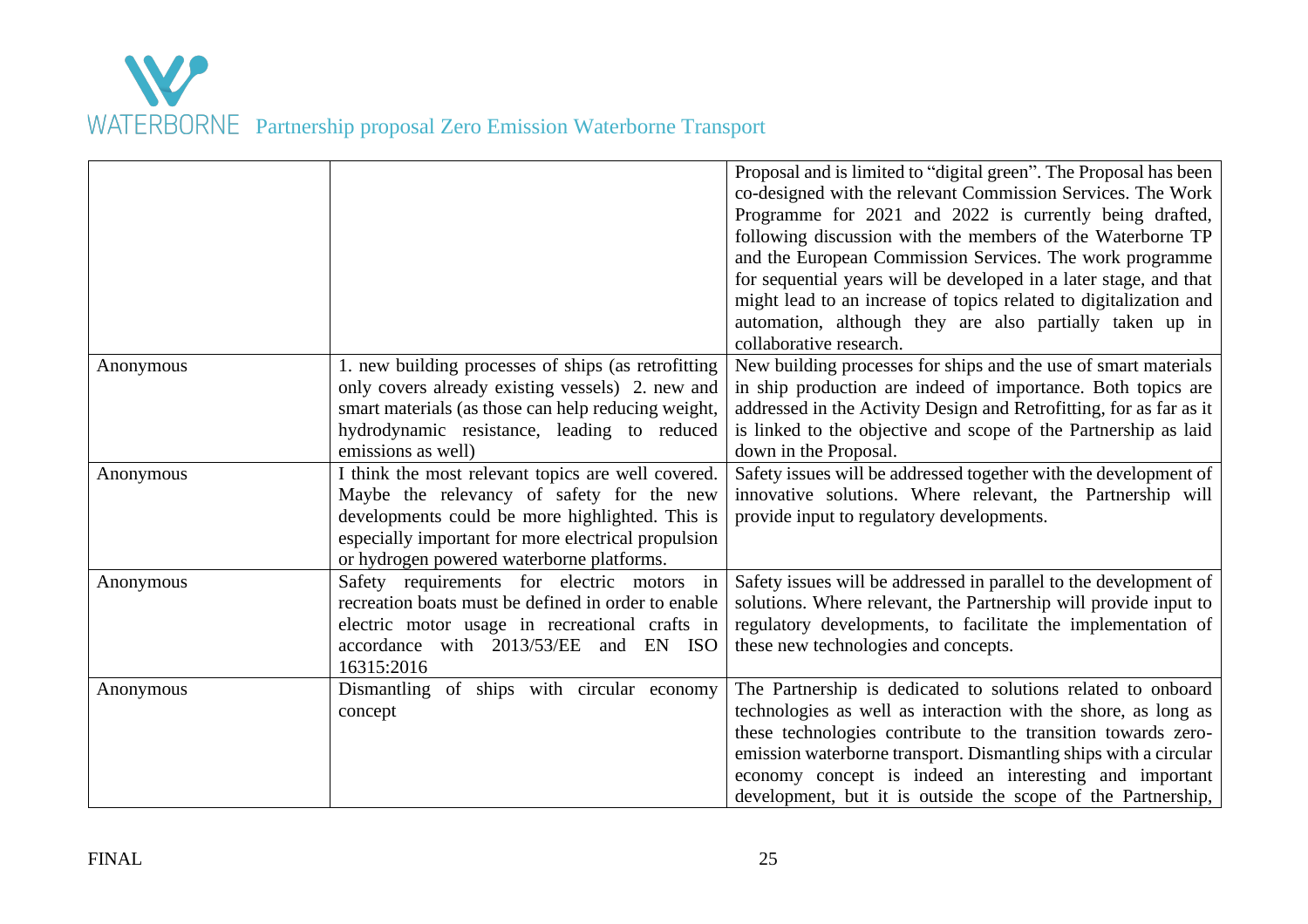

|                                                                          |                                                                                                                                                                                                                                                                                                                                                    | although it might be included in other elements of Horizon<br>Europe.                                                                                                                                                                                                                                                                                                                                                                                                                                                                                                                                       |
|--------------------------------------------------------------------------|----------------------------------------------------------------------------------------------------------------------------------------------------------------------------------------------------------------------------------------------------------------------------------------------------------------------------------------------------|-------------------------------------------------------------------------------------------------------------------------------------------------------------------------------------------------------------------------------------------------------------------------------------------------------------------------------------------------------------------------------------------------------------------------------------------------------------------------------------------------------------------------------------------------------------------------------------------------------------|
| Sansoglou, Paris, European<br>Dredging<br>Association<br>(EuDA), Belgium | Waterborne transport is facilitated by activities,<br>such as dredging, that use energy to both sail and<br>work. All the offshore services supply ships<br>similarly sail and work. It is important to find<br>breakthrough solutions for shipping but it is equally<br>important to find solutions applicable to these ships<br>too.             | Indeed, offshore services are an important segment of the<br>European waterborne transport sector, and for this reason<br>offshore vessels (including dredgers) are defined as one of the<br>implementation pathways of the Partnership.                                                                                                                                                                                                                                                                                                                                                                    |
| Rafael Robert, Pro Danube<br>International, Austria                      | Climate neutrality can also be enhanced by<br>reduction of administrative barriers with which<br>waiting times can be reduced, thus emissions can<br>be decreased. Offering 24 hours service in more<br>ports than currently, would also enable more<br>efficient use of the infrastructure, less waiting<br>times, less unnecessary speeding etc. | The Partnership is dedicated to research, development and<br>innovation regarding solutions related to onboard technologies<br>as well as interaction with the shore, as long as these<br>technologies contribute to the transition towards zero-emission<br>waterborne transport. The development of a secure and IPR-<br>compatible Digital Twin and Zero-Emission Energy Decision<br>Support Systems is foreseen in the Activity Digital Green. These<br>technologies may support business model changes and the<br>Partnership will facilitate the discussion among stakeholders of<br>the value chain. |
| Anonymous                                                                | methane/emission<br>CO <sub>2</sub><br>abatement<br>and<br>technologies as well as CO2 trading/hedging<br>schemes could be added. Those are additional tools<br>to combat climate change in shipping.                                                                                                                                              | We acknowledge the importance of emissions reduction by<br>abating technologies. These aspects are covered in the "Design<br>and Retrofitting" Activity. The Partnership in the framework of<br>Horizon Europe is focused on Research, Development and<br>Innovation, although it will provide input to relevant related<br>policy initiatives to facilitate the transition to zero-emission<br>waterborne transport.                                                                                                                                                                                       |
| Van Coillie, Antoon, Zulu<br>Associates, Belgium                         | Autonomous vessels are the key to zero-emission<br>transport & therefore should be included                                                                                                                                                                                                                                                        | Regarding digitalisation, including autonomous vessels, the<br>scope of the Partnership has been agreed upon in the Shadow<br>Programme Committee Horizon Europe, and, laid down in the<br>Partnership Proposal. The Proposal has been co-designed with                                                                                                                                                                                                                                                                                                                                                     |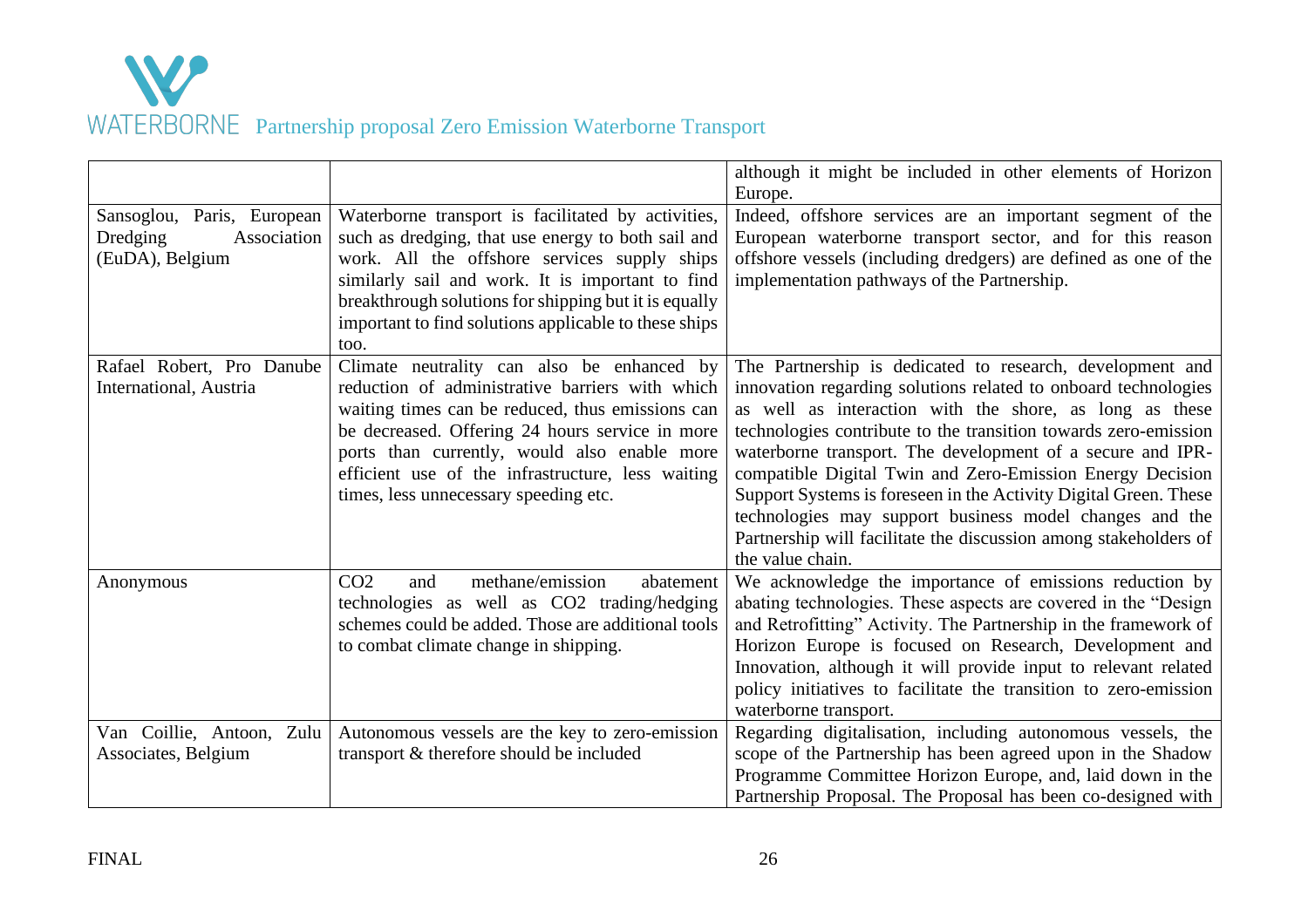|                                                                                 |                                                                                                                                                                                                                                                                                                                                                                                  | the relevant Commission Services. The Work Programme for<br>2021 and 2022 is currently being drafted, following discussion<br>with the members of the Waterborne TP and the European<br>Commission Services. The work programme for sequential years<br>will be developed in a later stage, and that might lead to an<br>increase of topics related to digitalisation, although they are also<br>partially taken up in collaborative research.                                                                                                                                              |
|---------------------------------------------------------------------------------|----------------------------------------------------------------------------------------------------------------------------------------------------------------------------------------------------------------------------------------------------------------------------------------------------------------------------------------------------------------------------------|---------------------------------------------------------------------------------------------------------------------------------------------------------------------------------------------------------------------------------------------------------------------------------------------------------------------------------------------------------------------------------------------------------------------------------------------------------------------------------------------------------------------------------------------------------------------------------------------|
| Anonymous                                                                       | You can complete the first area like "sustainable"<br>alternative fuels and propulsion systems" to show,<br>that we are not only talking about the fuel<br>perspective, but also about alternative energy<br>conversion systems on board (like multi-fuel<br>engines, electric and hybrid-electric systems, on-<br>shore power supply, fuel cells, wind propulsion<br>systems, ) | The scope of the Activity on "Sustainable Alternative Fuels" is<br>indeed the "Use of Sustainable Alternative Fuels". The text in<br>the SRIA has been adopted to "Use of Sustainable Alternative<br>Fuels".                                                                                                                                                                                                                                                                                                                                                                                |
| Maria<br>Cristina,<br>Dragomir,<br>Maritime<br>Constanta<br>University, Romania | Involving and motivating communities<br>and<br>industry stakeholders to accept change for climate<br>neutrality                                                                                                                                                                                                                                                                  | As such, this is not part of the Strategic Research and Innovation<br>Agenda, but an important element of the execution of the<br>Partnership. More specifically, involving citizens in the<br>activities of the Partnership is of added value and will be<br>implemented by means of the governance of the Partnership.                                                                                                                                                                                                                                                                    |
| Anonymous                                                                       | Laws, regulation and taxes: EU shall force shipping<br>companies for the change. The world has been used<br>to 5000 years of sailing. How long is necessary to<br>put the sail back into shipping?                                                                                                                                                                               | The transition to zero-emission waterborne transport will indeed<br>consist of different strategies according to ship types, routes and<br>availability of technologies and fuels. Wind assisted applications<br>will play a significant role in specific applications and the<br>Partnership will maximize the potential impact on business<br>applications. The Partnership in the framework of Horizon<br>Europe is focused on Research, Development and Innovation,<br>although it is expected to provide input to relevant related policy<br>initiatives to facilitate the transition. |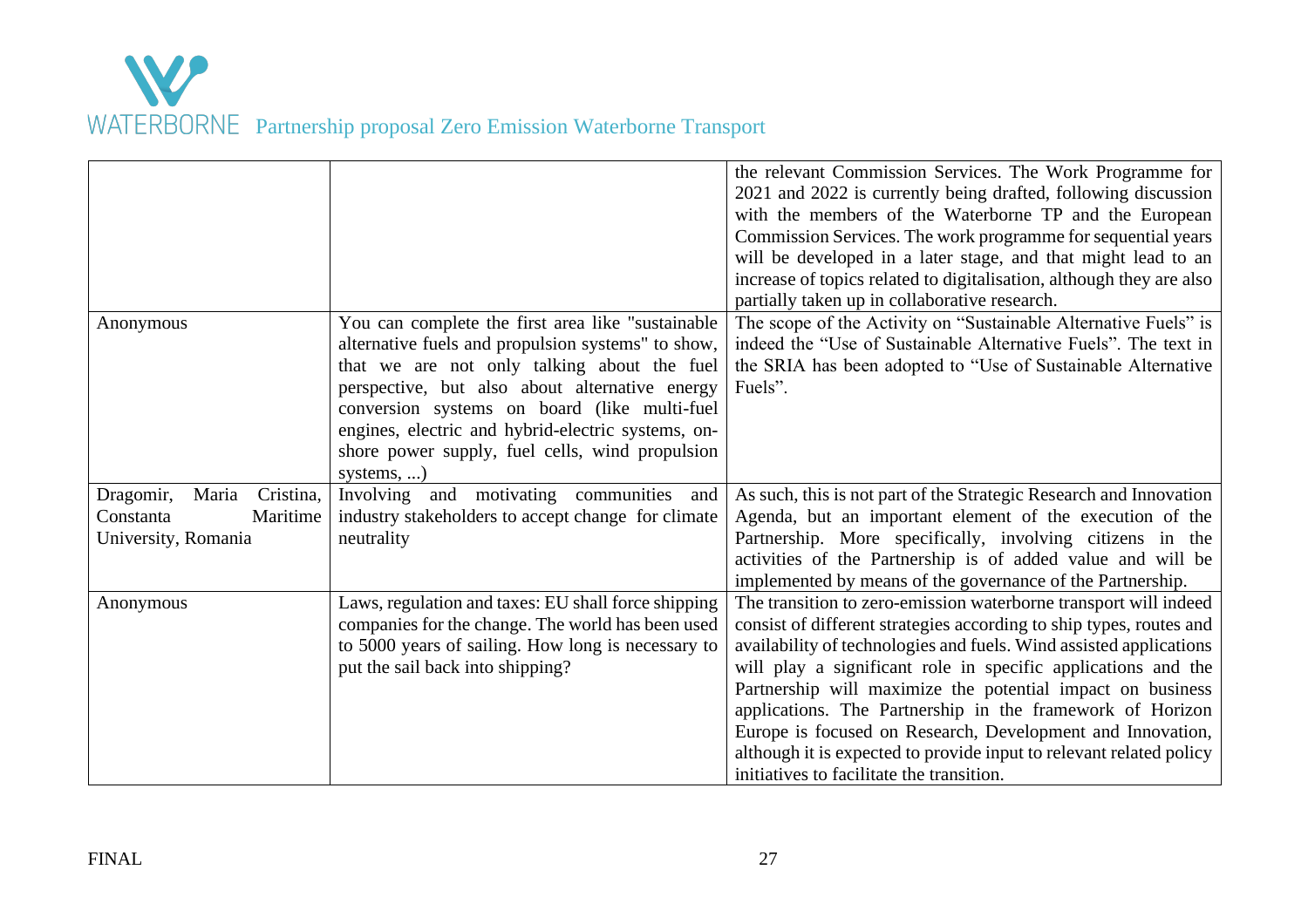

| Anonymous                      | Not only bunkering infrastructure, but also the       | Indeed, Sustainable Alternative Fuels are key for the transition   |
|--------------------------------|-------------------------------------------------------|--------------------------------------------------------------------|
|                                | infrastructure for clean fuel production and          | to zero-emission waterborne transport, and the Partnership will    |
|                                | distribution are relevant                             | be key to develop solutions for the bunkering, as well as storage  |
|                                |                                                       | and use of alternative fuels on board. The issues linked to the    |
|                                |                                                       | supply of fuels are indeed not included in the Partnership, since  |
|                                |                                                       | they are out of the scope of the Partnership itself, however       |
|                                |                                                       | synergies with other relevant Partnerships are ensured.            |
| Gilpin, Diane, Smart Green     | Focus on primary renewables as potential power        | We acknowledge the importance of the topics mentioned and the      |
| Shipping, United Kingdom       | solutions rather than in 'energy efficiency'. Direct  | text of the SRIA has been adopted regarding the potential of       |
|                                | thrust from wind has been shown to provide up to      | renewables has been. The transition to zero-emission               |
|                                | 50% power on smaller (up to 25000dwt) vessels.        | waterborne transport will indeed consist of different strategies   |
|                                | This reduces demand for more costly alt-fuels,        | according to ship types, routes and availability of technologies   |
|                                | reduces overall emissions from whole global fleet     | and fuels. Power applications based on renewables will play a      |
|                                | (reducing scale of the decarb challenge), lessens the | significant role in specific applications and will need to be      |
|                                | need for port infrastructure upgrade and improves     | complemented by enabling factors as optimal design integration     |
|                                | economics for Waterborne assets. Consider power       | and higher level of digitalization while aiming at fuel            |
|                                | as part of an integrated system design that includes  | replacement with sustainable alternative ones.                     |
|                                | circular economy and new green maritime               |                                                                    |
|                                | financing supported by digital systems.               |                                                                    |
| Anonymous                      | We would suggest considering to include               | The scope of the Partnership will focus on achieving large         |
|                                | recreational boating and its infrastructure as an     | impact on decarbonisation and elimination of other emissions for   |
|                                | important area of maritime activities and             | which mostly larger ships are responsible. There will be a         |
|                                | infrastructure. Despite not addressing maritime       | separate Partnership concerning the Blue Economy, and              |
|                                | transport and some differences in technology and      | synergies with this Partnership will be ensured.                   |
|                                | usage, it is an important activity of the blue        |                                                                    |
|                                | economy with overlap and common priorities            |                                                                    |
|                                | towards climate neutrality.                           |                                                                    |
| Brewster, Paul, Irish Maritime | We consider that working on different low-            | In the Activity regarding Ports, reducing emissions at port is one |
| Development Office, Ireland    | emission solutions for vessels at ports and on the    | of the key activities, including monitoring emissions if research, |
|                                | real-time monitoring of emissions at ports (among     |                                                                    |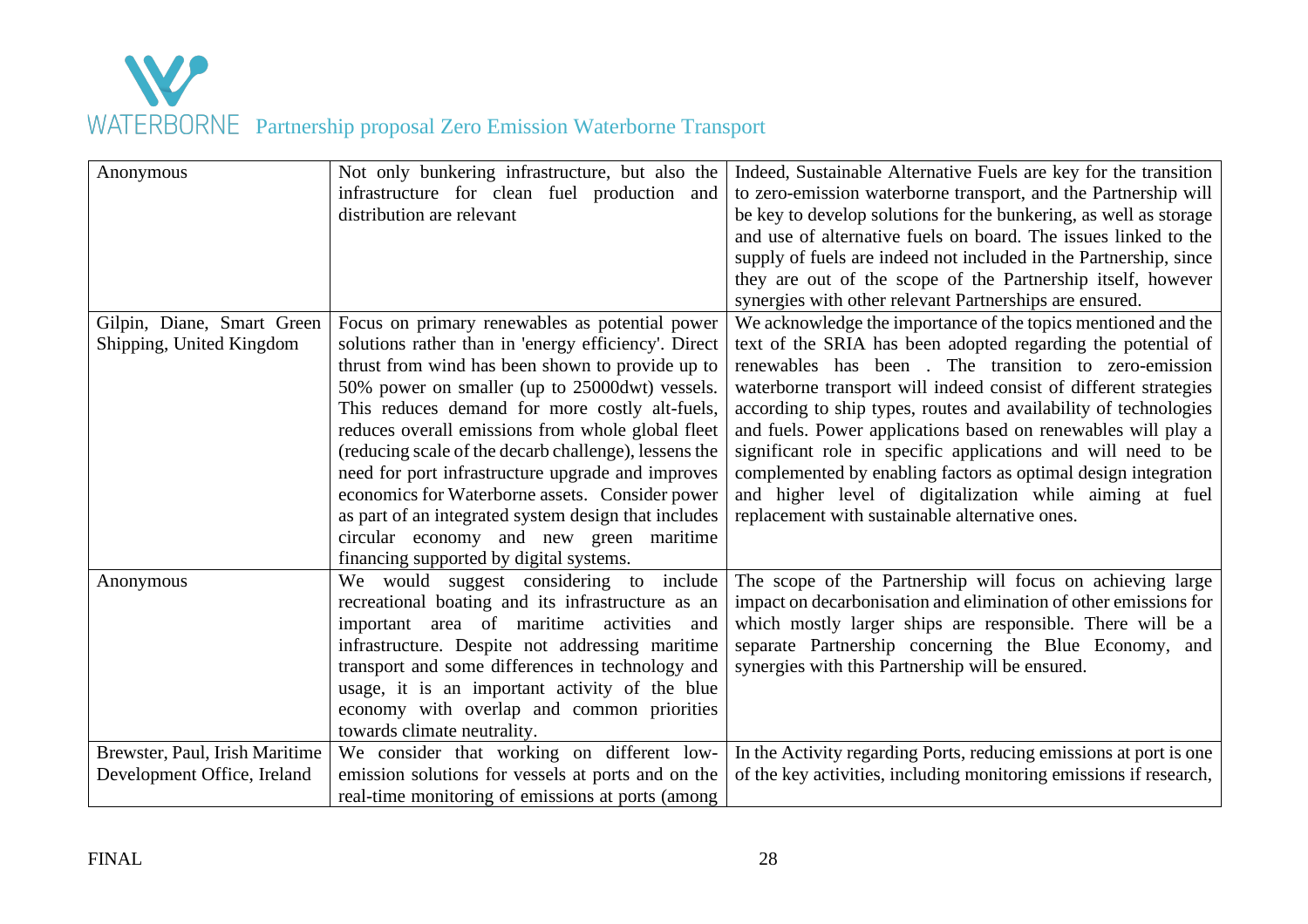

|                                  | other topics) should be two key points to be           | development and innovation is still needed beyond the state-of-       |
|----------------------------------|--------------------------------------------------------|-----------------------------------------------------------------------|
|                                  | included in this partnership.                          | the-art.                                                              |
| Schaberg, Peter, Royal BLN-      | Funding of the Greening/EU support. (See our           | The transition to zero-emission waterborne transport will indeed      |
| Schuttevaer, the Netherlands     | national Green Deal Inland shipping)                   | consist of a broad range of measures needeed. The Partnership         |
|                                  |                                                        | in the framework of Horizon Europe is focused on Research,            |
|                                  |                                                        | Development and Innovation, although it will provide input to         |
|                                  |                                                        | relevant related (policy) initiatives to facilitate the transition    |
|                                  |                                                        | including the possibilities of funding, but equally import,           |
|                                  |                                                        | financing for deployment.                                             |
| Tapaninen, Ulla, University of   | Aspects of icebreaking                                 | Although ice navigation is certainly an interesting development,      |
| Turku, Finland                   | New passenger vessel innovations (composite            | this is not an activity specifically contributing to the objective of |
|                                  | catamarans)                                            | zero-emission waterborne transport.                                   |
|                                  |                                                        | Indeed, the use of certain materials is included in the Activity      |
|                                  |                                                        | Design and Retrofitting                                               |
| Anonymous                        | Big challenge is not new ships but existing ships -    | Indeed, retrofitting is one of the key angles of the Partnership on   |
|                                  | large proportion of ships built between now and        | zero-emission waterborne transport We acknowledge the                 |
|                                  | 2030 will be still existing in 2050. So there is an    | comment and share the fact that in developing technologies for        |
|                                  | early need to prepare ships built in the next 10 years | waterborne transport applications we need to focus both on zero       |
|                                  | to be zero-emission in 2050. The focus on future       | emission solutions for new builds as well as retrofitting solutions   |
|                                  | 2030 zero emission vessels is a good ambition but      | for the existing fleet. The partnership is committed to anticipate    |
|                                  | is it a smart objective? 2030 is too late and it could | as much as possible the transition path towards zero-emission         |
|                                  | delay preparatory work to decarbonise those ships      | waterborne transport; to this extent the dialogue established at      |
|                                  | entering service in the next 10 years. In addition     | the Partnership level will ensure key stakeholders align their        |
|                                  | we are already in a transition pathway to the 2050     | actions towards a common strategic view.                              |
|                                  | goals but need to better understand where we are       |                                                                       |
|                                  | now on that pathway to define the steps to 2030 and    |                                                                       |
|                                  | beyond.                                                |                                                                       |
| Mauro, Salvatore, CNR-INM        | Underwater radiated noise would be in a while one      | Eliminating underwater noise is indeed of utmost importance.          |
| Research<br>(Italian<br>National | of the most upcoming environmental constraints to      | One of the specific objectives of the Partnership is to develop       |
|                                  | face and comply with. The fulfillment of the MSFD      |                                                                       |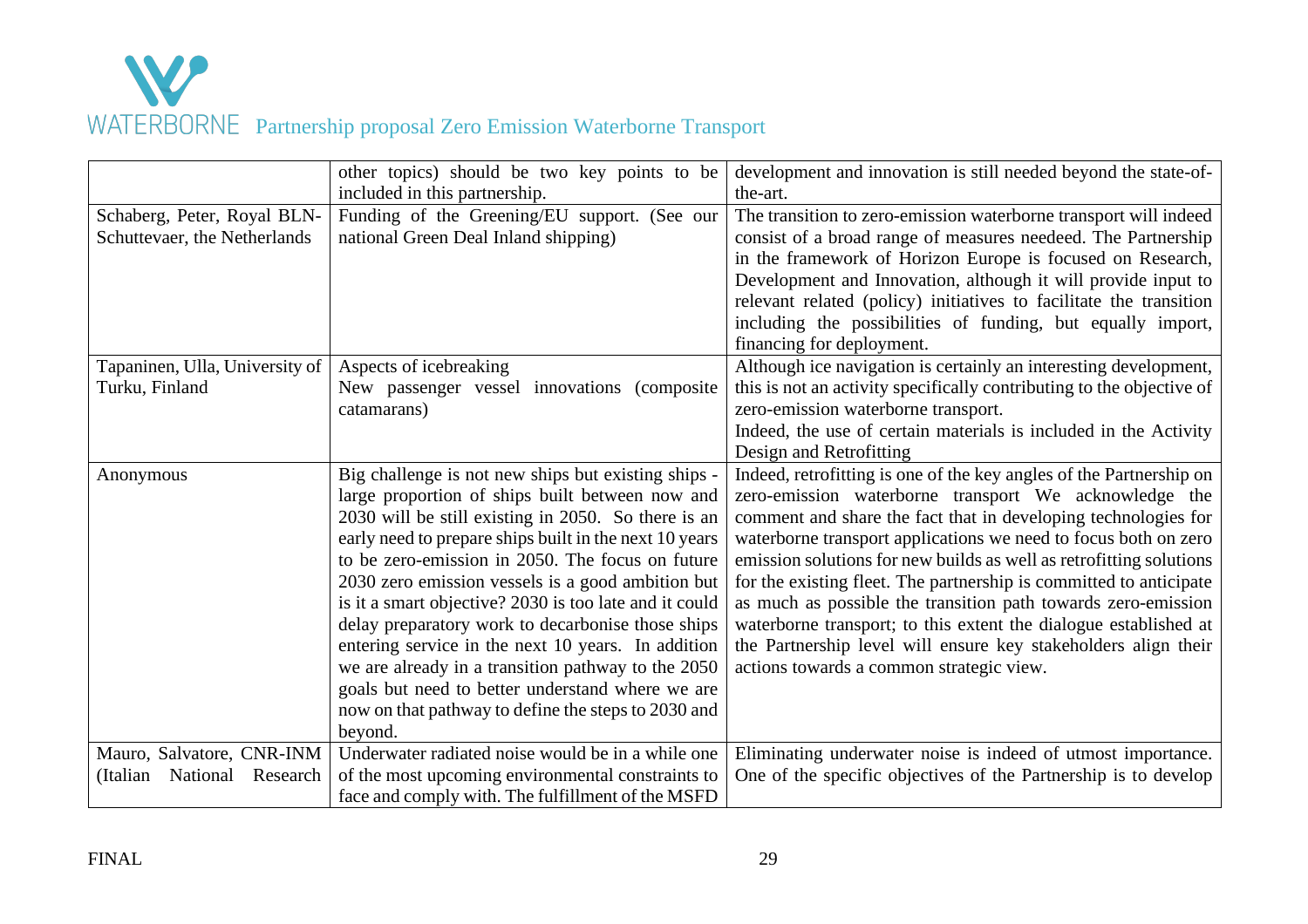

| Council - Institute of Marine       | by all the European countries could drive the           | and demonstrate solutions to eliminate pollution to water         |
|-------------------------------------|---------------------------------------------------------|-------------------------------------------------------------------|
| Engineering), Italy                 | European shipping clusters towards new technical        | (including harmful underwater noise) from ships, by 2030.         |
|                                     | approaches oriented to the mitigation and limitation    |                                                                   |
|                                     | of the shipping/anthropogenic radiated noise.           |                                                                   |
|                                     | Physical tests carried out in low background            |                                                                   |
|                                     | underwater noise area are of paramount importance       |                                                                   |
|                                     | both to validate CFD computations and to develop        |                                                                   |
|                                     | robust and reliable measurements methodologies.         |                                                                   |
| Anonymous                           | Regulatory measures worldwide are mandatory (at         | The transition to zero-emission waterborne transport will indeed  |
|                                     | IMO level) and not at regional (ex: European Union      | consist of a broad range of measures needed. The Partnership in   |
|                                     | level), because, if not, the desired effect will not be | the framework of Horizon Europe is focused on Research,           |
|                                     | fulfilled and can generate an unequal level playing     | Development and Innovation, although it will provide input to     |
|                                     | field and/or competition distortions                    | relevant related (policy) initiatives (both IMO and EU level) to  |
|                                     |                                                         | facilitate the transition towards zero-emission waterborne        |
|                                     |                                                         | transport                                                         |
| Koho,<br>Karoliina,<br><b>Bonus</b> | Development of new fuels: are development of risk       | Indeed, Sustainable Alternative Fuels are key for the transition  |
| EEIG, Finland                       | strategies included? The behavior of new fuels in       | to zero-emission waterborne transport, and the Partnership will   |
|                                     | seawater is not understood and if an accident occurs    | be key to develop solutions for the bunkering, as well as storage |
|                                     | a strategy is needed to recover the fuel to avoid       | and use of alternative fuels on board.                            |
|                                     | negative environmental consequences. The current        | One of the specific objectives of the Partnership is to develop   |
|                                     | approaches used for oil recovery are not compatible     | and demonstrate solutions to eliminate pollution to water         |
|                                     | with new fuels. Detection and monitoring of (air)       | (including harmful underwater noise) from ships, by 2030.         |
|                                     | pollution from ships is briefly mentioned in the        |                                                                   |
|                                     | SRIA (p. 62), however, it is not clear if it is in the  | When progress can be beyond the current state-of-the-art,         |
|                                     | scope of the Partnership to develop monitoring          | innovative on-board monitoring, use of (automated) drones,        |
|                                     | methods and standards. Fast and targeted tools and      | vessels and other detection methods will be used to enforce       |
|                                     | monitoring approaches are critically needed to          | emission limits applying to waterborne transport.                 |
|                                     | enforce international regulations on air pollution      |                                                                   |
|                                     | from ships. If these topics are not included the        |                                                                   |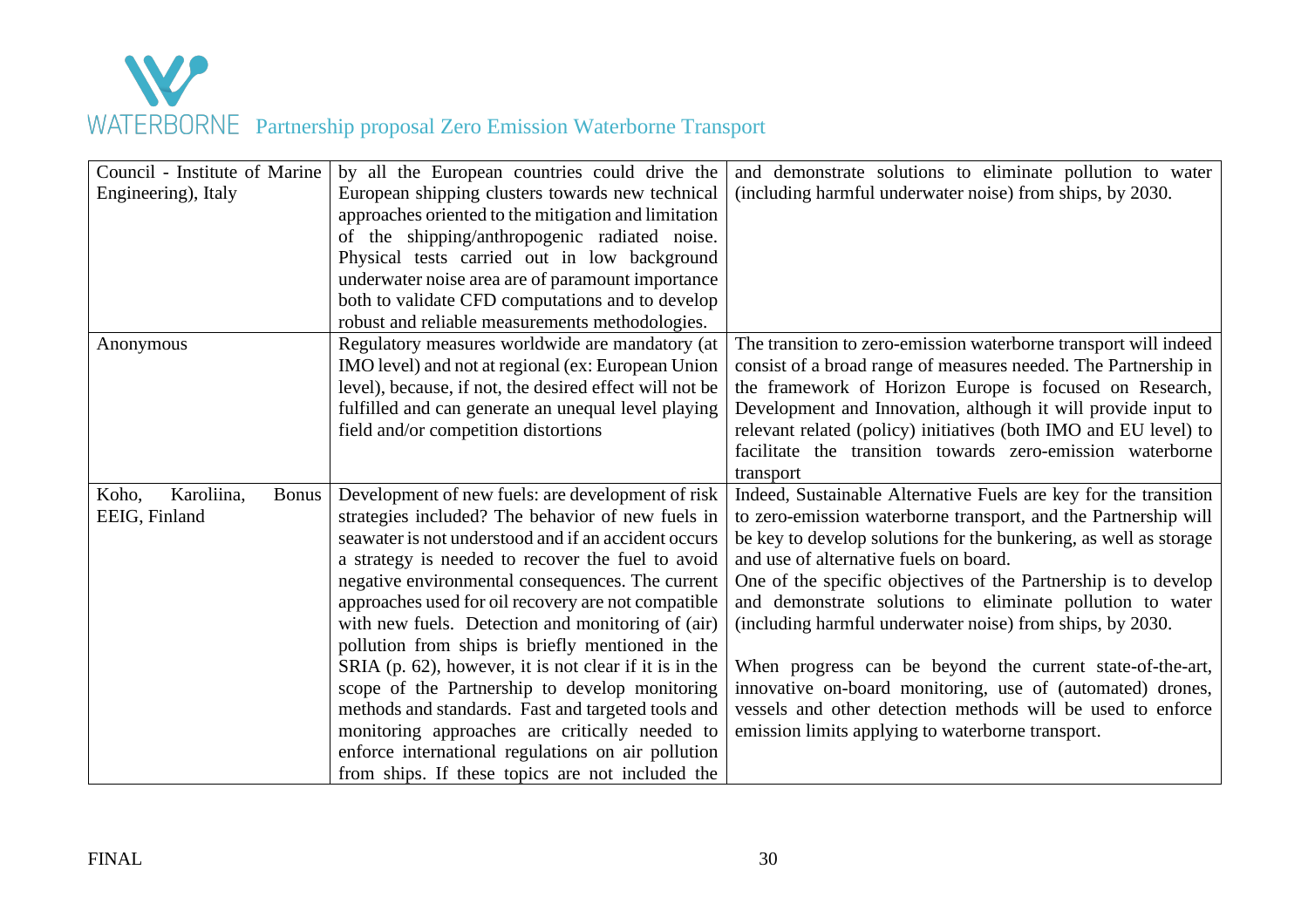

|                                                                                          | SRIA are you intending to collaborate on this with<br>an another Partnership/funding programme?                                                                                                                                                                                                                                                                                                                                                                                                                                                                  |                                                                                                                                                                                                                                                                                                                                                                                                                           |
|------------------------------------------------------------------------------------------|------------------------------------------------------------------------------------------------------------------------------------------------------------------------------------------------------------------------------------------------------------------------------------------------------------------------------------------------------------------------------------------------------------------------------------------------------------------------------------------------------------------------------------------------------------------|---------------------------------------------------------------------------------------------------------------------------------------------------------------------------------------------------------------------------------------------------------------------------------------------------------------------------------------------------------------------------------------------------------------------------|
| MacLaine,<br>Madadh,<br>Zero<br>Emissions Ship Technology<br>Association, United Kingdom | Renewable Energy and in particular Ocean<br>Renewable Energy underpin the energy transition.<br>We hear figures like 85% of the investment will be<br>land-based infrastructure. If the energy is being<br>used at sea, we need to look at capturing it at sea.<br>The decarbonization of shipping will require<br>decarbonized fuel, the energy source for<br>decarbonized fuel will come from Renewable<br>Energy. For shipping to have any control<br>whatsoever over our decarbonization pathway, we<br>need to engage in the transition of our fuel source. | Indeed, Sustainable Alternative Fuels are key for the transition<br>to zero-emission waterborne transport, and the Partnership will<br>be key to develop solutions for the bunkering, as well as storage<br>and use of alternative fuels on board. The issues linked to the<br>production and supply of fuels are indeed not included in the<br>Partnership, however synergies with relevant Partnerships are<br>ensured. |
| Michael,<br>Ocean<br>Adams,<br>Assets Institute, Switzerland                             | Not missing but clean fuel supply chains require<br>80% of the total funding needs for shipping<br>decarbonisation. So the list is not one of equal<br>funding priorities                                                                                                                                                                                                                                                                                                                                                                                        | Indeed, Sustainable Alternative Fuels are key for the transition<br>to zero-emission waterborne transport, and the Partnership will<br>be key to develop solutions for the bunkering, as well as storage<br>and use of alternative fuels on board. The issues linked to the<br>supply of fuels are indeed not included in the Partnership,<br>however synergies with relevant Partnerships are ensured.                   |
| Anonymous                                                                                | Wind Propulsion                                                                                                                                                                                                                                                                                                                                                                                                                                                                                                                                                  | We acknowledge the importance of Wind Assisted Propulsion.<br>Different disruptive technologies, onboard integration and<br>operational solutions will pave the way to zero-emission<br>waterborne transport. The topic is included in the Activity<br>regarding Energy Efficiency.                                                                                                                                       |
| Degroote, Dirk, Cognauship,<br>the Netherlands                                           | Sustainable business models: There is a lot of focus<br>on technical solutions, however to be successful,<br>these solutions are to be implemented in business<br>models. If business models continue to be focused<br>on economic factors and multiple business splits in<br>the entire chain, sub optimization will remain and                                                                                                                                                                                                                                 | We acknowledge the importance of defining new business<br>models throughout the course of the Partnership. The<br>identification of new business models enabled by disruptive<br>innovations, new operational measures and the integration of<br>different systems onboard will be included in the various                                                                                                                |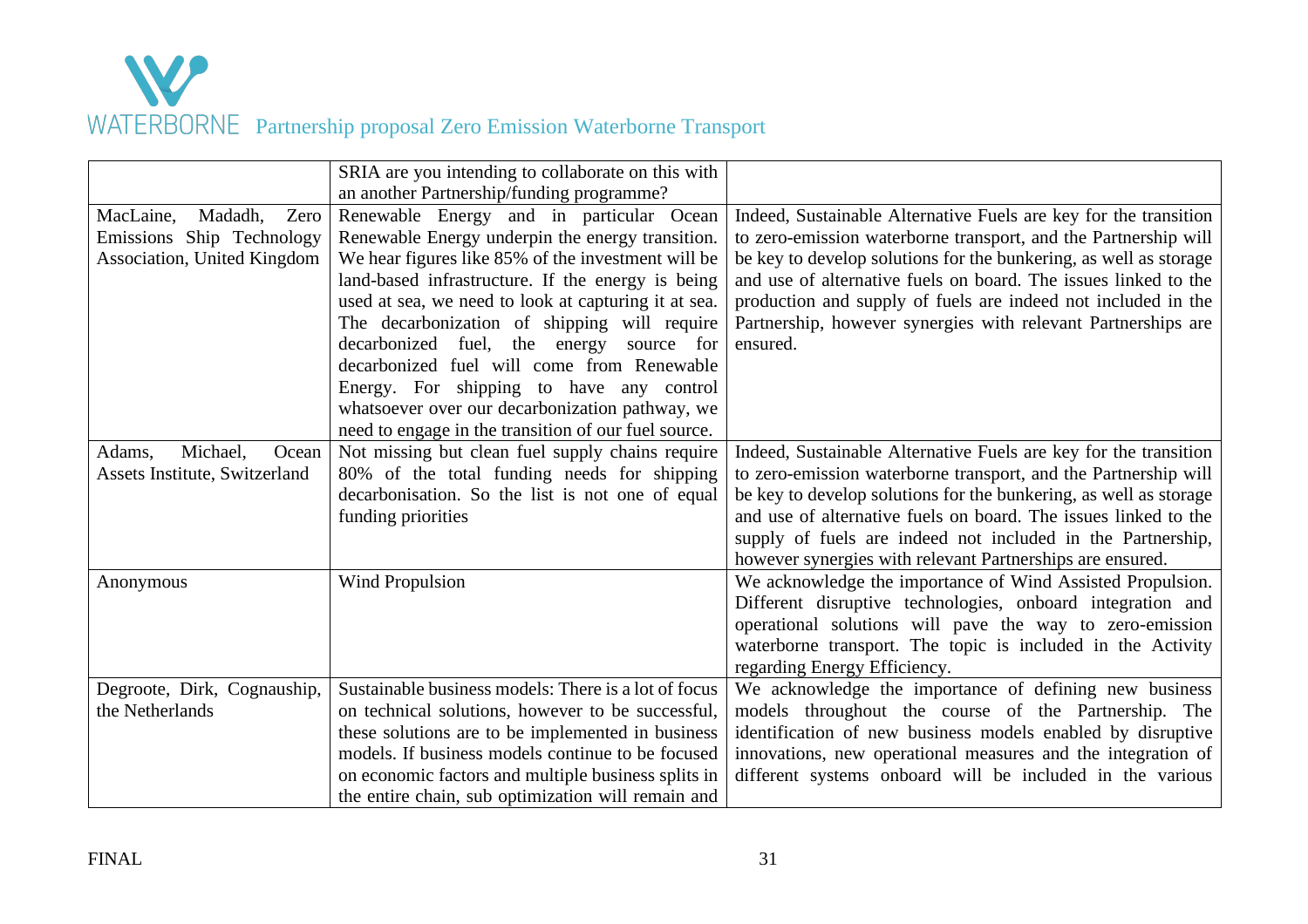

|                                                                               | economic influences will keep prevailing over<br>sustainable solutions. The competitive target will<br>be hard to meet and take (too) long. Breaking<br>business barriers and replacing them with<br>(new/disruptive) sustainable business models could<br>have an impact comparable or even higher than a<br>good technical solution. | research, development and innovation activities which will be<br>executed.                                                                                                                                                                                                                                                                          |
|-------------------------------------------------------------------------------|----------------------------------------------------------------------------------------------------------------------------------------------------------------------------------------------------------------------------------------------------------------------------------------------------------------------------------------|-----------------------------------------------------------------------------------------------------------------------------------------------------------------------------------------------------------------------------------------------------------------------------------------------------------------------------------------------------|
| Anonymous                                                                     | Energy storage and Energy management (or is this<br>digital green?)                                                                                                                                                                                                                                                                    | Energy storage is part of the activity dedicated to Electrification<br>(considering ground-breaking solutions for battery systems,<br>among others), while Energy management is the core of Energy<br>efficiency activity.                                                                                                                          |
| Anonymous                                                                     | None, though there could be more attention to the<br>social-economic-technical interaction.                                                                                                                                                                                                                                            | Social-economic impact of technical solutions will be<br>considered, as part of feasibility studies. More advanced analysis<br>will be conducted within other initiatives, being outside the<br>scope of this Partnership, however, the Partnership might<br>provide advice and conclusions from projects as input to these<br>related initiatives. |
| Possin,<br>Philip,<br>Getzner<br>Werkstoffe GmbH, Germany                     | Reduction of noise emissions                                                                                                                                                                                                                                                                                                           | We acknowledge the importance of eliminating underwater-<br>radiated noise. Indeed, one of the specific objectives of the<br>Partnership is to develop and demonstrate solutions to eliminate<br>pollution to water (including harmful underwater noise) from<br>ships, by $2030$ .                                                                 |
| Putz, Lisa-Maria, University<br>of Applied Sciences Upper<br>Austria, Austria | Please keep on emphasizing inland waterway<br>transport & that it is different from maritime and<br>has other needs.                                                                                                                                                                                                                   | Indeed, inland waterway transport is one of the various sub-<br>segments of the waterborne transport sector. The partnership will<br>ensure that all RD&I activities may find application to the largest<br>number of waterborne transport segments.                                                                                                |
| Ghaemi, M. Hossein, Gdańsk<br>of Technology,<br>University<br>Poland          | Control systems, particularly the propulsion control<br>system and integration of different existing control<br>systems on the shipboard                                                                                                                                                                                               | We acknowledge that the optimization of control systems may<br>play a role in the overall efficiency of the ship. Whilst the topic<br>is very specific and to be detailed at the level of the SRIA, it is<br>indeed included and embedded in the development of the zero-                                                                           |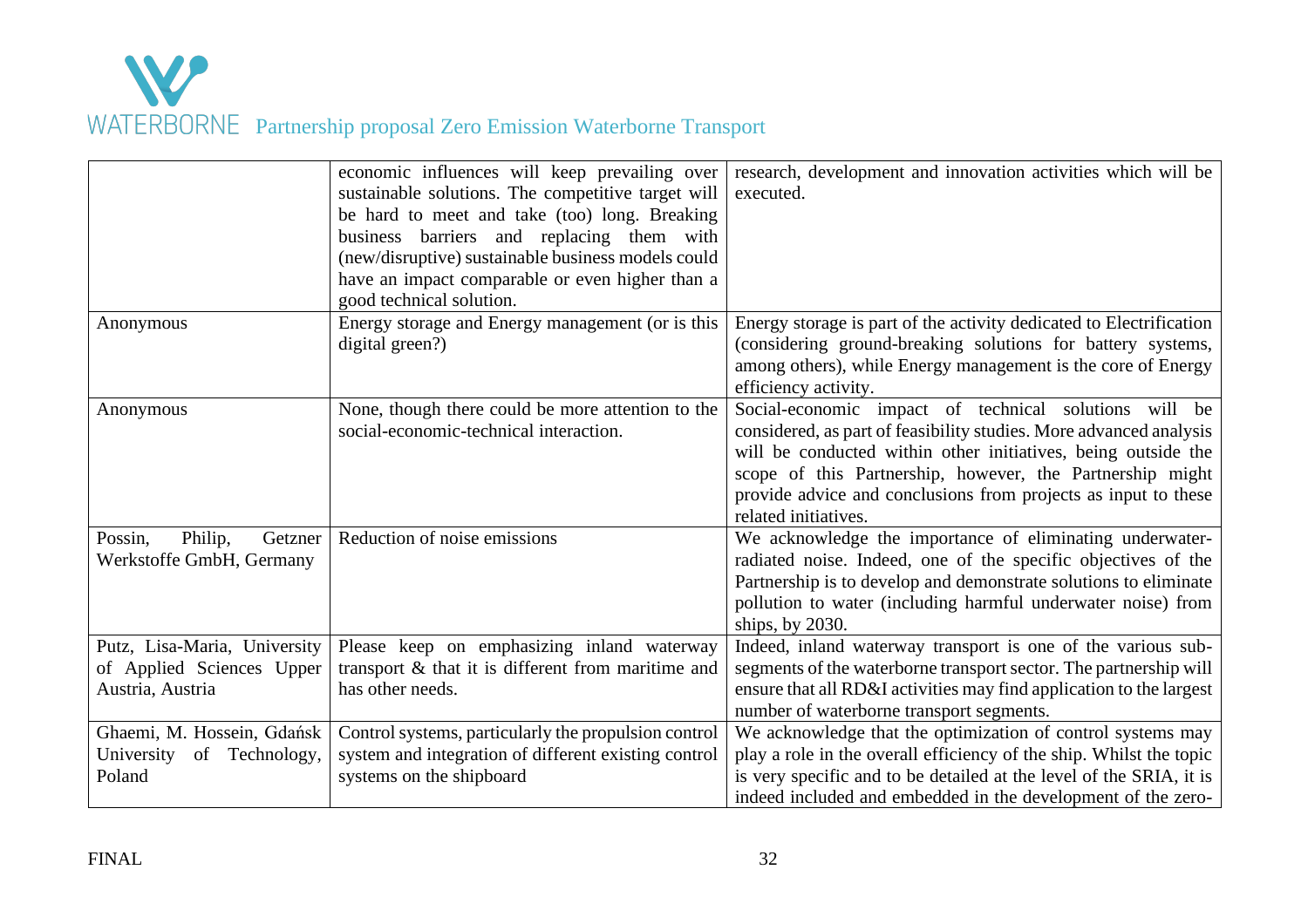

|                                                          | emission integrated Decision Support System within the Action<br>"Digital Green". This latter will envisage control systems<br>management, by the use of both sensors and the related Digital<br>Twin.                                                                                                                                                         |
|----------------------------------------------------------|----------------------------------------------------------------------------------------------------------------------------------------------------------------------------------------------------------------------------------------------------------------------------------------------------------------------------------------------------------------|
| Capretti, Daniel, Generix AS,   Port emissions<br>Norway | The issue of ship's emission in port areas is an important aspect<br>that will be addressed by the Partnership. When progress can be<br>beyond the current state-of-the-art, innovative on-board<br>monitoring, use of (automated) drones, vessels and other<br>detection methods will be used to enforce emission limits<br>applying to waterborne transport. |

*Table 4: Contributions on potential missing areas of attention.*

Besides the comments provided in table 4, some additional comments were provided, but without a direct impact on the content of the SRIA. One of these "Water, all living things throughout their lives triplex is an indispensable resource. Water is just a biological requirement for man not only economically, socially, but also rural life itself. But this resource, which is of biological importance, unfortunately limited choice on earth. Accordingly, the increasing world population and economic developments, on the one hand, threatening water reserves. Current water resources, increasing population, global warming, agriculture, industrialization and threatened by elements such as urbanization. Initially caused by industrialization and urbanization The water supply becomes unusable due to contamination. This situation is water is for an effective management in their services. Sound Evaluation Water management has started to occur. Activity and citing problems such as efficiency, in the direction of the necessity of water services demands are expressed more often. The purpose of this study is indispensable for all living things a unique thing is how water turns into a crisis for global warming and climate change, and to analyse what kind of suggestions are presented to overcome this crisis." is perfectly related to the objectives and scope of the Partnership.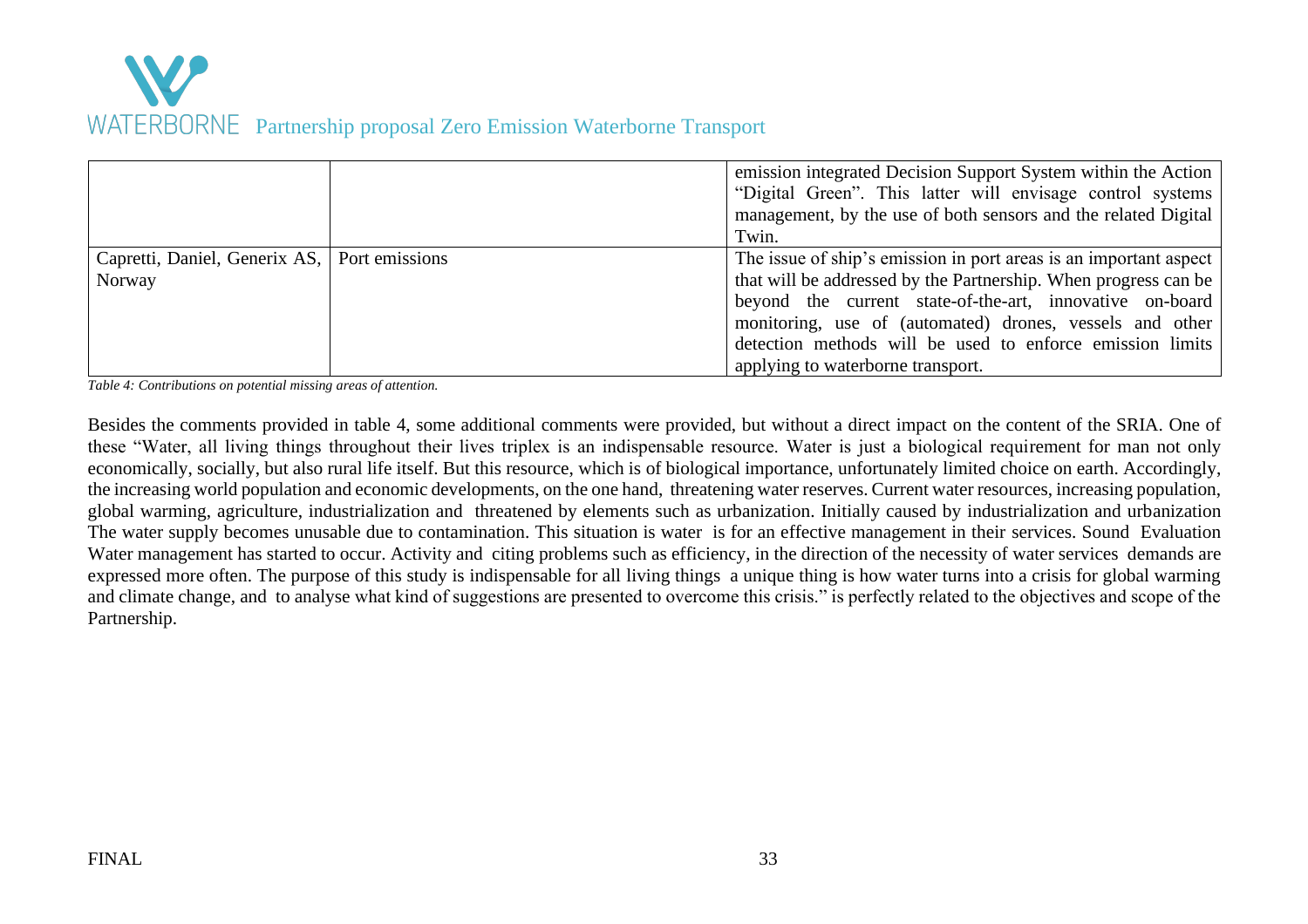### 1.3 Governance of the Co-Programmed Partnership

Participants to the Open Consultation received the question whether it would be the right approach to incorporate the Partnership in the existing structure of the Waterborne Technology Platform. 88.89% of the respondents considered this approach as appropriate, the remainder either proposed a different alternative, either had some remarks on the incorporation of certain sub-segments of the waterborne transport sector in the Partnership.

| <b>ANSWER CHOICES</b>                                                               |        | <b>RESPONSES</b> |  |
|-------------------------------------------------------------------------------------|--------|------------------|--|
| Yes                                                                                 | 88.89% | 96               |  |
| No                                                                                  | 0.93%  |                  |  |
| If not, which argument(s) do you have in favor of a different (separate) structure? | 10.19% | -11              |  |
| <b>TOTAL</b>                                                                        |        | 108              |  |

*Table 5: Percentage of respondents considering the incorporation of the Partnership in the Waterborne TP as appropriate or not appropriate.* 

<span id="page-34-0"></span>The participants which did not consider the incorporation of the Partnership in the Waterborne TP as appropriate, were requested to provide arguments in favour of a different (separate structure). Table 6 provides an overview of the input received, as well as an indication if the input has been taken into account in the final version of the SRIA, and if yes, how.

| <b>Respondent</b>  | Input                                                                                        | <b>Incorporation in the SRIA</b>                                                                                          |
|--------------------|----------------------------------------------------------------------------------------------|---------------------------------------------------------------------------------------------------------------------------|
|                    |                                                                                              |                                                                                                                           |
|                    |                                                                                              | Pacaud, Pierre, French Ministry of National Several elements call for an independent A number of key requirements for the |
|                    | Education, Higher Education, Research and structuring of the partnership, admittedly in full | Governance of the Co-Programmed Partnership                                                                               |
| Innovation, France | cooperation with the platform, but separate:                                                 | are listed, which will be included in the MoU to                                                                          |
|                    | - Clearly identified long-term objectives                                                    | be signed with the Waterborne TP. These key                                                                               |
|                    | and corresponding roadmap $\&$ R&D                                                           | requirements can both be met while                                                                                        |
|                    | topics;                                                                                      | incorporating the Partnership in the Waterborne                                                                           |
|                    |                                                                                              | TP as by means of a separate legal entity. In the $\vert$                                                                 |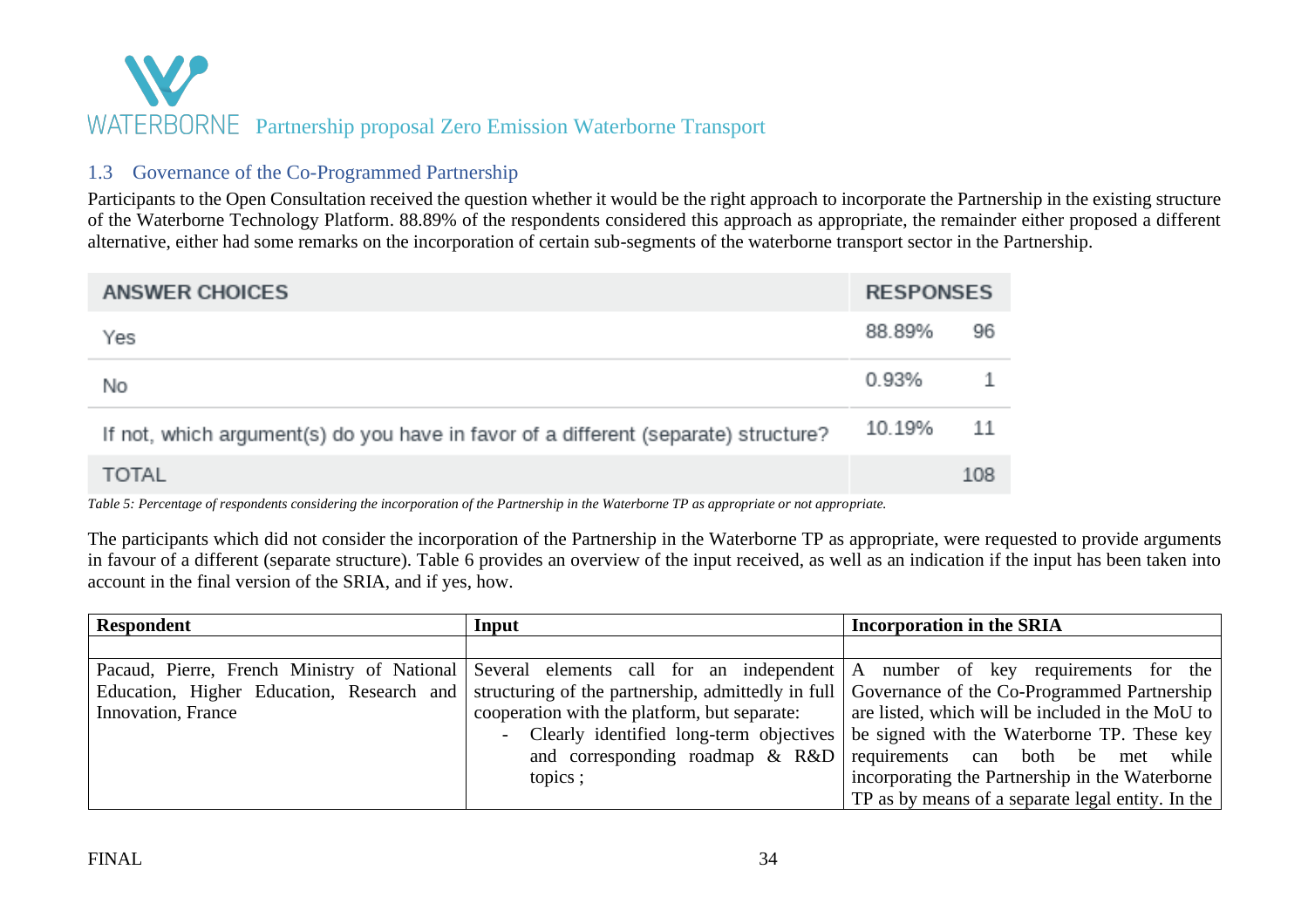

|                                           | Formalized governance model with clear           | end, the decision on the governance of the       |
|-------------------------------------------|--------------------------------------------------|--------------------------------------------------|
|                                           | definition of the rules;                         | Partnership boils down to strategic decision     |
|                                           | Clear & separated<br>liabilities<br>for          | making by the members of the Waterborne TP,      |
|                                           | participants of the Waterborne TP and/or         | taking into account all inputs received from     |
|                                           | cPP structure (for WATP members and              | stakeholders, like the input received from your  |
|                                           | non-members);                                    | side. Consequently, the final decision on the    |
|                                           | Formalized industrial advisory board, w/         | Governance will be linked to a proper            |
|                                           | non WATP members;                                | organisational structure as well as mechanisms   |
|                                           | Established Partnership Board, with              | to be put in place.                              |
|                                           | transparent rules for procedure allowing         |                                                  |
|                                           | confidentiality,<br>transparency<br>and          |                                                  |
|                                           | avoidance of conflicts of interest;              |                                                  |
|                                           | 2 member types : stakeholder members             |                                                  |
|                                           | & Member States/Commission officials;            |                                                  |
|                                           | Transparency of all<br>management                |                                                  |
|                                           | (consultation,<br>decision,<br>processes         |                                                  |
|                                           | reporting to EC), confidentiality,               |                                                  |
|                                           | control of the content, openness to non          |                                                  |
|                                           | WATP members EC financing $&$ partner            |                                                  |
|                                           | co-financing for cPPP to be well                 |                                                  |
|                                           | monitored & reported;                            |                                                  |
|                                           | Create a methodology<br>for<br>Key               |                                                  |
|                                           | Performance Indicators;                          |                                                  |
|                                           | synergy w/other instruments.                     |                                                  |
| Boulat, Jean-Charles, Naval Group, France | An open, transparent and clear organisation must | A number of key requirements for the             |
|                                           | be designed to run the Partnership. It should    | Governance of the Co-Programmed Partnership      |
|                                           | represent a fair balance of stakeholders, with   | are listed, which will be included in the MoU to |
|                                           | respect to their level of commitment and prevent | be signed with the Waterborne TP. These key      |
|                                           | non cPP stakeholders to have a say in the        | requirements<br>both<br>be met while<br>can      |
|                                           | Partnership. At the same time, the WAT TP must   | incorporating the Partnership in the Waterborne  |
|                                           |                                                  |                                                  |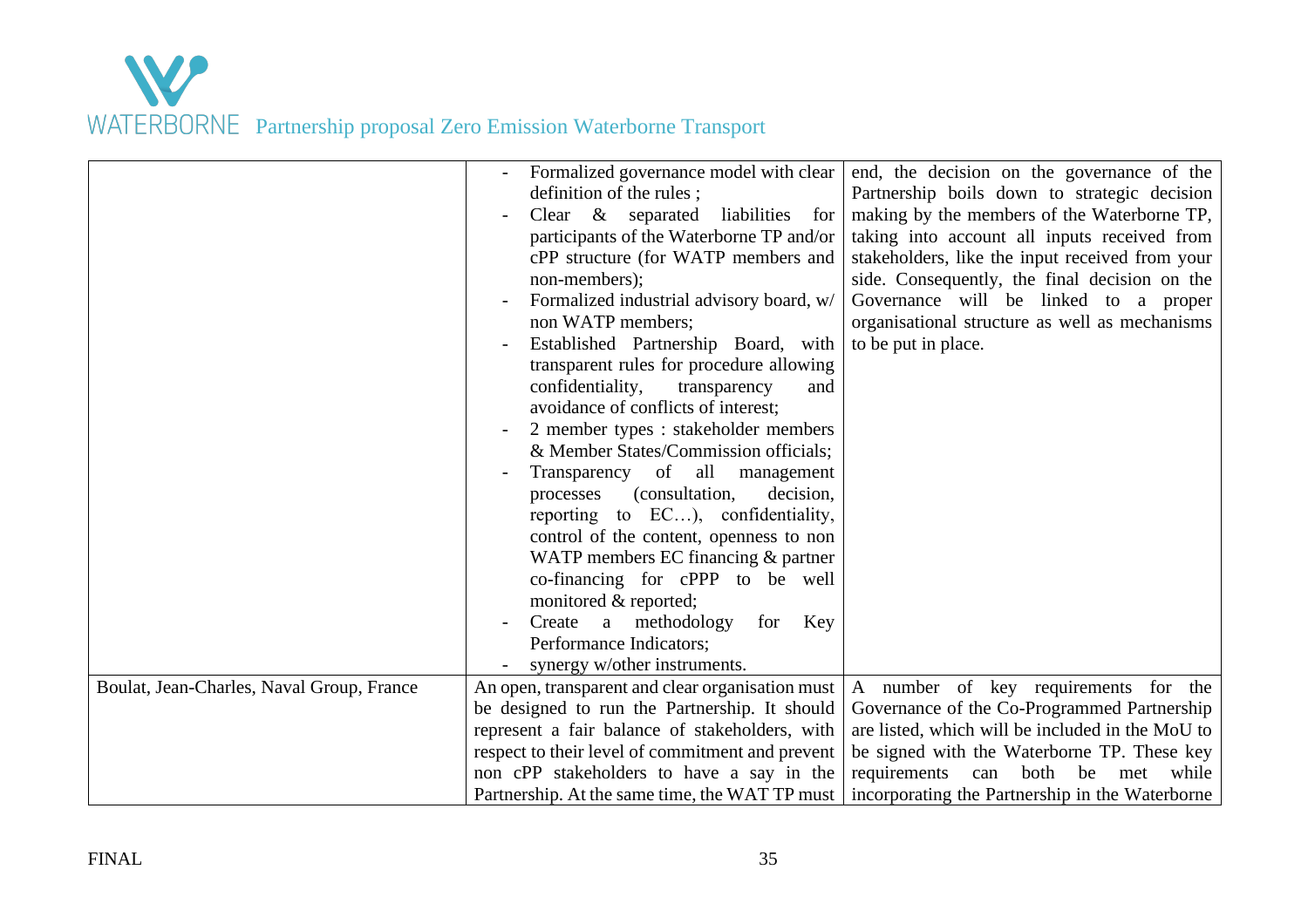

continue to exist, in order to represent non-cPP fields and sectors. The integration of the cPP within the current TP could be envision if there is a legal possibility to create an autonomous sub structure with a full and strong separation of activities necessary to achieving its objective and enable the TP to continue focusing on other fields and sectors (Ports & Logistic, Digitalisation, Blue Growth, etc.). If the Partnership is run within the existent organisation without the aforementioned criteria, there is a risk of unfair representation and/or unclear separation of mandates. A separate and independent entity, in full cooperation with the existing platform, would make it easier to get a clear and transparent scope:- Clearly identified long-term objectives and corresponding roadmap & R&D topics ; - Formalized governance model with clear definition of the rules ; Clear & separated liabilities for participants of the Waterborne TP and/or cPP structure (for ZEWT members and nonmembers) ; Formalized industrial advisory board, w/ non WATP members- Established Partnership Board, with transparent rules for procedure allowing confidentiality, transparency and avoidance of conflicts of interest ; 2 member types : stakeholder members & Member States/Commission officials- Transparency of all management processes (consultation,

TP as by means of a separate legal entity. In the end, the decision on the governance of the Partnership boils down to strategic decision making by the members of the Waterborne TP, taking into account all inputs received from stakeholders, like the input received from your side. Consequently, the final decision on the Governance will be linked to a proper organisational structure as well as mechanisms to be put in place.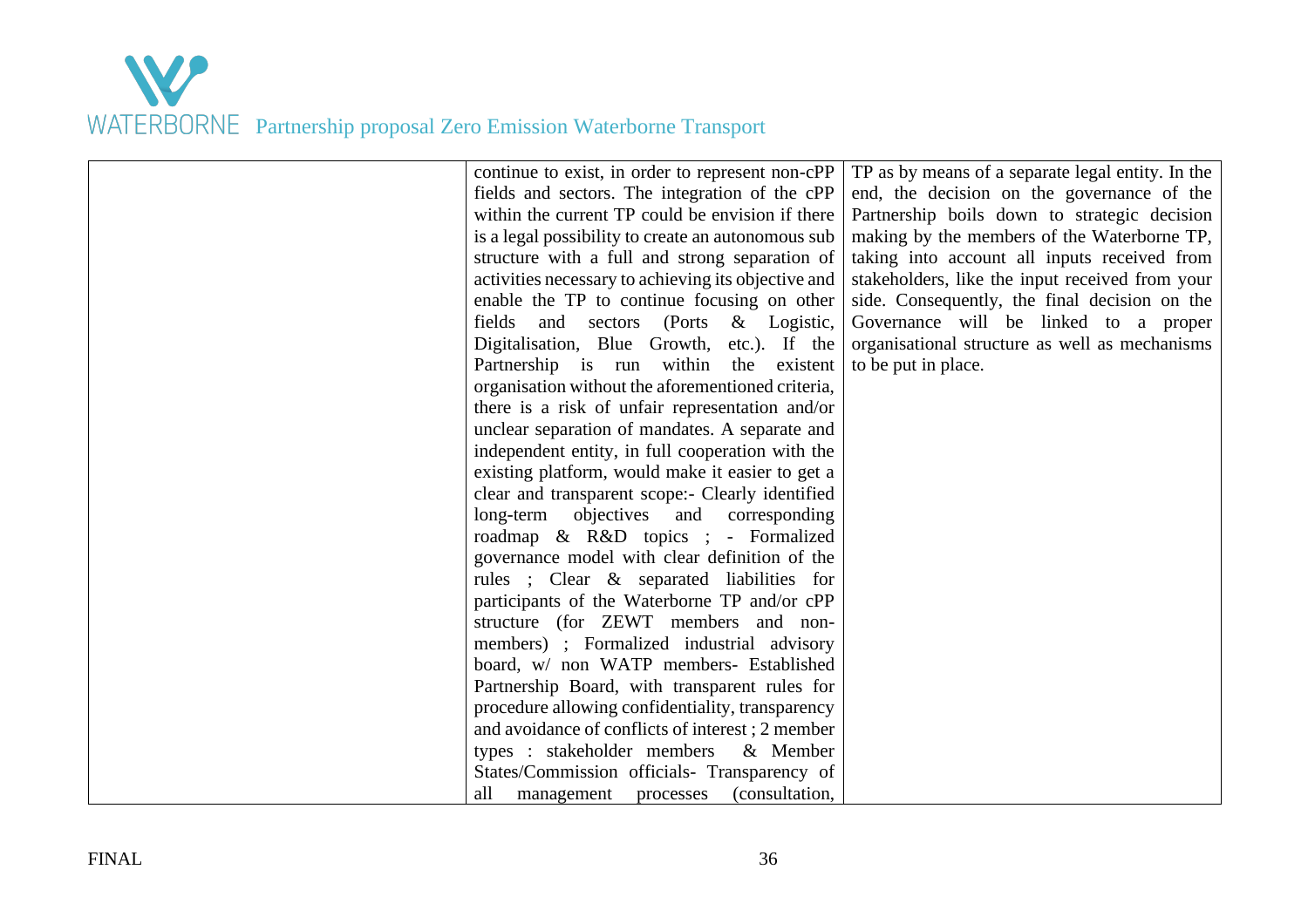

| Rouxel-Duval,<br>Chantiers<br>Laurent,<br>de<br>l'Atlantique, France | decision, reporting to EC), confidentiality,<br>control of the content, openness to non WATP<br>members, EC financing & partner co-financing<br>for cPPP to be well monitored $\&$ reported;<br>Create a methodology for Key Performance<br>Indicators; synergy w/other instruments.<br>Due to the current definition of the draft MoU<br>with the European Commission, there are legal<br>questions raised by the Partnership being<br>integrated in the existing structure of the<br>Waterborne Technology Platform, that may not<br>enable to do so. Moreover a separate structure<br>will help to have a clear focus on the Zero-<br>Emission scope (technical developments,<br>membership, industrial involvements) as well as<br>insuring the proper transparency, openness and<br>limiting conflicts of interest. | Indeed, a number of key requirements for the<br>Governance of the Co-Programmed Partnership<br>are included in the draft MoU to be signed with<br>the Waterborne TP. These key requirements can<br>both be met while incorporating the Partnership<br>in the Waterborne TP as by means of a separate<br>legal entity. In the end, the decision on the<br>governance of the Partnership boils down to<br>strategic decision making by the members of the<br>Waterborne TP, taking into account all inputs<br>received from stakeholders, like the input<br>received from your side. Consequently, the final<br>decision on the Governance will be linked to a |
|----------------------------------------------------------------------|--------------------------------------------------------------------------------------------------------------------------------------------------------------------------------------------------------------------------------------------------------------------------------------------------------------------------------------------------------------------------------------------------------------------------------------------------------------------------------------------------------------------------------------------------------------------------------------------------------------------------------------------------------------------------------------------------------------------------------------------------------------------------------------------------------------------------|--------------------------------------------------------------------------------------------------------------------------------------------------------------------------------------------------------------------------------------------------------------------------------------------------------------------------------------------------------------------------------------------------------------------------------------------------------------------------------------------------------------------------------------------------------------------------------------------------------------------------------------------------------------|
|                                                                      |                                                                                                                                                                                                                                                                                                                                                                                                                                                                                                                                                                                                                                                                                                                                                                                                                          | proper organisational structure as well as<br>mechanisms to be put in place.                                                                                                                                                                                                                                                                                                                                                                                                                                                                                                                                                                                 |
| Guglia, Paolo, Fincantieri S.p.A., Italy                             | Waterborne is a Technology Platform which has<br>a broader scope when compared to the focused<br>scope of the ZEWT partnership. At the same<br>time, the ZEWT, as a policy instrument, needs to<br>comply with more formal processes, thus<br>requiring a dedicated structure. Therefore we<br>think that the Partnership should be organized<br>with a separation in structure and processes,                                                                                                                                                                                                                                                                                                                                                                                                                           | Indeed, a number of key requirements for the<br>Governance of the Co-Programmed Partnership<br>are included in the draft MoU to be signed with<br>the Waterborne TP. These key requirements can<br>both be met while incorporating the Partnership<br>in the Waterborne TP as by means of a separate<br>legal entity. In the end, the decision on the<br>governance of the Partnership boils down to<br>strategic decision making by the members of the                                                                                                                                                                                                      |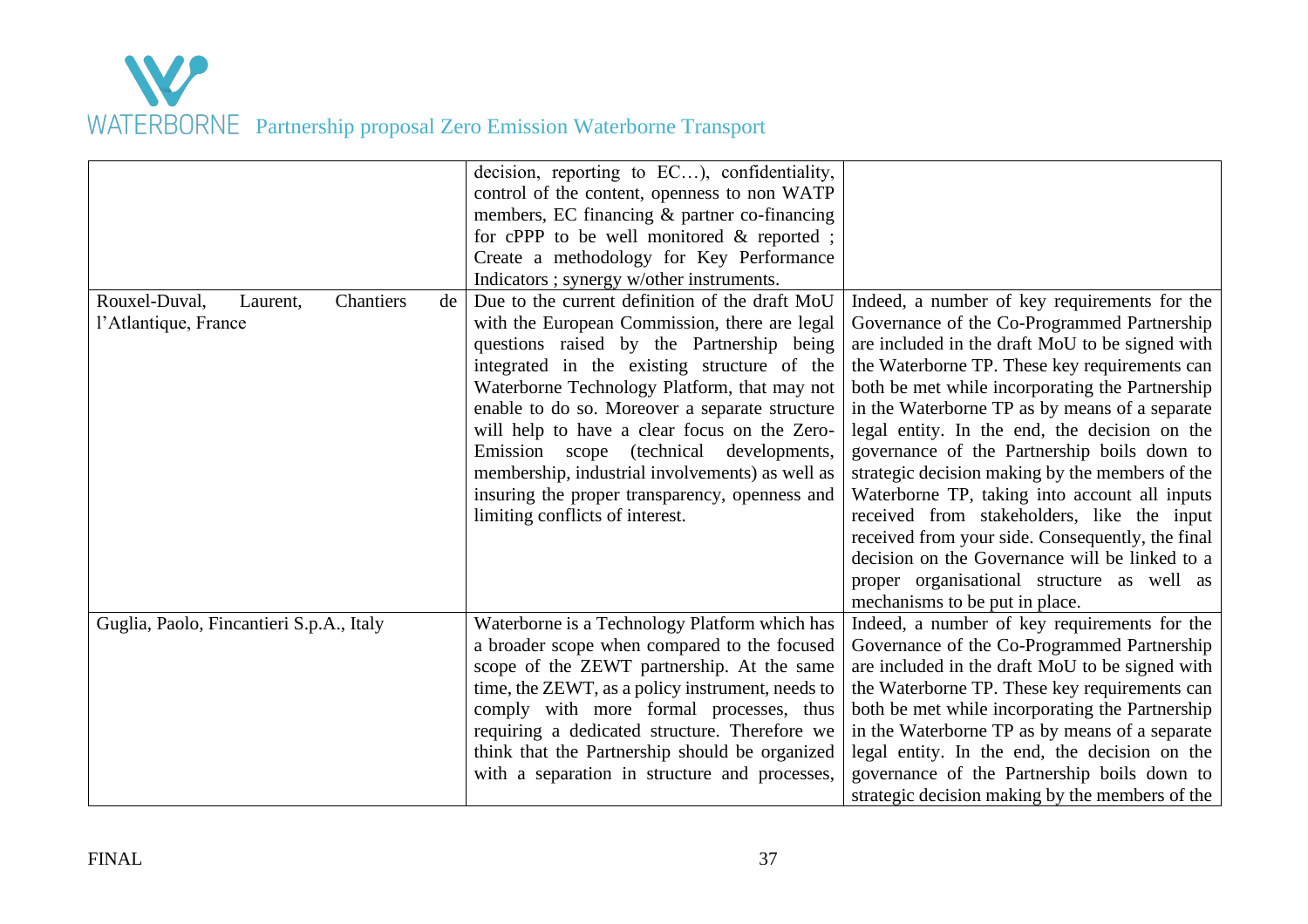|           | while ensuring connection between the two<br>associations.                                                                                                                                                                 | Waterborne TP, taking into account all inputs<br>received from stakeholders, like the input<br>received from your side. That will also boil down<br>to an appropriate organisational structure and<br>mechanism to be installed, to be able to comply<br>with the criteria laid down to properly execute a<br>Partnership.                                                                                                                                                                                                                                                                                                                                                                                                                                                                                                                                                                                                                                                                                                                                 |
|-----------|----------------------------------------------------------------------------------------------------------------------------------------------------------------------------------------------------------------------------|------------------------------------------------------------------------------------------------------------------------------------------------------------------------------------------------------------------------------------------------------------------------------------------------------------------------------------------------------------------------------------------------------------------------------------------------------------------------------------------------------------------------------------------------------------------------------------------------------------------------------------------------------------------------------------------------------------------------------------------------------------------------------------------------------------------------------------------------------------------------------------------------------------------------------------------------------------------------------------------------------------------------------------------------------------|
| Anonymous | It is not clear whether the non-members of the<br>WTP and small size stakeholders who cannot<br>afford to pay full membership still will have an<br>equal opportunity to participate in the<br>Partnership's R&I projects. | The format of co-programmed partnerships<br>means that the calls for proposals are included in<br>the regular Work Programs of Horizon Europe,<br>which are open to everyone, not restricted to<br>members. Membership of the Partnership<br>provides the opportunity of co-programming<br>these calls.<br>As indicated in the SRIA, it is well understood<br>that many stakeholders in the waterborne<br>transport sector are small companies far away<br>from Brussels. Whilst travel to and from<br>Brussels may hinder participation, interaction<br>with European Commission Services and<br>Member State representatives is done mostly in<br>Brussels. The Partnership will therefore organise<br>outreach events to specific maritime and inland<br>navigation regions (such as Bulgaria, Romania,<br>Ireland) to allow a balanced participation from<br>all Member States.<br>The structure of the membership fees for the<br>Partnership will be discussed in the coming<br>period, and might take into account different<br>categories of fees. |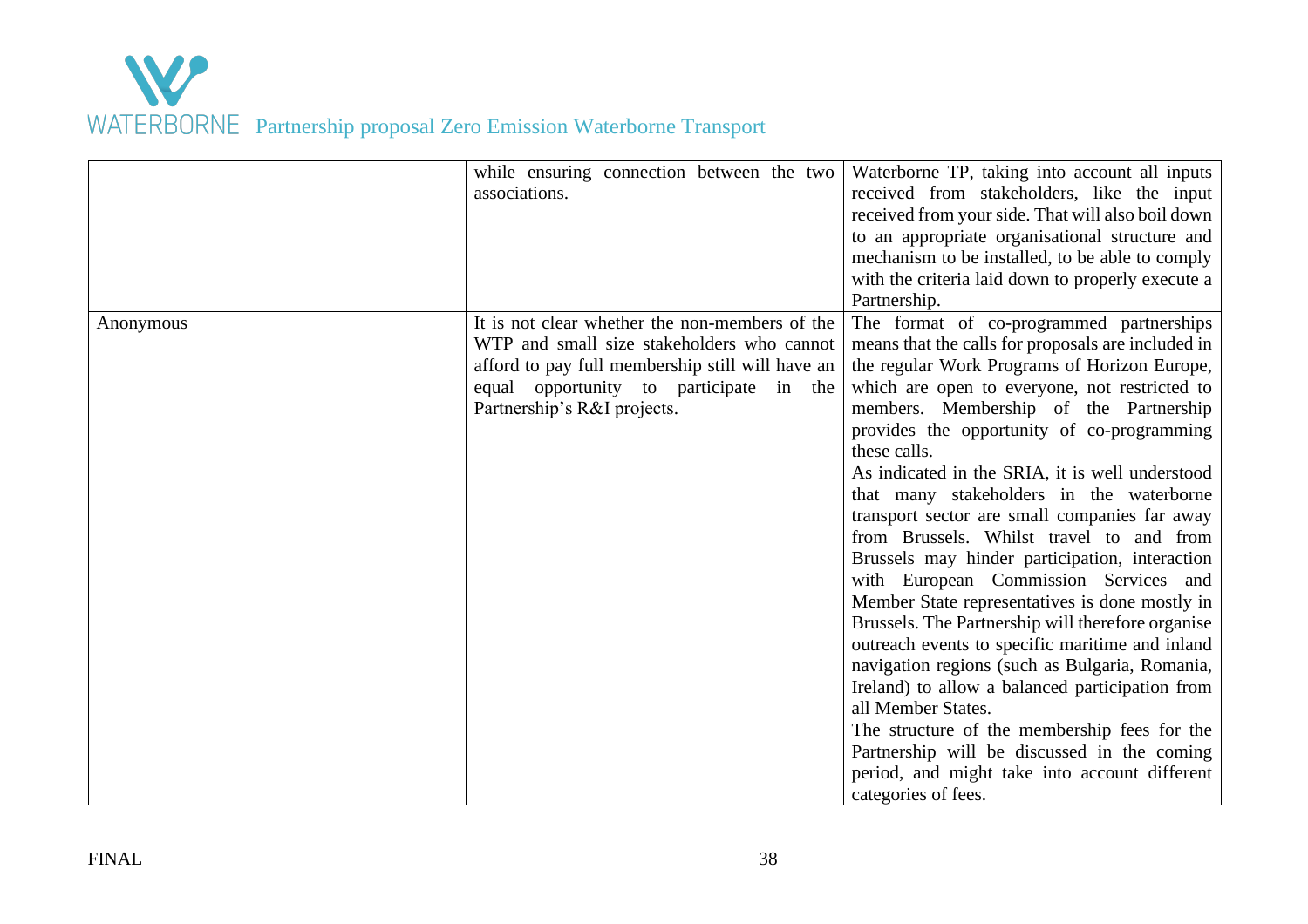

| Commission<br>Roux,<br>Central<br>for<br>Laure,<br>Navigation of the Rhine, France | It is not that I am opposed to the Partnership<br>being incorporated in the Waterborne TP<br>structure, however, I would suggest that every<br>time the Partnership is dealt with, sufficient IWT<br>actors are also consulted and involved. I am<br>saying this because at present there are more<br>maritime actors involved (and not only via their<br>representative organisation but also directly) in<br>the Waterborne TP compared to IWT actors. | Inland waterway transport is one of the many<br>sub-segments of the waterborne transport sector.<br>The maritime transport sector consists of various<br>sub-segments as well. Indeed, it is of utmost<br>importance that the various sub-segments are<br>properly represented in the Partnership, and<br>thereby it would be beneficial that a number of<br>actors of the inland waterway transport sector<br>joins the Partnership. In addition, open<br>consultations are foreseen throughout the<br>duration of the Partnership. |
|------------------------------------------------------------------------------------|----------------------------------------------------------------------------------------------------------------------------------------------------------------------------------------------------------------------------------------------------------------------------------------------------------------------------------------------------------------------------------------------------------------------------------------------------------|--------------------------------------------------------------------------------------------------------------------------------------------------------------------------------------------------------------------------------------------------------------------------------------------------------------------------------------------------------------------------------------------------------------------------------------------------------------------------------------------------------------------------------------|
| Anonymous                                                                          | The Waterborne Technology Platform is a<br>private initiative, an industry-lead body which<br>doesn't include as far as we understand trade<br>union organisations for instance. In our view,<br>there remains some ambiguity as to its<br>governance structure, responsibility and public<br>accountability in its operation and results.                                                                                                               | The Partnership is a public-private Partnership,<br>defining jointly the way to reaching zero-<br>emission waterborne transport,<br>and<br>both<br>investing significantly in research, development<br>and innovation. Membership is open to all<br>relevant stakeholders of the waterborne transport<br>sector, including trade union organisations. In<br>addition, it could be envisaged to exchange<br>views regarding skills developments related to<br>RD&I on a frequent basis.                                               |
| Spaniol, Matthew, Aarhus University, USA                                           | I do not know                                                                                                                                                                                                                                                                                                                                                                                                                                            |                                                                                                                                                                                                                                                                                                                                                                                                                                                                                                                                      |
| Graeter, Armin, BMW, Germany                                                       | I don't know the Platform, so, no position to that<br>point                                                                                                                                                                                                                                                                                                                                                                                              |                                                                                                                                                                                                                                                                                                                                                                                                                                                                                                                                      |
| Robert, Pro Danube International,<br>Rafael,<br>Austria                            | In principle, incorporation into Waterborne TP is<br>OK, whereas the proper representation of IWT in<br>this framework shall be ensured. (Selecting<br>"Yes" and placing a comment at the same time<br>was not feasible.)                                                                                                                                                                                                                                | Inland waterway transport is one of the many<br>sub-segments of the waterborne transport sector.<br>The maritime transport sector consists of various<br>sub-segments as well. Indeed, it is of utmost<br>importance that the various sub-segments are<br>properly represented in the Partnership, and                                                                                                                                                                                                                               |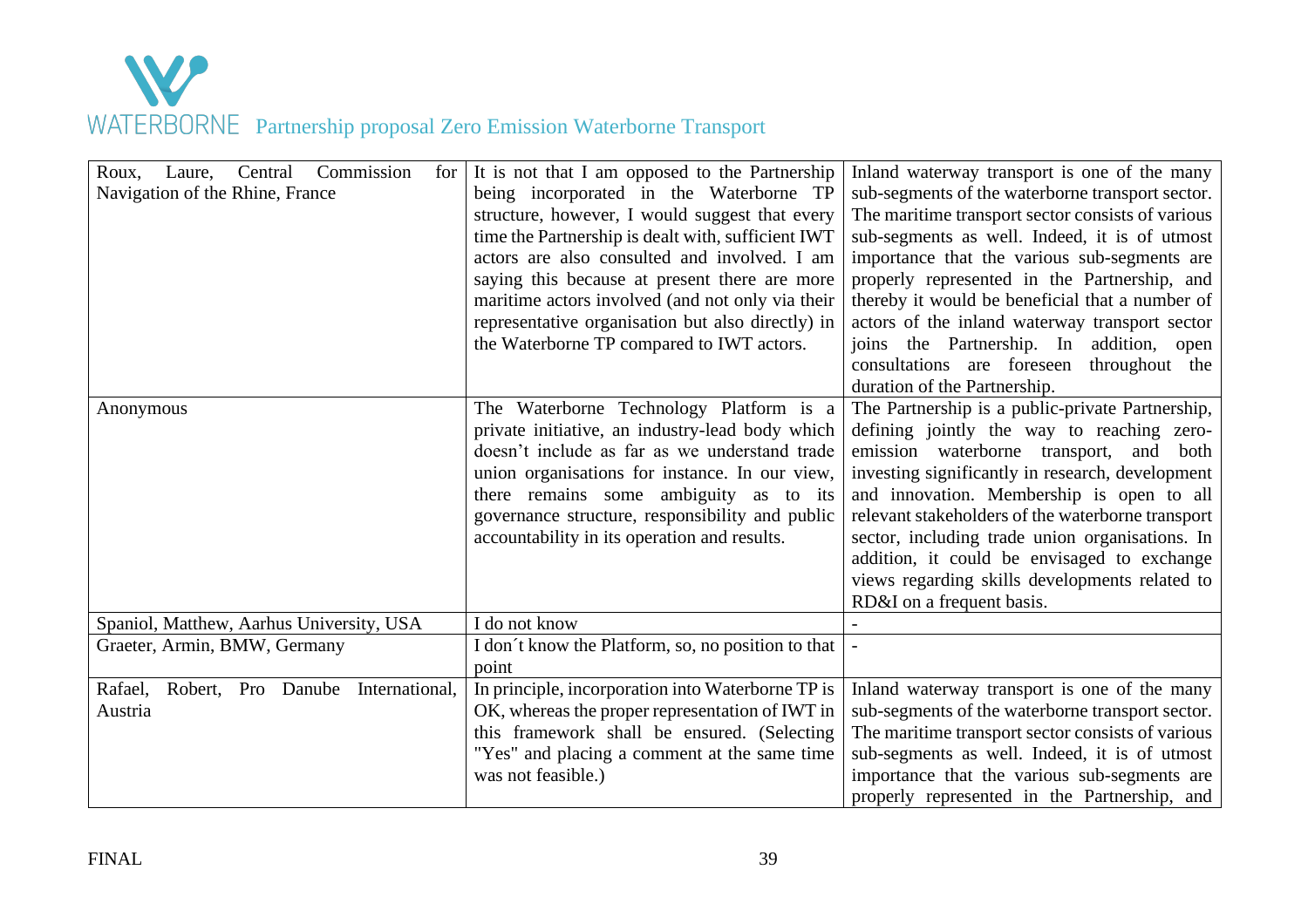

|                                        |                                                      | thereby it would be beneficial that a number of |
|----------------------------------------|------------------------------------------------------|-------------------------------------------------|
|                                        |                                                      | actors of the inland waterway transport sector  |
|                                        |                                                      | joins the Partnership. In addition, open        |
|                                        |                                                      | consultations are foreseen throughout the       |
|                                        |                                                      | duration of the Partnership.                    |
| MacLaine, Madadh, Zero Emissions       | Ship   A separate structure will be less impeded and | The decision making process will have to follow |
| Technology Association, United Kingdom | more able to take rapid and decisive action          | the same hierarchy in the organization, both    |
|                                        |                                                      | when it concerns the Waterborne TP or another   |
|                                        |                                                      | legal entity.                                   |

*Table 6: Reasons for the incorporation of the Partnership in a different structure than the Waterborne TP*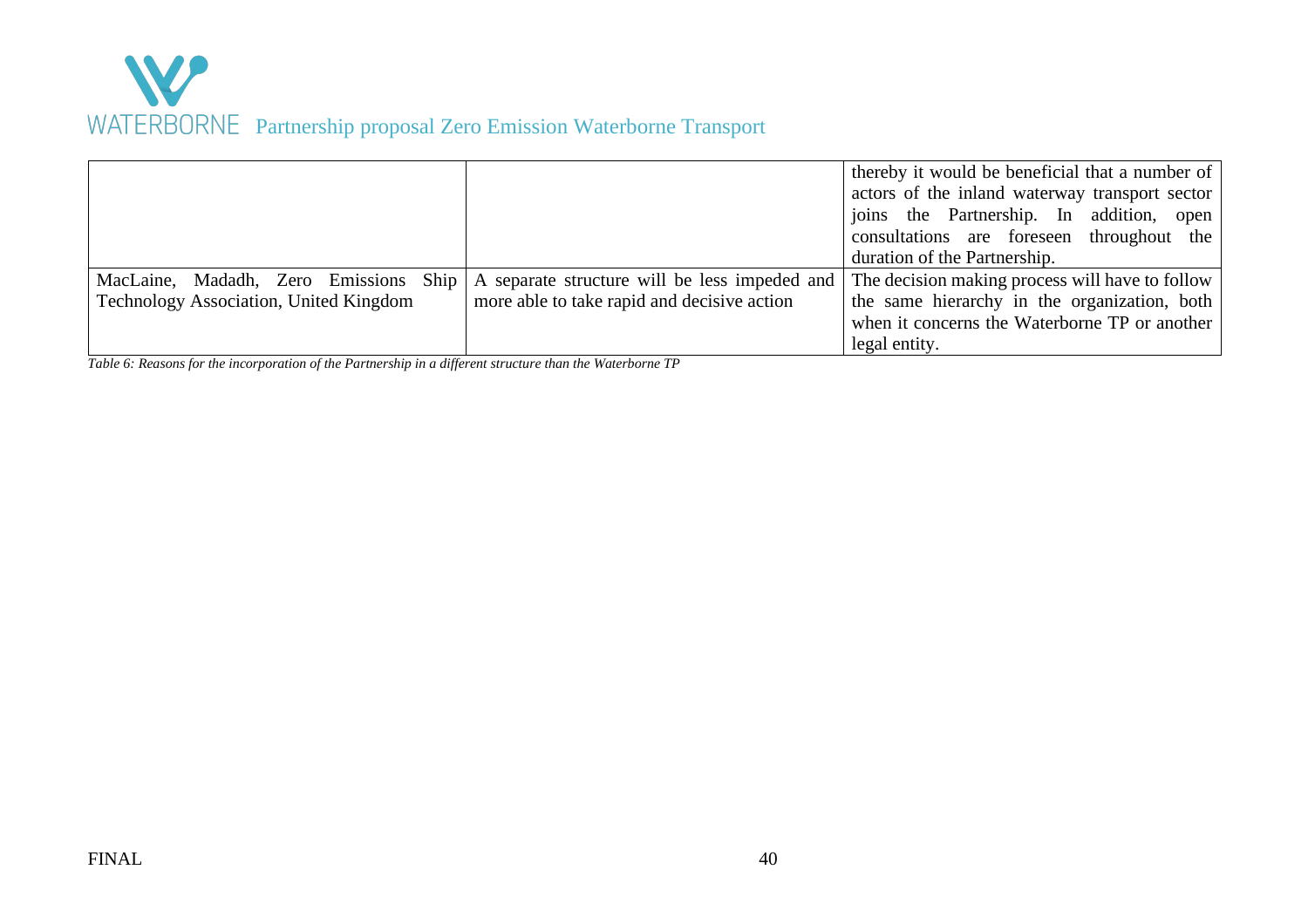#### 1.4 Involvement in the Partnership on zero-emission waterborne transport

Participants to the Open Consultation were requested whether their organisation would like to become actively involved in the Partnership on zeroemission waterborne transport, and, if yes, what role and commitments the organisations would be prepared to take. 87% of the respondents replied in a positive way, and the Waterborne Technology Platform is in close contact with these respondents to further detail envisaged roles and/or commitment.



<span id="page-41-0"></span>*Figure 4: Indication of respondents whether their organisation would like to become involved in the activities of the Partnership.*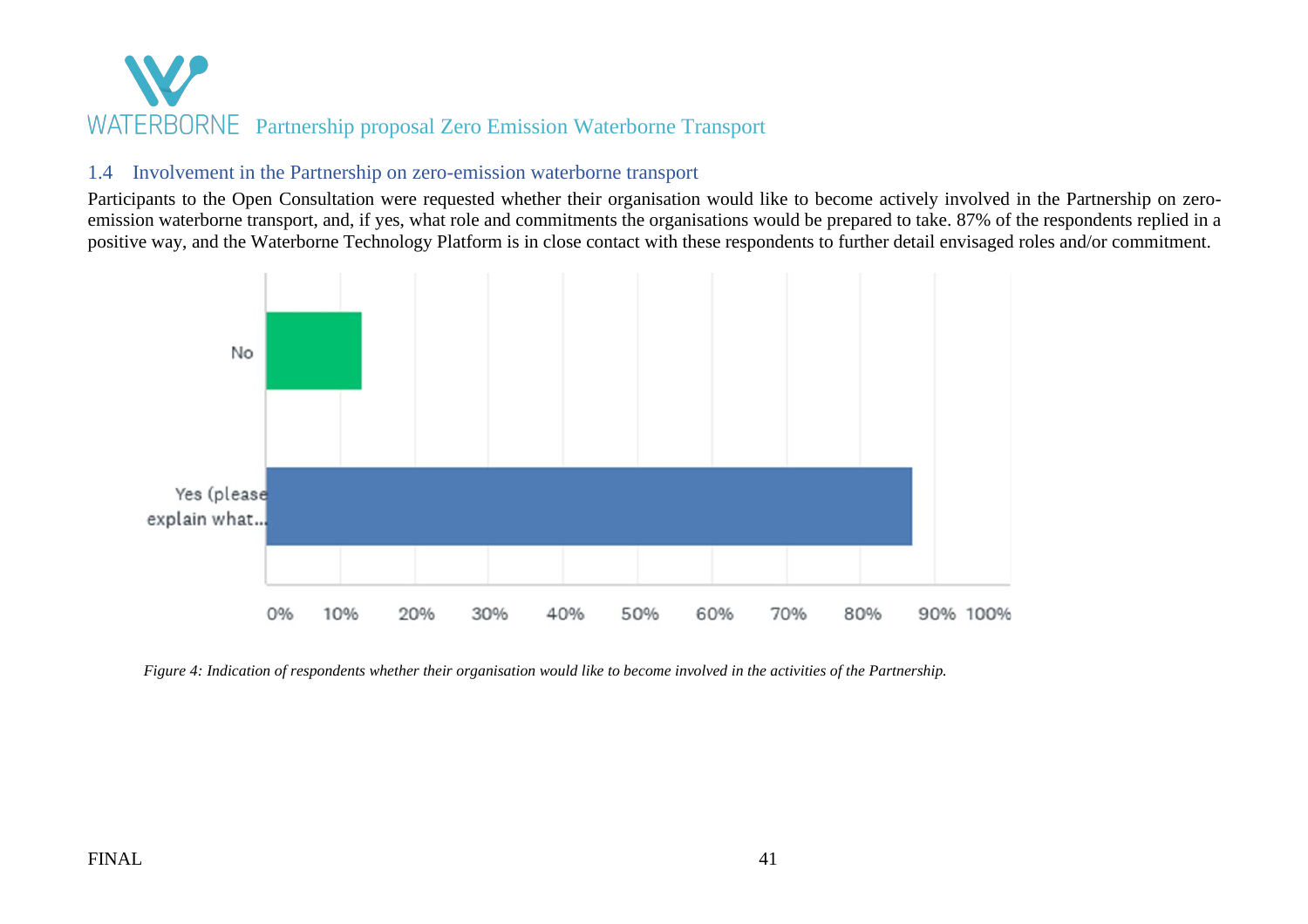

### 1.5 Additional Comments

Participants were given the opportunity to provide additional comments. Some of these comments were already included in feedback provided to other questions, but some comments were entailing new elements as well. Table 7 provides an overview of the input received (in case not included in earlier feedback), as well as an indication if the input has been taken into account in the final version of the SRIA, and if yes, how.

<span id="page-42-0"></span>

| <b>Respondent</b>               | Input                                                 | <b>Incorporation in the SRIA</b>                           |
|---------------------------------|-------------------------------------------------------|------------------------------------------------------------|
|                                 |                                                       |                                                            |
| De Wit, Thierry, Dutch Ministry | Important to pay attention to the link of this        | Synergies with other programs, like CEF and regional       |
| Infrastructure<br>of<br>and     | partnership with the CEF programme. Seamless          | funds are very important to stimulate deployment of the    |
| the<br>Watermanagement,         | opportunities to apply for CEF funding in scale up    | solutions. Horizon Europe regulation<br>developed          |
| Netherlands                     | projects, after the Horizon Europe partnership phase. | underlines the role of synergies between different Union   |
|                                 | In general: also pay attention to scale up financing  | programmes which will be highly encouraged and             |
|                                 | tools/strategies, which is often bottleneck for new   | enhanced through the strategic planning process, which     |
|                                 | technologies after successful start-up.               | will act as a reference framework for R&I support across   |
|                                 |                                                       | the Union's budget. Effective and operational synergies    |
|                                 |                                                       | will thus be ensured with other Union programmes,          |
|                                 |                                                       | notably to develop a more effective science-policy         |
|                                 |                                                       | interface and address policy needs, as well as promote     |
|                                 |                                                       | faster dissemination and uptake of research and innovation |
|                                 |                                                       | results and to enable the pursuit of common objectives and |
|                                 |                                                       | common areas for activities (such as partnership areas or  |
|                                 |                                                       | mission areas).                                            |
|                                 |                                                       | These programmes would include, among others, the          |
|                                 |                                                       | common agricultural policy (CAP); the European             |
|                                 |                                                       | Regional Development Fund (ERDF); the European Social      |
|                                 |                                                       | Fund (ESF+); the European Space Programme; the Single      |
|                                 |                                                       | Market Programme; the Programme for Environment $\&$       |
|                                 |                                                       | Climate Action (LIFE); the Connecting Europe Facility      |
|                                 |                                                       | (CEF); the Digital Europe Programme (DEP); the Erasmus     |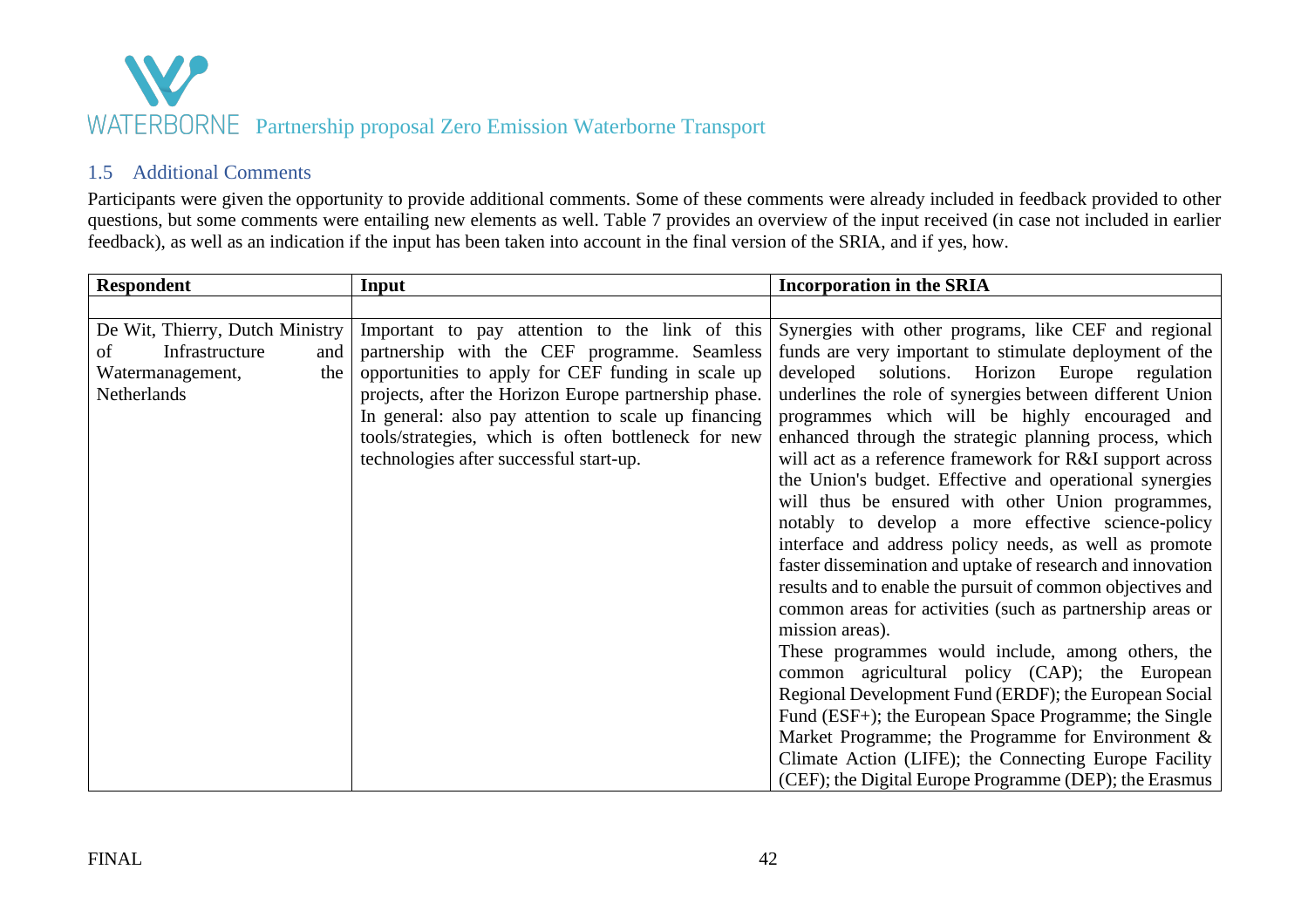|                              |                                                          | Programme; the InvestEU Fund; and the external action<br>(Neighbourhood,<br>Development<br>instruments<br>and<br>International Cooperation Instrument (NDICI)<br>and<br>Instrument for Pre-accession Assistance (IPA III)).<br>Particular attention will be paid to links with the European<br>Semester and the Reform Delivery Tool, including via the<br>Policy Support Facility. |
|------------------------------|----------------------------------------------------------|-------------------------------------------------------------------------------------------------------------------------------------------------------------------------------------------------------------------------------------------------------------------------------------------------------------------------------------------------------------------------------------|
| Guillaume,<br>Grand,<br>Le   | Maritime transport is key to the world's economy.        | The transition to zero-emission waterborne transport will                                                                                                                                                                                                                                                                                                                           |
| TransOceanic Wind Transport, | 90% of the world's trade is carried by sea. But it emits | indeed consist of a broad range of measures required. The                                                                                                                                                                                                                                                                                                                           |
| France                       | 940 M tonnes of CO2 annually and is responsible for      | Partnership in the framework of Horizon Europe is focused                                                                                                                                                                                                                                                                                                                           |
|                              | 2.5% of global greenhouse gas emissions, and could       | on Research, Development and Innovation, although it will                                                                                                                                                                                                                                                                                                                           |
|                              | increase between 50% and 250% by 2050. As part of        | provide input to relevant related (policy) initiatives                                                                                                                                                                                                                                                                                                                              |
|                              | the EU Green Deal, the EC aims to propose raising        | regarding funding and financing to facilitate the transition                                                                                                                                                                                                                                                                                                                        |
|                              | GHG cutting target to at least 50% below 1990 levels     | to zero-emission waterborne transport.                                                                                                                                                                                                                                                                                                                                              |
|                              | by 2030, and aims to be globally climate-neutral by      |                                                                                                                                                                                                                                                                                                                                                                                     |
|                              | 2050. Technical measures are explored in the shipping    |                                                                                                                                                                                                                                                                                                                                                                                     |
|                              | domain, but it is doubtful they can reach 40 or 55% of   |                                                                                                                                                                                                                                                                                                                                                                                     |
|                              | CO2 emission reduction. Another option is to greatly     |                                                                                                                                                                                                                                                                                                                                                                                     |
|                              | limit CO2 emissions levels compared to conventional      |                                                                                                                                                                                                                                                                                                                                                                                     |
|                              | modes of transport through the use of wind energy.       |                                                                                                                                                                                                                                                                                                                                                                                     |
|                              | But there is currently no competitive transport by sail  |                                                                                                                                                                                                                                                                                                                                                                                     |
|                              | offer. TOWT is developing a sailing transport solution   |                                                                                                                                                                                                                                                                                                                                                                                     |
|                              | for intensive commercial use and for a 90% reduction     |                                                                                                                                                                                                                                                                                                                                                                                     |
|                              | in CO2 emissions thanks in particular to an innovative   |                                                                                                                                                                                                                                                                                                                                                                                     |
|                              | rigging. The Smart Sailing Cargo Ship is the result of   |                                                                                                                                                                                                                                                                                                                                                                                     |
|                              | the experience of sailing transport acquired by TOWT     |                                                                                                                                                                                                                                                                                                                                                                                     |
|                              | since 2011 with the use of old rigs to carry out the     |                                                                                                                                                                                                                                                                                                                                                                                     |
|                              | proof of concept, and the technical studies initiated in |                                                                                                                                                                                                                                                                                                                                                                                     |
|                              | 2016 with funding from the French environmental and      |                                                                                                                                                                                                                                                                                                                                                                                     |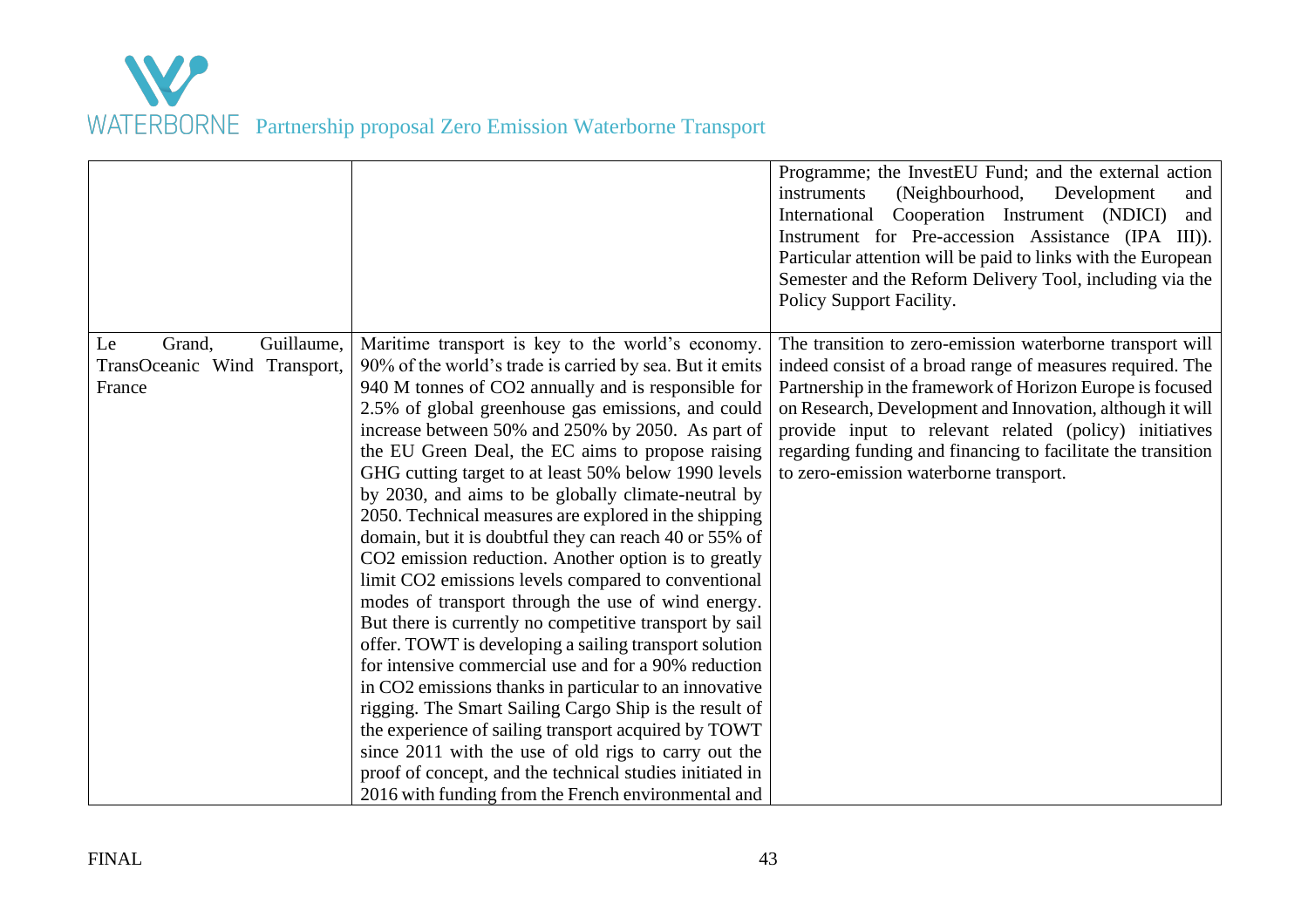| energy management agency ADEME. The Smart                                                                                                          |  |
|----------------------------------------------------------------------------------------------------------------------------------------------------|--|
| Sailing Cargo Ship will consist of a simple, reliable,                                                                                             |  |
| inexpensive ship, with a larger tonnage. Given Ms                                                                                                  |  |
| von der Leyen maritime part of her Strasburg opening                                                                                               |  |
| speech, it seems that "Green Shipping" faces                                                                                                       |  |
| challenges that TOWT's experience may humbly                                                                                                       |  |
| contribute to think through. Our intention is to propose                                                                                           |  |
| and contribute common thinking regarding leverages                                                                                                 |  |
| to support future public action bearing positive and                                                                                               |  |
| impacting companies and projects regarding shipping                                                                                                |  |
| decarbonation and public awareness-raising. It seems                                                                                               |  |
| Ms von der LEYEN's voice might remain unheard                                                                                                      |  |
| unless incentives for decarbonised shipping initiatives                                                                                            |  |
| (carbon financing, investment backing, specific                                                                                                    |  |
| tenders) are efficiently implemented. The current                                                                                                  |  |
| health context shows us that the UE both meets a                                                                                                   |  |
| challenge and an opportunity to found itself again, and                                                                                            |  |
| the Green Shipping Expert Group could fully play its                                                                                               |  |
| role in its revival, and TOWT is keen to participate                                                                                               |  |
| within the GSEG.                                                                                                                                   |  |
| The SRIA is very elaborated and covers all relevant<br>The decision on the governance of the Partnership boils<br>Verband für<br>Wagner,<br>Jonas, |  |
| Schiffbau und<br>RDI-topics regarding zero-emission waterborne<br>down to strategic decision making by the members of the<br>Meerestechnik         |  |
| e.V. (VSM)<br>transport. The R&I strategy is well developed and<br>Waterborne TP, taking into account all inputs received                          |  |
| enables the Partnership to reach its objectives. While<br>from stakeholders, like the input received from your side.                               |  |
| it is preferable to incorporate the Partnership into the<br>That will also boil down to an appropriate organisational                              |  |
| structure and mechanism to be installed, to be able to<br>WTP, it might be helpful - in case there are legal issues                                |  |
| that make this option impossible - to prepare to run the<br>comply with the criteria laid down to properly execute a                               |  |
| Partnership from a dedicated legal entity.<br>Partnership. In the meantime, a decision making regarding                                            |  |
| the Governance of the Partnership has been prepared for                                                                                            |  |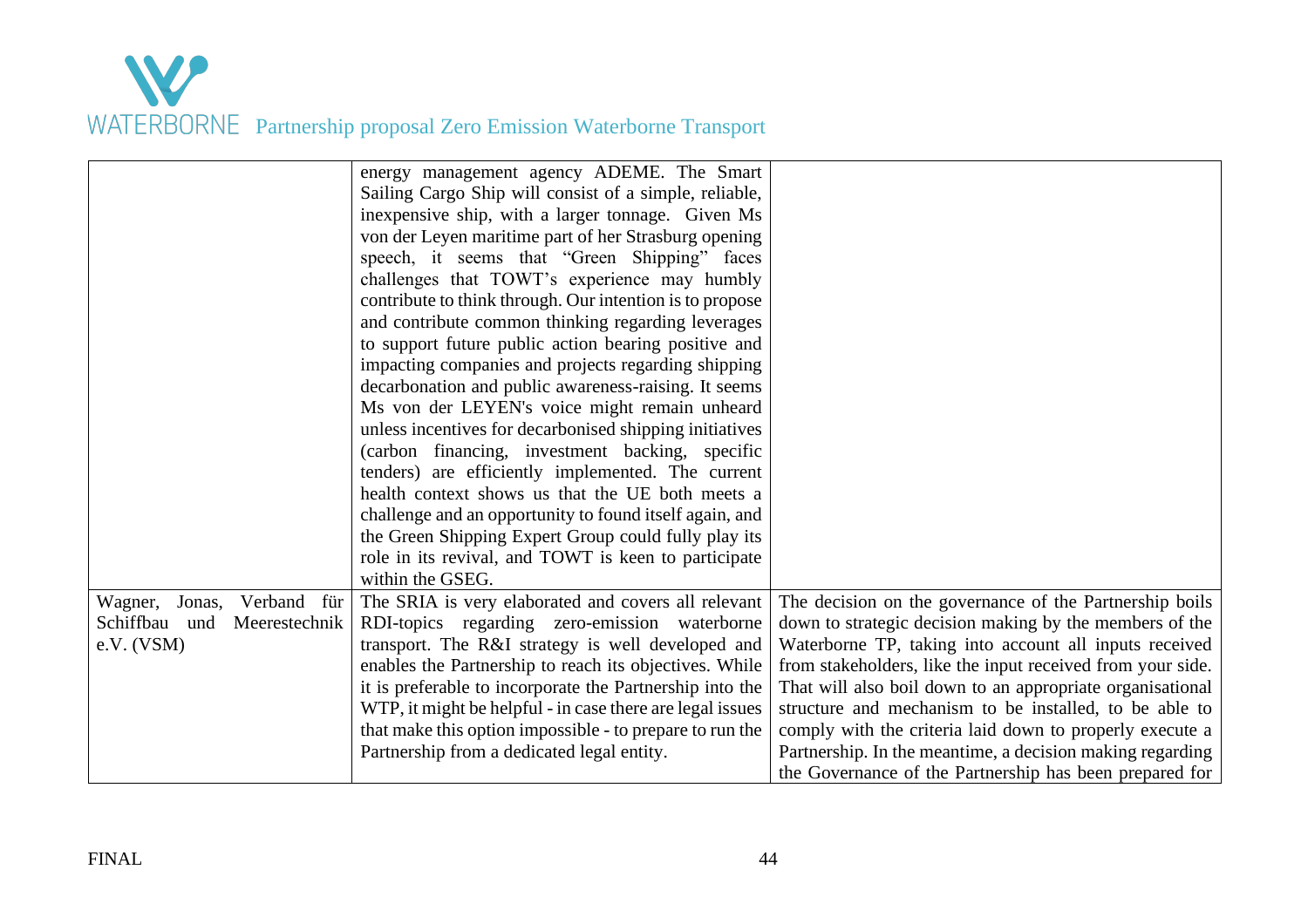

|           |                                                        | the extraordinary General Assembly of the Waterborne TP   |
|-----------|--------------------------------------------------------|-----------------------------------------------------------|
|           |                                                        | scheduled for 1 September 2020.                           |
| Anonymous | Public and industry outreach needs to be emphasised    | The transition to zero-emission waterborne transport will |
|           | and the Partnership should strive for a role in policy | indeed consist of a broad range of measures required. The |
|           | and regulatory setting at both EU and IMO level. As    | Partnership in the framework of Horizon Europe is focused |
|           | policy and regulations will be developed concurrently  | on Research, Development and Innovation, although it will |
|           | from now on - on this aspect. Simple and readily       | provide input to relevant related (policy) initiatives to |
|           | understandable<br>outreach<br>messaging<br>on l        | facilitate the transition to zero-emission waterborne     |
|           | decarbonisation of shipping is desperately needed      | transport. In addition, communication and dissemination   |
|           |                                                        | will indeed be key activities of the Partnership.         |

*Table 7: Additional Comments received*

In addition to the comments in table 7, some additional comments were provided highlighting the need for a Partnership on Zero-Emission Waterborne Transport, e.g.:

- "We welcome the SRIA on Zero Emission Waterborne Transport which proposes to radically transform waterborne transport by giving new impetus to European leadership in high value added ships. This will enable the definition of new business models aimed at supporting sustainable growth in the shipping industry and the integration of goods and passenger transport into a seamless solution for shipping, ports and related logistics. In this context, innovation is a key element for the European shipbuilding industry to continue to maintain a global leadership position, demonstrating that it is fully able to handle the greatest technological and environmental challenges of our time";

- "We find it very important that sufficient budget is allocated to this Partnership. The Partnership is key to ensure the success of greening shipping. It will allow the EU to be a world leader in this matter, boost EU jobs and highly benefit society and environment within and beyond the EU";

- "Well-timed project with a tight schedule. We need to find feasible solutions and incentives this decade in order to decarbonise shipping on time";

- "The success of this Partnership is essential for the acceleration of the maritime CO2 and other pollutants reduction";

- "FEPORT fully supports the content and scope of the Waterborne Partnership and considers it appropriate to incorporate the Partnership in the existing structure of the Waterborne Technology Platform. This platform already has an adequate organizational structure in place, and, through its membership, access to a vast network of experts relevant for the decarbonization of waterborne transport, coming from e.g. maritime technology, (maritime) logistics, ports, shipping and inland waterway transport".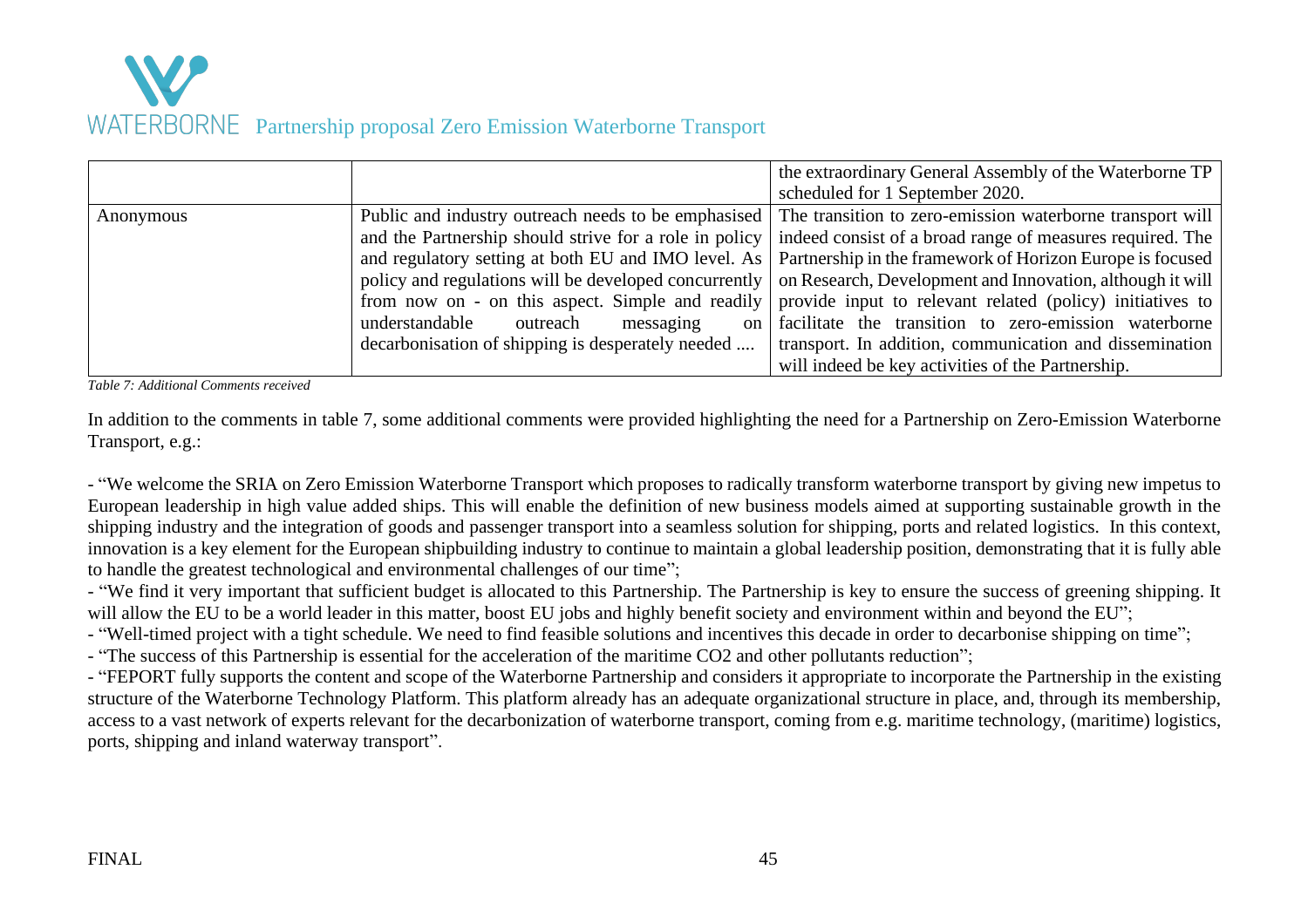### 1.6 Additional Documents

Participants to the survey were given the opportunity to provide additional documentation, if relevant in view of the finalisation of the first version of the Strategic Research and Innovation Agenda. 15 respondents indicated that they would sent additional documentation, however only 6 additional documents have been received. This document summarizes the content of the documents received, where relevant for the finalisation of the SRIA, as well as the potential update of the SRIA following the comments received.

### 1.6.1. Secretariat Central Commission for the Navigation of the Rhine (CCNR)

*Firstly, the CCNR is conducting a study regarding financing of the energy transition in inland waterway transport, and will continue to look for synergies with the Partnership activities, in order to identify how such results can feed into such activities.* Part 4 of the SRIA has been updated, taking into account the relevant activities of the CCNR.

*Secondly, the CCNR is developing a roadmap towards largely eliminating emissions from inland navigation by 2050. This roadmap and related initiatives have been referred to in the SRIA, although the targets in the SRIA are slightly different than the ones indicated in the Mannheim Declaration.* The same counts for the objectives of the International Maritime Organisation regarding GHG emissions from maritime shipping. This is caused by the fact, that both the Mannheim Declaration as well the initial strategy of the IMO were launched before the European Green Deal, which is the starting point of the Partnership. The Partnership is a key tool to develop solutions to be able to achieve the objectives of the European Green Deal, the overarching policy objective of the current European Commission. That does however not exclude, that solutions will be developed which will contribute to the implementation of the objectives of the Mannheim Declaration.

<span id="page-46-0"></span>*Thirdly, the CCNR Secretariat calls for different intermediate emission reduction objectives for inland waterway transport and maritime transport, due to different emission baselines.* Although this might be relevant for development of a policies, the aim of the Partnership is to execute Research, Development and Innovation to be able to deliver solutions for zero-emission waterborne transport before 2030. Indeed, some of the objectives of the Partnership entail concrete emission reduction objectives, which have been agreed upon between the European Commission Services and the Waterborne Technology Platform when developing the Final Draft Proposal.

<span id="page-46-1"></span>Fourthly, the CCNR Secretariat emphasizes the need for synergies between the maritime and the inland waterway transport sectors while remaining *aware of the differences between the two modes.* This is indeed fully relevant, and has been the starting point for the development of the Partnership, and ultimately has led to the fact that the name "waterborne transport" is commonly used nowadays. The differences will indeed be taken into account where relevant. This is emphasized by the fact that the Partnership entails the following specific objective: "To develop solutions for clean and climate-neutral, climate-resilient **inland waterway vessels before 2030"**.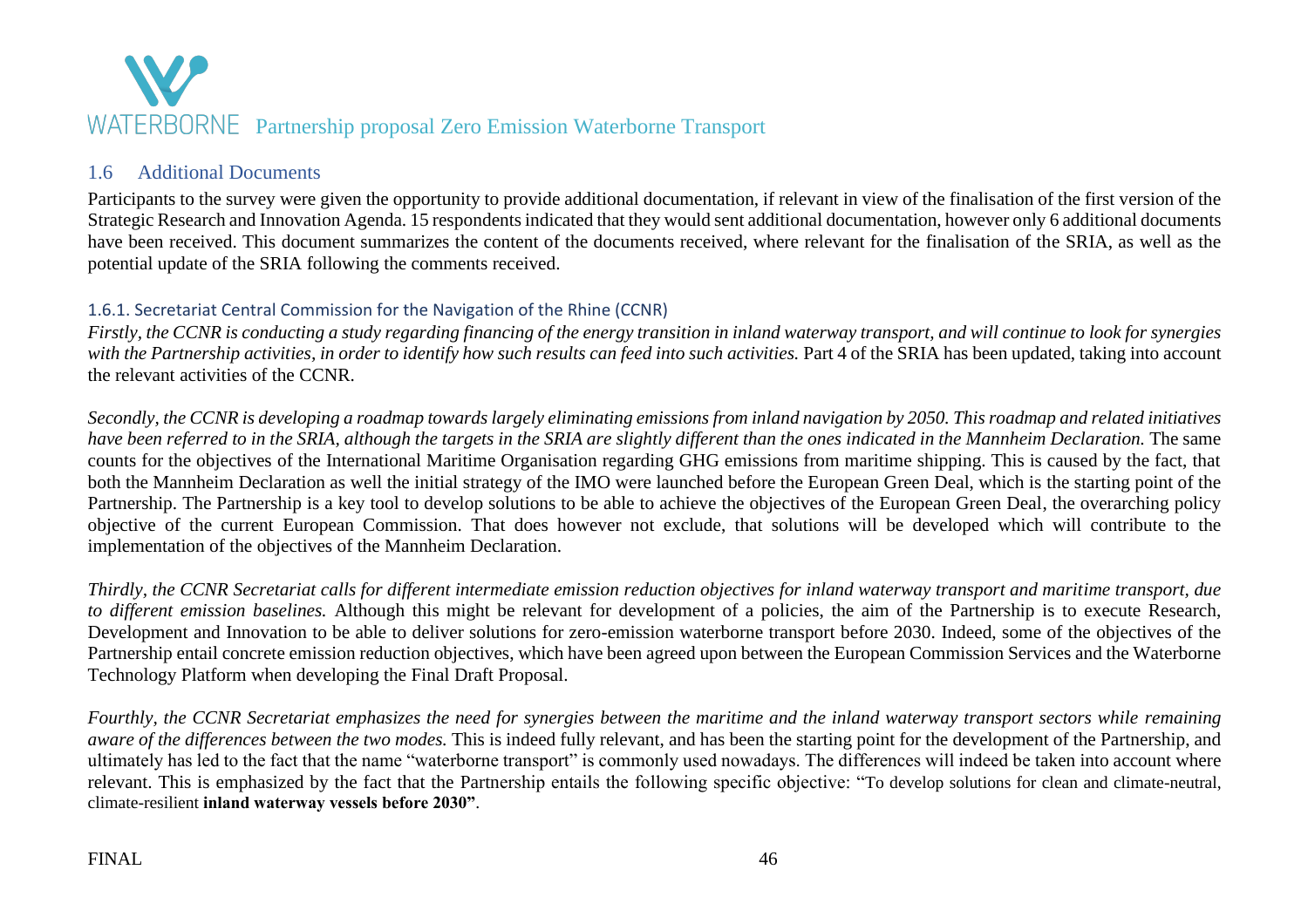

*Finally, the CCNR Secretariat stresses the fact that Inland Waterway Transport could be further included in the part regarding the international character of the waterborne transport sector,* which has been taken into account in Part 1.

#### 1.6.2. Royal Association of Netherlands Shipowners (KVNR)

In general, KVNR provides a number of supporting statements for the need of a Partnership, and highlights a number of key aspects. Besides, a number of remarks made have been included in this paragraph.

Firstly, KVNR emphasizes the need for a broad range of measures needed to facilitate the transition to zero-emission waterborne transport. Beside the urgent need for Research, Development and Innovation, the need for government policies and (financial) incentives is underlined.

<span id="page-47-0"></span>Finally, regarding the Implementation Pathways, KVNR highlights that in case the OPEX goes down due to the initial investment (CAPEX) that might be a better business case with a better fit for the environment. This has been included in Part 2.